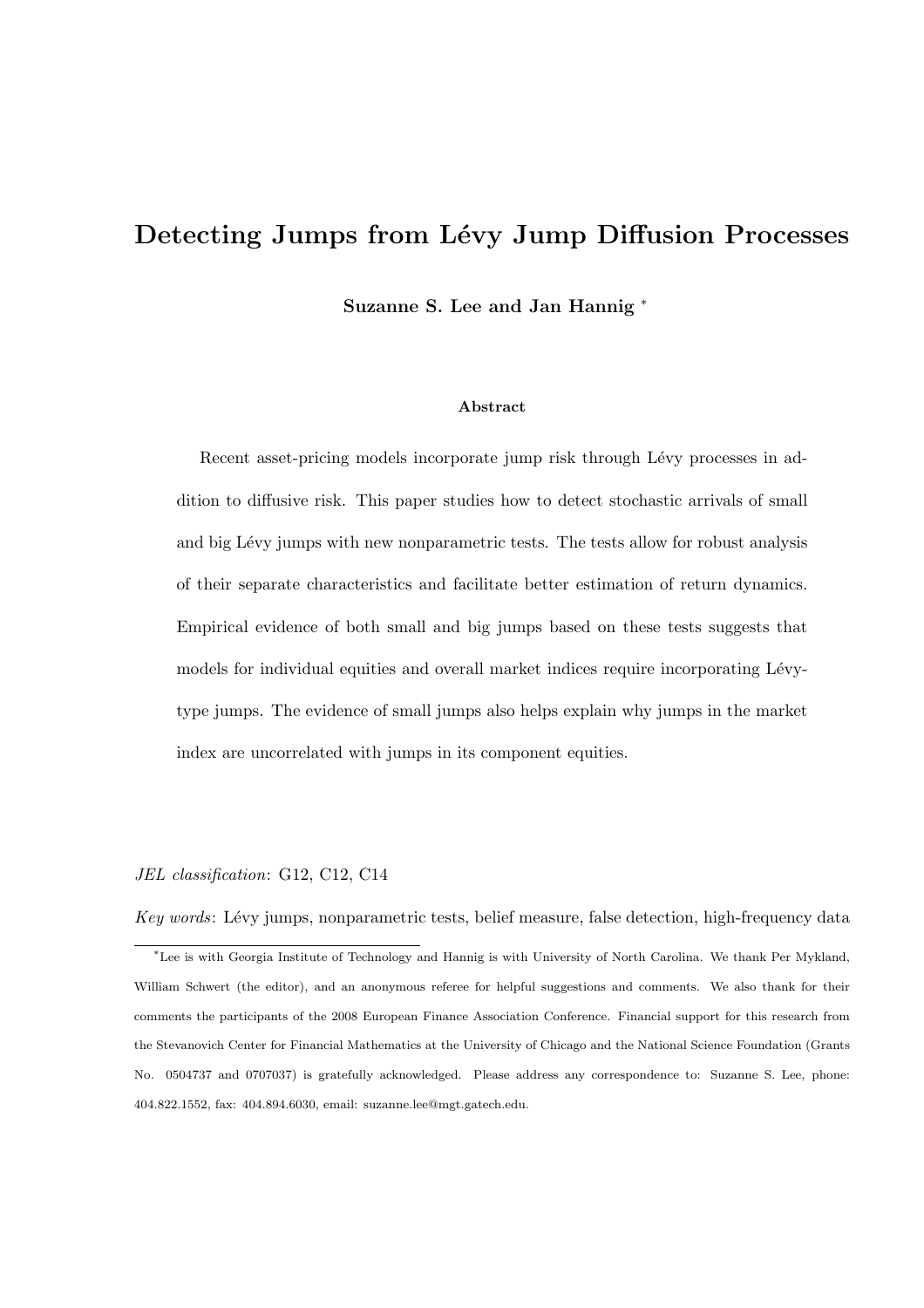# 1. Introduction

Evidence of stochastic skewness and kurtosis of asset return distributions is well known. A large stream of literature has been devoted to developing better models to incorporate these dynamics and studying their important implications for financial management. Examples include models with stochastic volatility and jumps for derivative pricing, bond pricing, and risk management.<sup>1</sup> This literature is expanding with more advanced continuous-time models using general Lévy jump processes. These models nest most of the existing asset-pricing models and turn out to be flexible in explaining various types of jump risk structures, especially small-jump dynamics that can be described by neither stochastic volatility nor rare Poisson-type jumps. Not only can they accommodate such returns but they also provide pricing formulas as tractable as other, simpler models. Accordingly, their extensive applications have appeared in recent studies such as Carr and Madan (1998), Carr and Wu (2003, 2004, 2007), Huang and Wu (2004), and Bakshi, Carr, and Wu (2008).

In light of this fast-growing literature and subsequent efforts in developing better inference methods (see, e.g., A¨ıt-Sahalia, 2004), we are motivated to distinguish the presence and dynamics of different types of Lévy jump arrivals. As in Aït-Sahalia (2004), we categorize Lévy jumps into Poisson-type as big jumps and the other type as small jumps. In principle, big jumps are changes in asset prices that are rare and much larger than what can be explainable by a diffusion process. These jumps can be detected by applying tests that look for large returns. Recognizing jumps in discrete observations from continuous-time models becomes more difficult if the jump sizes are smaller, because they are of a size that could be in principle attributed to a diffusion process,

<sup>1</sup> See Merton (1976), Bakshi, Cao, and Chen (1997), Andersen, Benzoni, and Lund (2002), Duffie, Pan, and Singleton (2000), Aït-Sahalia (2002), Chernov, Gallant, Ghysels, and Tauchen (2003), Johannes (2004), Piazzesi (2003), and Pan (2002).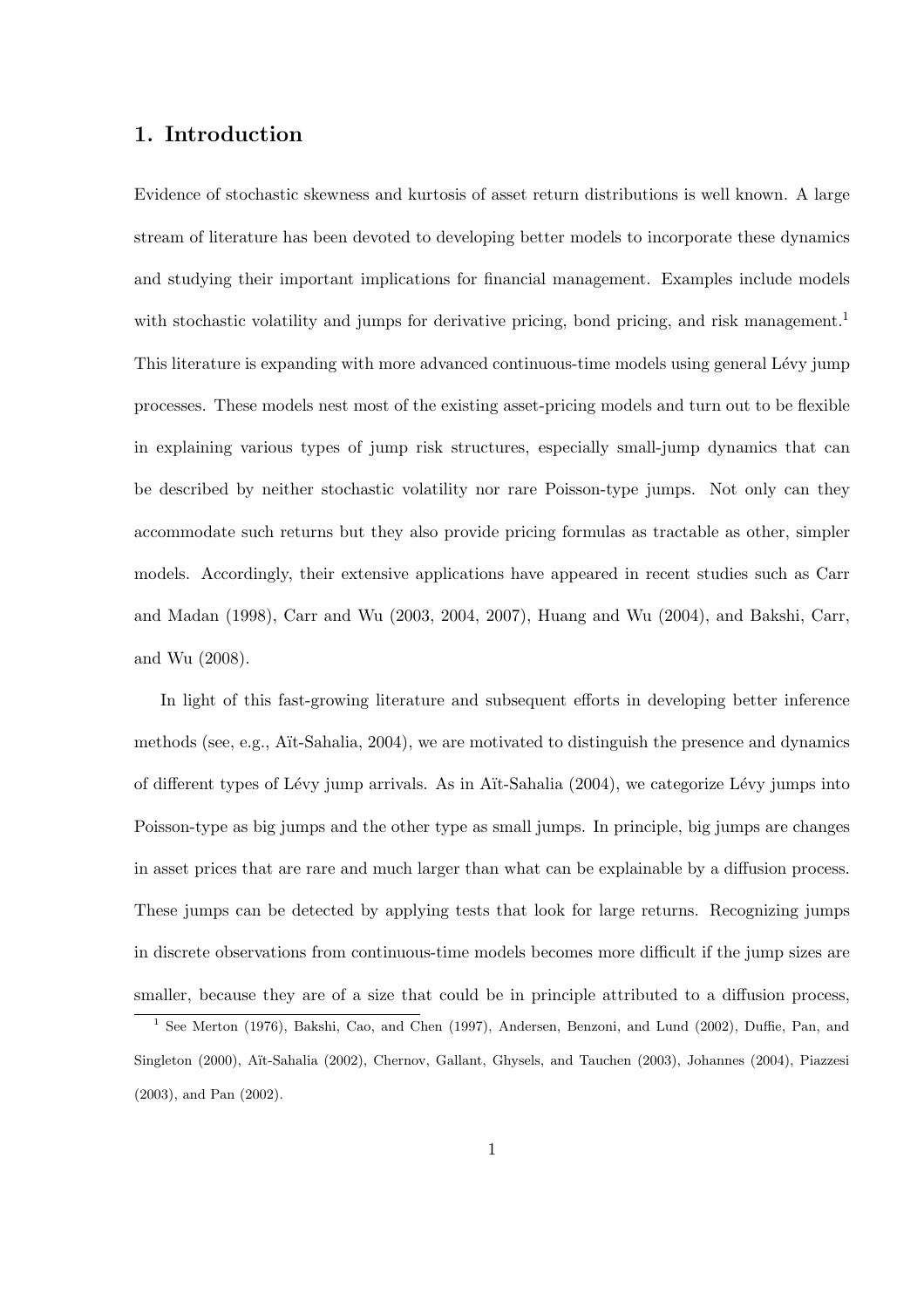which makes their direct detection impossible. However, we introduce a new, indirect way to identify their stochastic patterns and show when those jumps should not be simply neglected. We use the intuition that small jumps can be revealed by the fact that returns of a particular size appear with higher frequency than would be expected from a diffusion process.

The ability to detect small jumps is important, first because it provides a robust solution to determine whether incorporating Lévy jumps is ever necessary, as opposed to using a Poisson jump-diffusion process in setting up pricing models for a certain asset class. Second, different jump sizes have different implications for investors depending on their levels of risk aversion. Because our test is designed to detect when these different types of jumps arrive and their size distributions, a better understanding of their separate dynamics and systematic patterns can be achieved, which is expected to be helpful for various financial applications such as market timing, risk management, and asset pricing.

We construct our nonparametric jump test statistics for finding realized returns that are unusual relative to volatility levels estimated based on a consistent estimator for instantaneous volatility in the presence of Lévy jumps. For big jump arrivals, we suggest a detection rule determined from the asymptotic null distribution of the maximums of our test statistic, according to an extreme-value theory. For smaller jump arrivals, we first suggest assessing any presence of Lévy jumps by what we call our QQ test, which is designed to compare realized test statistics with synthetic data generated from the asymptotic null distribution of our test statistic. Once we observe an unusual pattern in the QQ test, we propose using a belief measure constructed to allow us to compute how likely it is that a particular return is due to the jump part of the model. This gives us a threshold to detect arrivals of jumps smaller than big jumps. The application of these two rules allows the decomposition of jump risk, which makes their separate inference possible.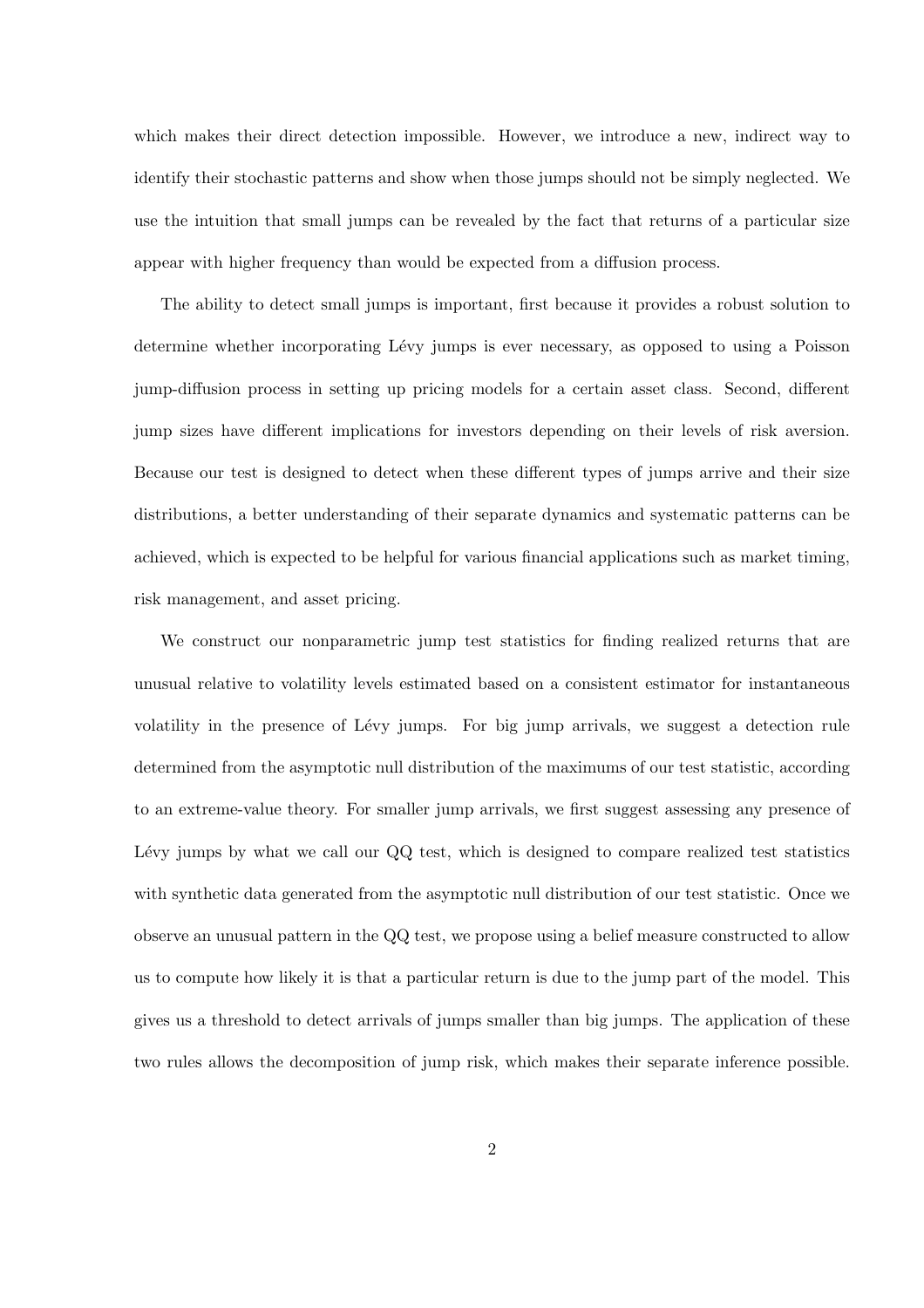We also study how our jump test reacts to arrivals of jumps in the continuous limit and prove that the likelihood of failing to detect any kind of Lévy jumps becomes negligible as we increase the frequency of observations. Therefore, one can detect all sorts of jumps more precisely with observations sampled at higher frequency.

In finite samples, big and small jumps detectable by our rules are frequency-specific. We specify the detectable big and small jumps as a function of data frequency and explain how we can detect them. Simulation studies support our contention that our test can distinguish most Lévy jumps as we increase the frequency of observations. We assume in this study that we have high-frequency observations. As long as high-frequency data are available, our methods can be applied to all sorts of financial time series including individual stocks, indices, interest rates, volatility, exchange rates, or other types of security prices.

There are other estimation methods available for this type of model. These use information from either time-series asset return data or cross-sectional option price data. There are more parametric approaches available such as Fast Fourier transform (FFT), calibration, maximum likelihood, and Bayesian Markov Chain Monte Carlo methods.<sup>2</sup> As is well known, the empirical results based on parametric methods crucially depend on how the analyst specifies the models. In general, nonparametric methods provide robust empirical evidence that is not sensitive to model specification. There are a few nonparametric approaches proposed for dealing with similar issues, such as detecting Lévy jumps, estimating volatility, or estimating jump activity when

<sup>2</sup>Carr, Geman, Madan, and Yor (2002) employ Fast Fourier transform (FFT) to convert the characteristic function into a density function and match actual realized return data numerically using fine grids. Carr and Wu (2003) and Huang and Wu (2004) apply a calibration approach to minimize pricing errors in option data, and Carr and Wu (2004) apply maximum likelihood methods in the Kalman filter state-space framework. The reverse question of distinguishing diffusion from jumps is studied by Aït-Sahalia (2004) with a maximum likelihood approach. Li, Wells, and Yu (2008) use a Bayesian approach.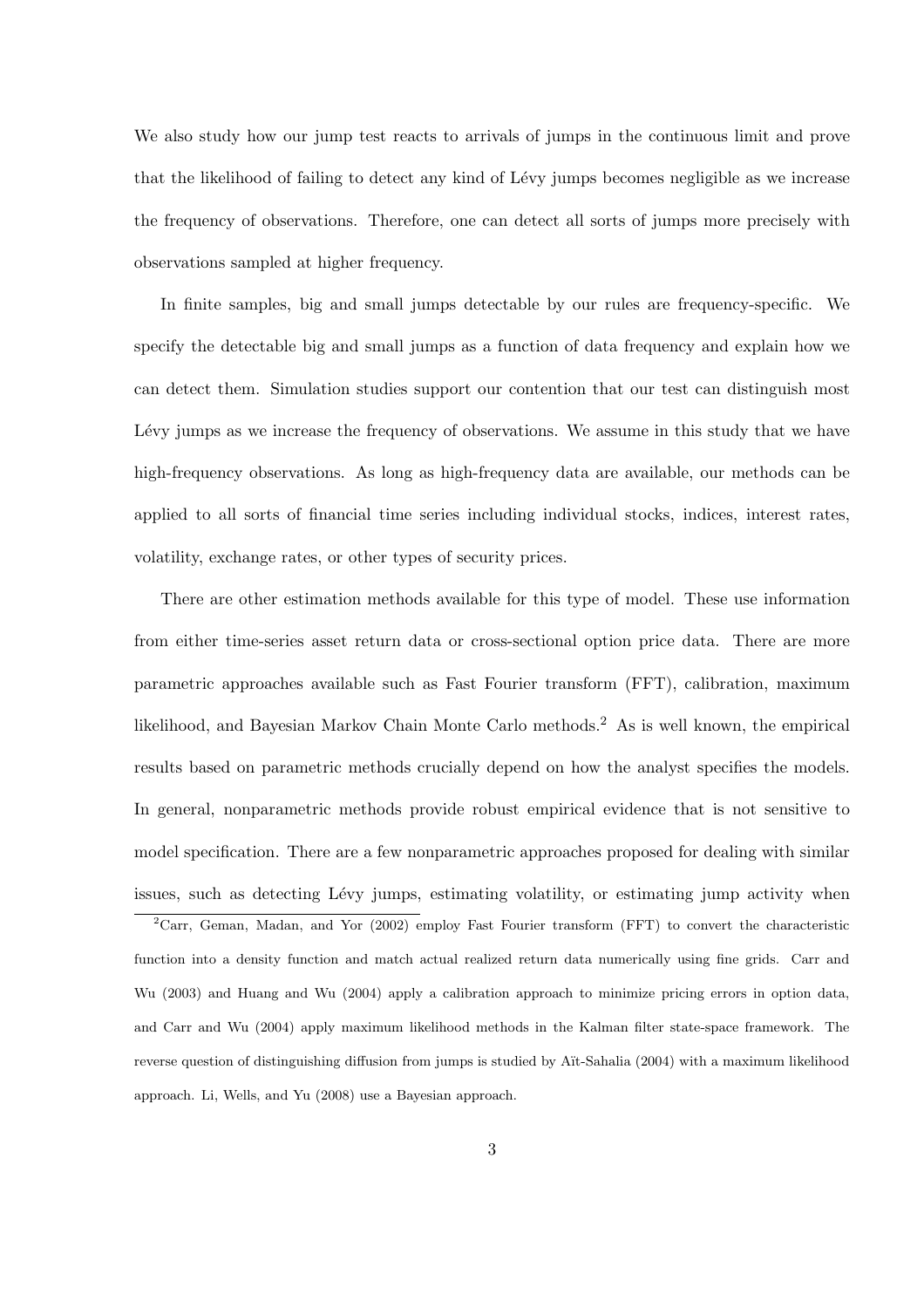there are Lévy jumps in continuous-time asset pricing models (see Aït-Sahalia and Jacod, 2008, 2009a, 2009b; Barndorff-Nielsen, Shephard, and Winkel, 2006; Mancini, 2006; and Todorov and Tauchen, 2008). We discuss the differences and provide simulation evidence of our test's superior finite-sample performance relative to a comparable test.

Finally, using our new tests, we perform empirical analysis on the overall U.S. market indices and individual equities for five years from January 1, 2002 to December 31, 2006. We find evidence of both small and big jumps in their prices. Specifically, our QQ tests, along with our belief measures, reveal that more Lévy jump arrivals are found in individual equities (on average 0.78%) than in the indices (on average 0.50%). We also find more Poisson-type big jumps in equities (on average  $0.41\%$ ) than in the indices (on average  $0.32\%$ ). This evidence of the dynamic arrivals of small jumps in addition to big jumps suggests that the popular stochastic-volatility models with Poisson-type jump models widely used in pricing assets such as derivative securities are likely to miss some important intermediate movements in return dynamics. This evidence also offers a resolution to the puzzle noted in Bollerslev, Law, and Tauchen (2008), that is, why jumps detected in the index are uncorrelated with jumps detected in its component stocks since the index can only jump when there is at least one jump in its component stocks. Existing jump tests tend to miss these small jumps, and we interpret these to be the ones that make up the jumps in the index.

The rest of the paper is organized as follows. Section 2 sets up a theoretical framework for detecting jumps from Lévy jump-diffusion processes and introduces the test. Section 3 discusses the jump detection rules and the asymptotic behavior of the test statistics. Section 4 investigates the test's finite-sample performance by simulation. Empirical evidence found in U.S. equity markets is presented in Section 5. Finally, we conclude in Section 6.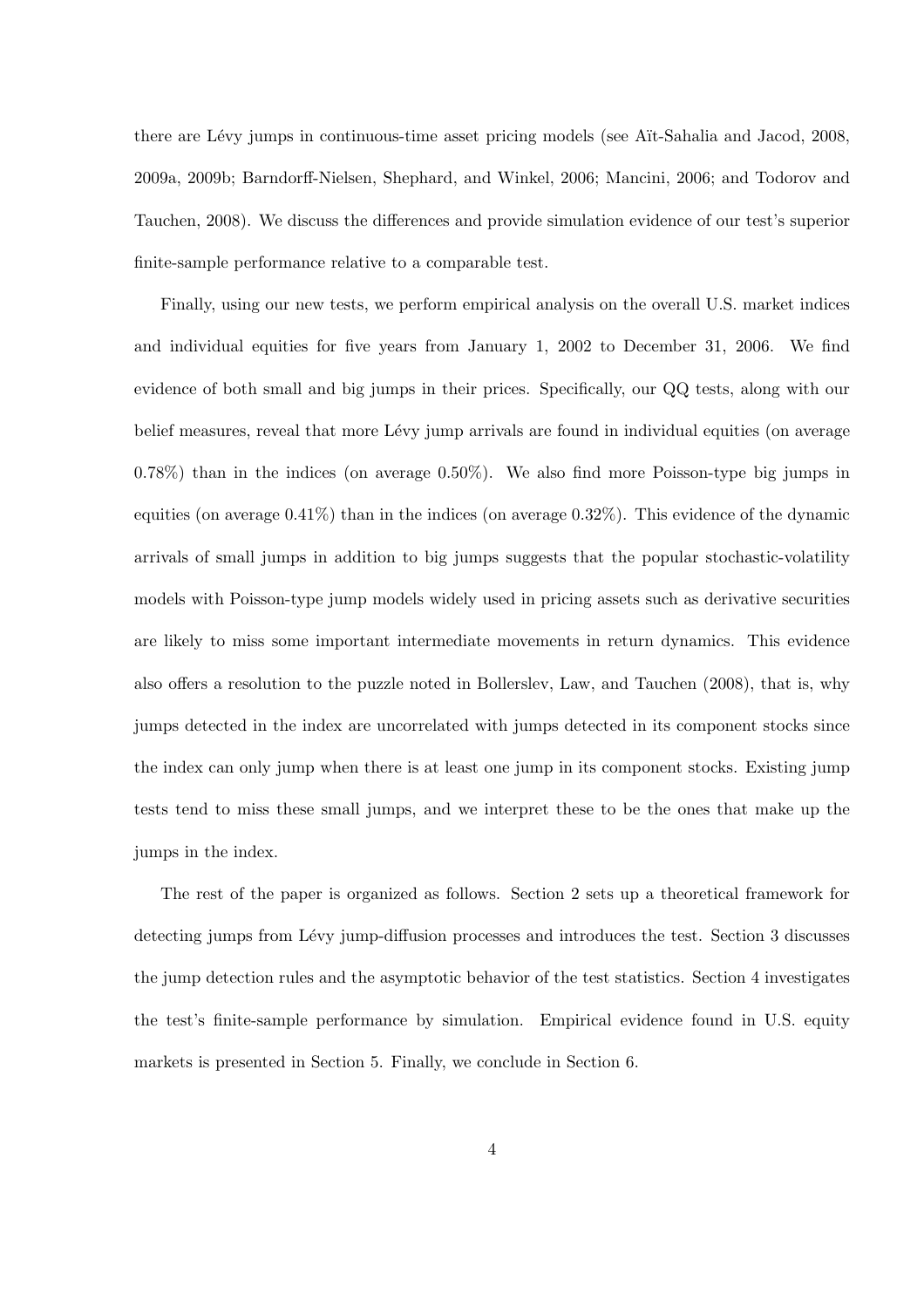### 2. A theoretical model for the Lévy jump test

We fix a complete probability space  $(\Omega, \mathcal{F}_t, \mathcal{P})$ , where  $\Omega$  is a set of events in a financial market,  $\{\mathcal{F}_t\}$ is market information filtration over a time horizon  $[0, T]$ , and  $\mathcal P$  is a data-generating measure. This describes financial market uncertainty. We denote  $S(t)$  as the asset price at t under  $\mathcal{P}$  and write its continuously compounded return as  $d \log S(t)$  for  $t \in [0, T]$ .

We model asset prices to evolve continuously as a particular Lévy jump-diffusion process that is adapted to information filtration  $\mathcal{F}_t$ . In general, sample paths of Lévy processes are right-continuous with left limits, and have independent increments. They are used to capture non-normal discontinuous increments with various jump dynamics and structures. Their features are specified by the characteristic function whose exponent satisfies the Lévy-Khintchine formula as in Bertoin (1998), displaying characteristics of the process such as its drift, diffusion, and discontinuous components. The Lévy measure determines simultaneously the pure jump-size distribution and intensity, including how often jumps of certain sizes occur over an interval. A purely discontinuous Lévy process can be either a *finite-activity* jump process, which exhibits a finite number of jumps in any finite interval, or an *infinite-activity* jump process, which exhibits infinitely many jumps in any finite interval.

We are interested in detecting and understanding the dynamics of such Lévy jumps in the asset returns in the following framework. Although a Lévy process itself often encompasses a diffusion component, we set in this paper a pure Lévy jump process to be added to a Brownian motion process to describe their dynamics separately. When there is no jump in the market, the asset price  $S(t)$  is represented as

$$
d\log S(t) = \mu(t)dt + \sigma(t)dW(t),\tag{1}
$$

where  $W(t)$  is an  $\mathcal{F}_t$ -adapted standard Brownian motion. The drift  $\mu(t)$  and spot volatility  $\sigma(t)$  are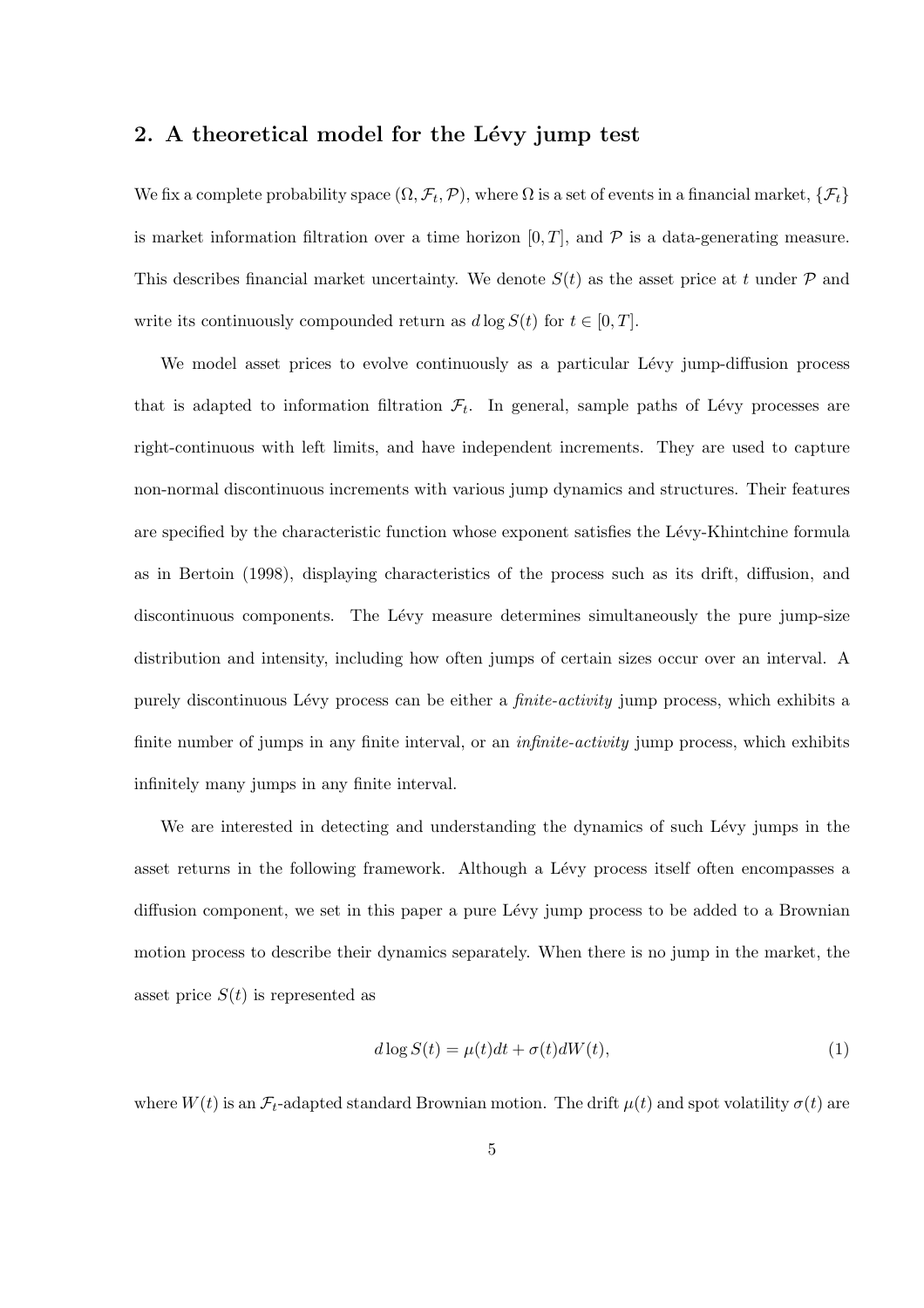$\mathcal{F}_t$ -measurable functions such that the underlying process is a diffusion that has only continuous sample paths. When there are Lévy jumps,  $S(t)$  is given by a Lévy jump-diffusion model as

$$
d \log S(t) = \mu(t)dt + \sigma(t)dW(t) + dL(t),
$$
\n(2)

where  $L(t)$  is an  $\mathcal{F}_t$ -adapted Lévy jump process with a Lévy jump measure  $\nu$  and independent of  $W(t)$ . We do not specify drift, diffusion, or jump processes further with any particular measure until the simulation study.

Observation of  $S(t)$ , or equivalently log  $S(t)$ , only occurs at discrete times  $0 = t_0 < t_1 < \ldots <$  $t_n = T$  that span the fixed time interval  $[0, T]$ . For simplicity, this paper assumes that observation times are equally spaced:  $\Delta t = t_i - t_{i-1}$ . This simplified assumption can easily be generalized to non-equidistant cases by letting  $\max_i |t_i - t_{i-1}| \to 0$ . We also impose the following necessary assumption on price processes throughout this paper (mathematical forms of this assumption are provided in the Appendix):

### Assumption 1. Properties of drift  $\mu(t)$  and diffusion  $\sigma(t)$  processes

- 1.  $\mu(t)$  and  $\sigma(t)$  are smooth and not changing dramatically over a short time interval.
- 2.  $\mu(t)$  and  $\sigma(t)$  can be stochastic and can depend on the price process.
- 3.  $\sigma(t) > 0$  for all  $t \in [0, T]$ .

We only assume a certain level of smoothness in these two coefficients. This assumption is satisfied for most Itô processes that are used for continuous-time asset-pricing models.<sup>3</sup> We do

<sup>3</sup>Examples are the constant drift and diffusion coefficient model as in Merton (1976), the stochastic volatility model in Heston (1993), and its extended versions studied in Bakshi, Ju, and Ou-Yang (2006), which allow nonlinearities in the drift coefficients and more flexible diffusion specifications.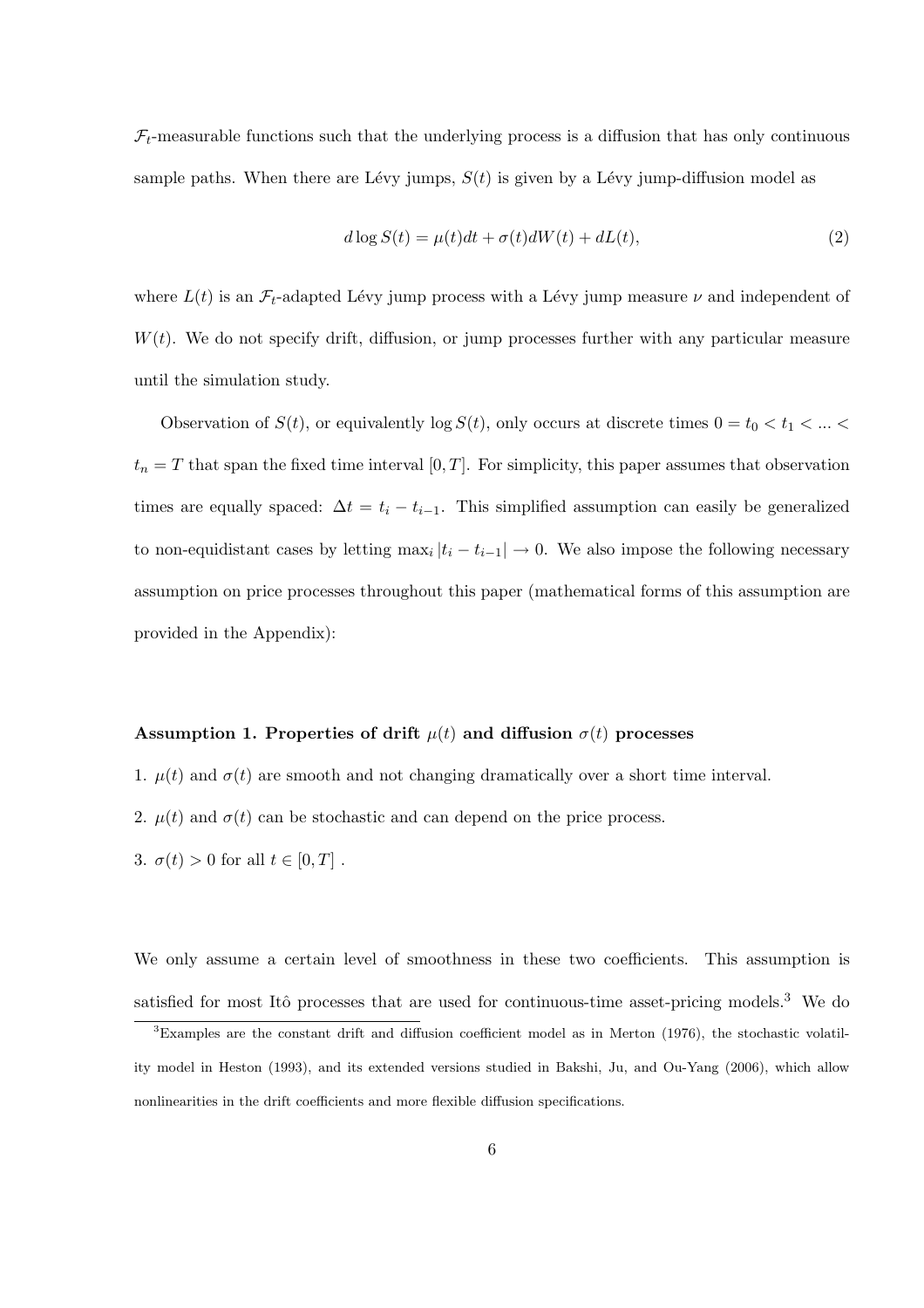not impose any specific assumptions on dependence between the process driving volatility and the price process. Therefore, they can depend on each other, though they do not have to. This assumption excludes jumps in volatility.<sup>4</sup>

For our analysis using high-frequency data, the drift (of order  $dt$ ) is mathematically negligible compared to the diffusion (of order  $\sqrt{dt}$ ) and the jump component (of order greater than  $\sqrt{dt}$ ). The drift estimates tend to have higher standard errors so that they cause the precision of variance estimates to decrease if included in variance estimation. Omitting drift in our analysis, i.e.,  $\mu(t) = 0$ , is in fact desirable. Hence, in what follows, we state our results ignoring the drift.

#### 2.1. Definition of the nonparametric Lévy jump test

In this subsection, we address the basic intuition behind our development of the new Lévy jump test statistic. Then, we provide its mathematical definition.

The intuition that gives rise to the formation of our test is similar to that of Lee and Mykland (2008), who study a Poisson-type jump test. We first measure local movement of the return process over a window of fixed size and estimate instantaneous stochastic volatility. The last observation in a window is then compared to the estimated stochastic volatility. By going through tests over time, we distinguish jump arrivals.

The main difference between our Lévy jump test and the Poisson jump test by Lee and Mykland (2008) is the stochastic-volatility estimation in the presence of different types of jumps. When there are infinite-activity Lévy jumps in price processes, which we consider in this paper, the scaled realized bipower variation used for their Poisson jump test is no longer sufficient for

<sup>4</sup>Although a study by Duffie, Pan, and Singleton (2000) allows correlated double jumps in volatility and in returns, empirical evidence of jumps in volatility is inconclusive in the literature and depends on the methodologies used. For example, see Chernov, Gallant, Ghysels, and Tauchen (2003) and Eraker, Johannes, and Polson (2003).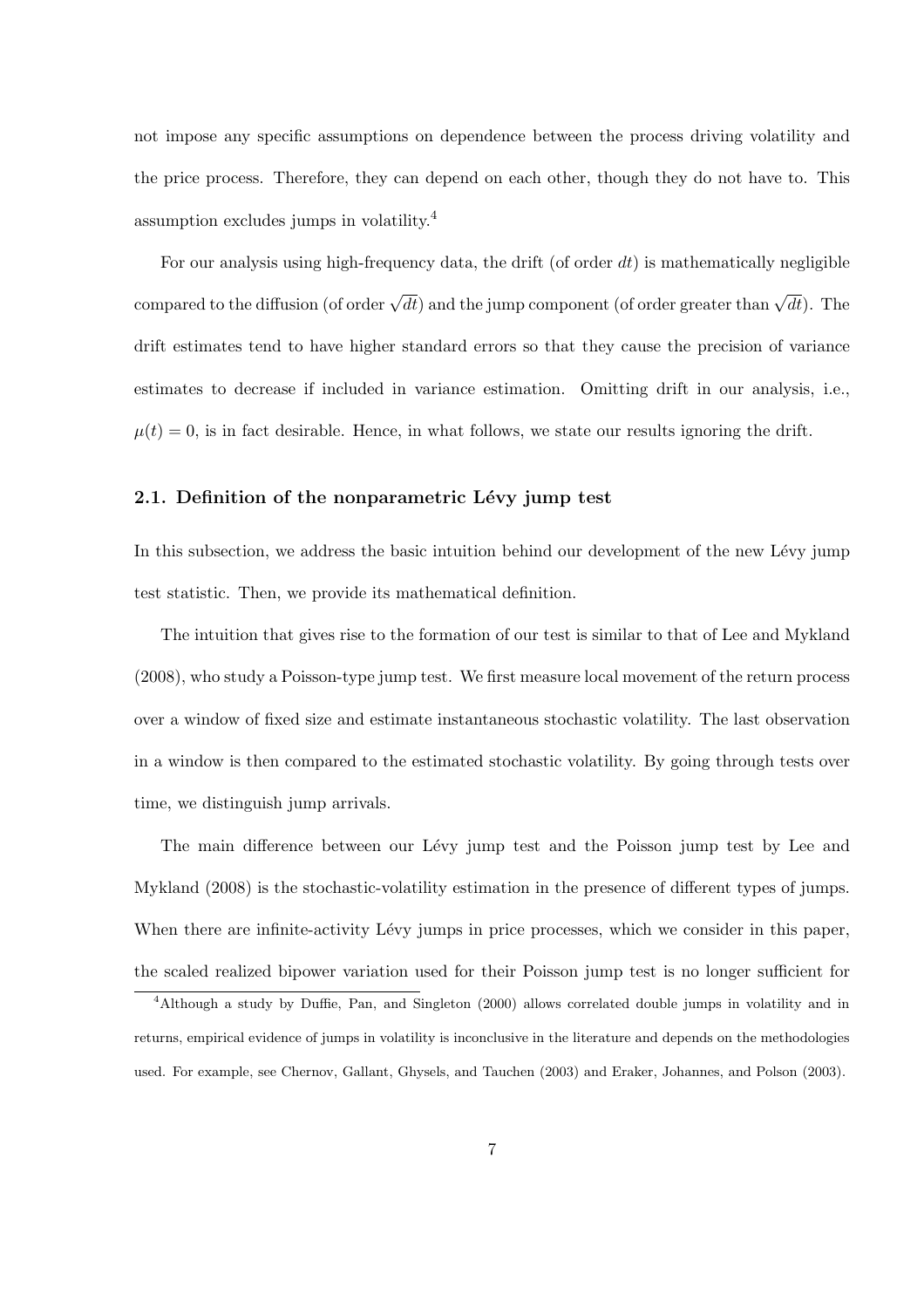us to consistently estimate volatility movements. There are two different consistent estimators proposed for integrated volatility in the presence of L´evy jumps in the literature. One is truncated power variation, which is the power variation based on retaining only small increments. The other is multipower variation, which is the scaled sum of the pth power of  $q$  successive absolute returns for any  $p > 0$  and any integer  $q \ge 1$ . Because the infinite-activity jumps are likely to appear in successive returns, and hence multipower variation tends to overestimate instantaneous volatility, we use truncated power variation in the construction of our test (see, e.g., Aït-Sahalia and Jacod, 2009b; Barndorff-Nielsen, Shephard, and Winkel, 2006; Huang and Tauchen, 2005; Mancini, 2006).

We now turn to the theoretical setup for the Lévy jump test statistic. Remember that  $n$  is the number of observations over the fixed time horizon  $[0, T]$ . The distance between two successive observations is  $\Delta t = \frac{T}{n}$  $\frac{T}{n}$ . Consider a local movement of the process within a window of size  $K + 1$ . With the first  $K$  realized returns in the window just before testing time  $t_i$ , the instantaneous volatility is estimated based on the realized truncated power variation. We then take the ratio of the last realized return from time  $t_{i-1}$  to  $t_i$  in the window to this estimated volatility in order to determine whether there is a jump between  $t_{i-1}$  and  $t_i$ , as well as its size.<sup>5</sup> The mathematical notations are as follows.

**Definition 1.** The piecewise constant process  $\mathcal{T}(t)$ , which will be used to test whether there was

 ${}^{5}$ In our setup, if one is concerned about the presence of jumps in volatility, one can use the last K observations in the window after testing time  $t_i$  to estimate the instantaneous volatility and take the ratio of the first realized return in the window to this estimated volatility to form a test statistic. This statistic is valid in the presence of jumps in volatility because the volatility processes are right-continuous with or without jumps. All the theoretical results presented in the following section are also valid with this alternative definition.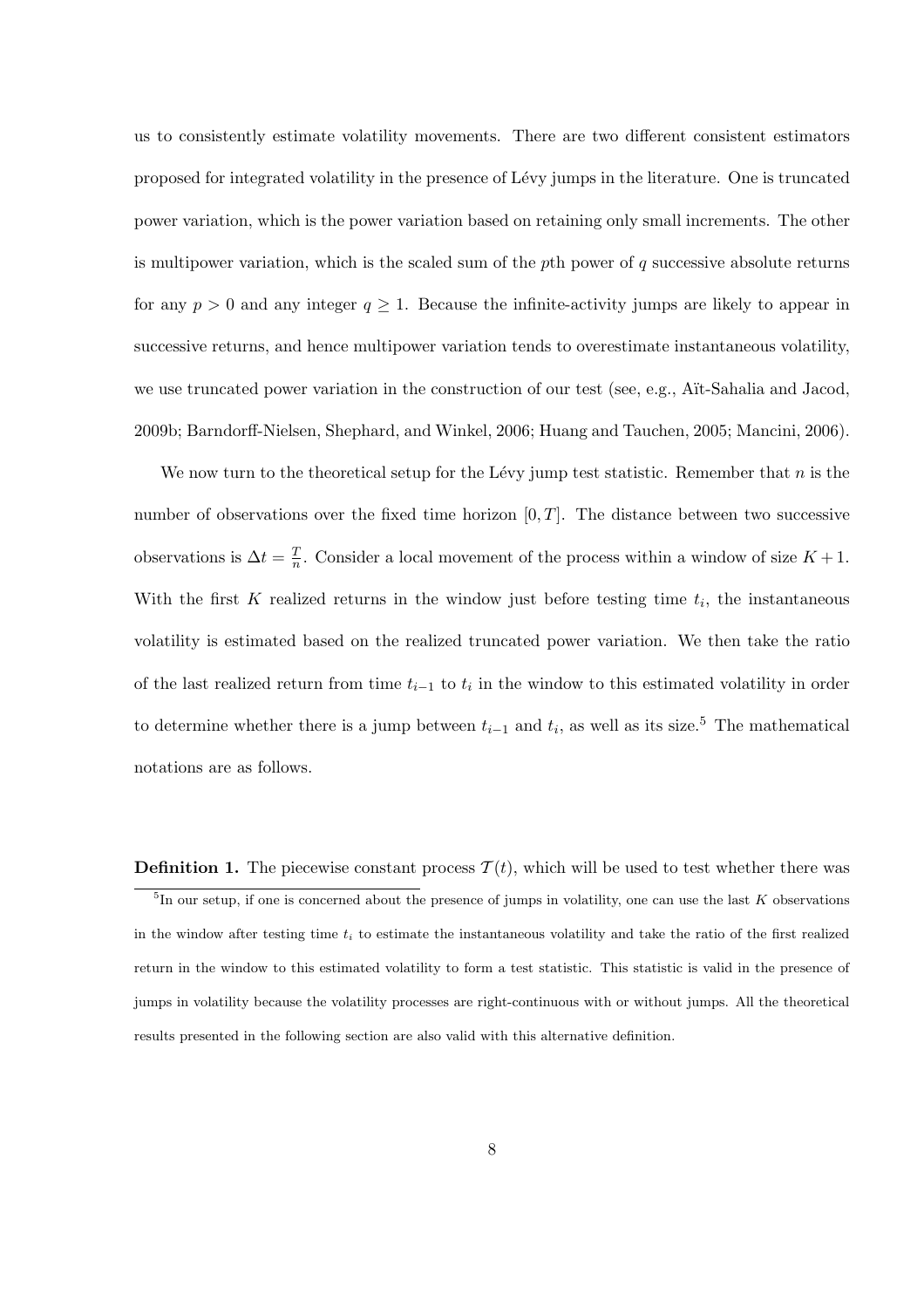a Lévy jump from  $t_{i-1}$  to  $t_i$ , is defined for  $t \in (t_{i-1}, t_i]$  as

$$
\mathcal{T}(t) \equiv \frac{\log S(t_i)/S(t_{i-1})}{\sigma(t_i)\,\Delta t^{1/2}}, \quad t \in (t_{i-1}, t_i]
$$
\n(3)

where for any  $g > 0$ ,  $0 < \tilde{\omega} < 1/2$ , and  $t \in (t_{i-1}, t_i]$ ,

$$
\widehat{\sigma(t)}^2 \equiv \frac{\Delta t^{-1}}{K} \sum_{j=i-K}^{i-1} (\log S(t_{j-m+1})/S(t_{j-m}))^2 I_{\{|\log S(t_{j-m+1})/S(t_{j-m})| \le g \Delta t^{\tilde{\omega}}\}}.
$$
(4)

Notice that the realized truncated power variation is in the denominator of the statistic, which makes our technique robust to the presence of jumps. We only use  $K+1$  (window size) observations included in the local window. We discuss how to choose  $K$  in Section 3.1.

# 3. Asymptotic theory of inference

This section explains the theories behind our proposed tests and discusses how we recognize big and small Lévy jump arrivals. Assuming that model  $(2)$  is true, we first prove that it is legitimate to estimate the instantaneous volatility  $\sigma(t)$  as in Eq. (4) at any time and use it for our jump test. Next, we describe the limiting behavior of our test statistic and explain how one can detect big jump arrivals using an extreme value theory. Then, we explain what we call our QQ test, which is designed to assess any presence of Lévy jumps, and we introduce our belief measure to detect small jump arrivals. We also prove that when Lévy jumps are present, we can detect Lévy jumps with probability approaching 1, as we increase the frequency of observations.

#### 3.1. Instantaneous volatility estimation

Proposition 1 below shows why the usage of the realized truncated power variation is valid for the instantaneous volatility estimation in the denominator of the test statistic.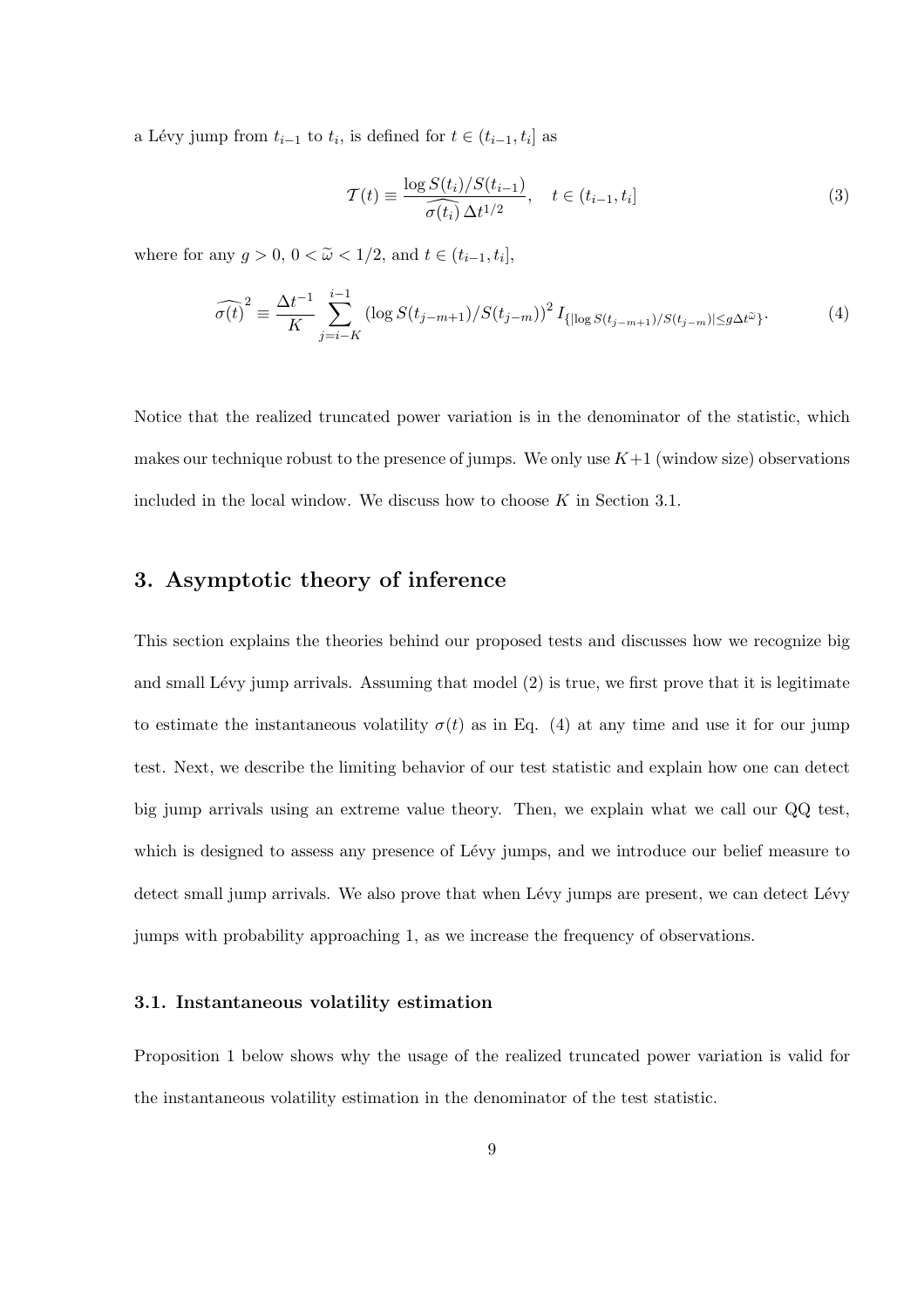**Proposition 1.** Let  $\widehat{\sigma(t)}$  be as in Eq. (4),  $K \to \infty$ , and  $\Delta tK \to 0$ . Suppose the asset return process follows (2), and Assumption 1 is satisfied. Then, as  $\Delta t \rightarrow 0$ ,

$$
\widehat{\sigma(\tau)} \xrightarrow{P} \sigma_{\tau} \tag{5}
$$

for any stopping time  $\tau > 0$  independent of the process  $S(t)$ .

The proof of this proposition is in the Appendix. It establishes a pointwise convergence in  $(5)$ , stating that as long as we use frequent-enough observations and choose the window size properly, instantaneous volatility can be consistently estimated at any time. In order to retain the benefit of the truncated power variation, the window size  $K + 1$  must be large enough but smaller than the number of observations  $n$ , so that the effect of Lévy jumps in the window on estimating instantaneous volatility disappears, and hence only the volatility level will be extracted. In finite samples, we find from our simulation study that too-large window sizes increase the computational burden without much improvement in the precision of estimation. One way to choose a window size is to find an optimal  $K = \tilde{b} \Delta t^{\tilde{c}}$ , with  $-1 < \tilde{c} < 0$  for some constant  $\tilde{b}$ . We use this approach for our analysis.

### 3.2. Recognizing arrivals of big Lévy jumps

We now study how the jump test process  $\mathcal{T}(t)$  interacts with the arrival of Lévy jumps and how to detect big jump arrivals. To investigate the interaction, we suppose that the realized return now follows the Lévy jump-diffusion model as in Eq.  $(2)$ . Here, it is important to notice that jumps are countable, even if there can be an infinite number of jumps within a finite interval. Hence, there are time points when there is no jump. We prove that the test process remains bounded in probability at those times without a jump: more precisely, when there is no jump in between two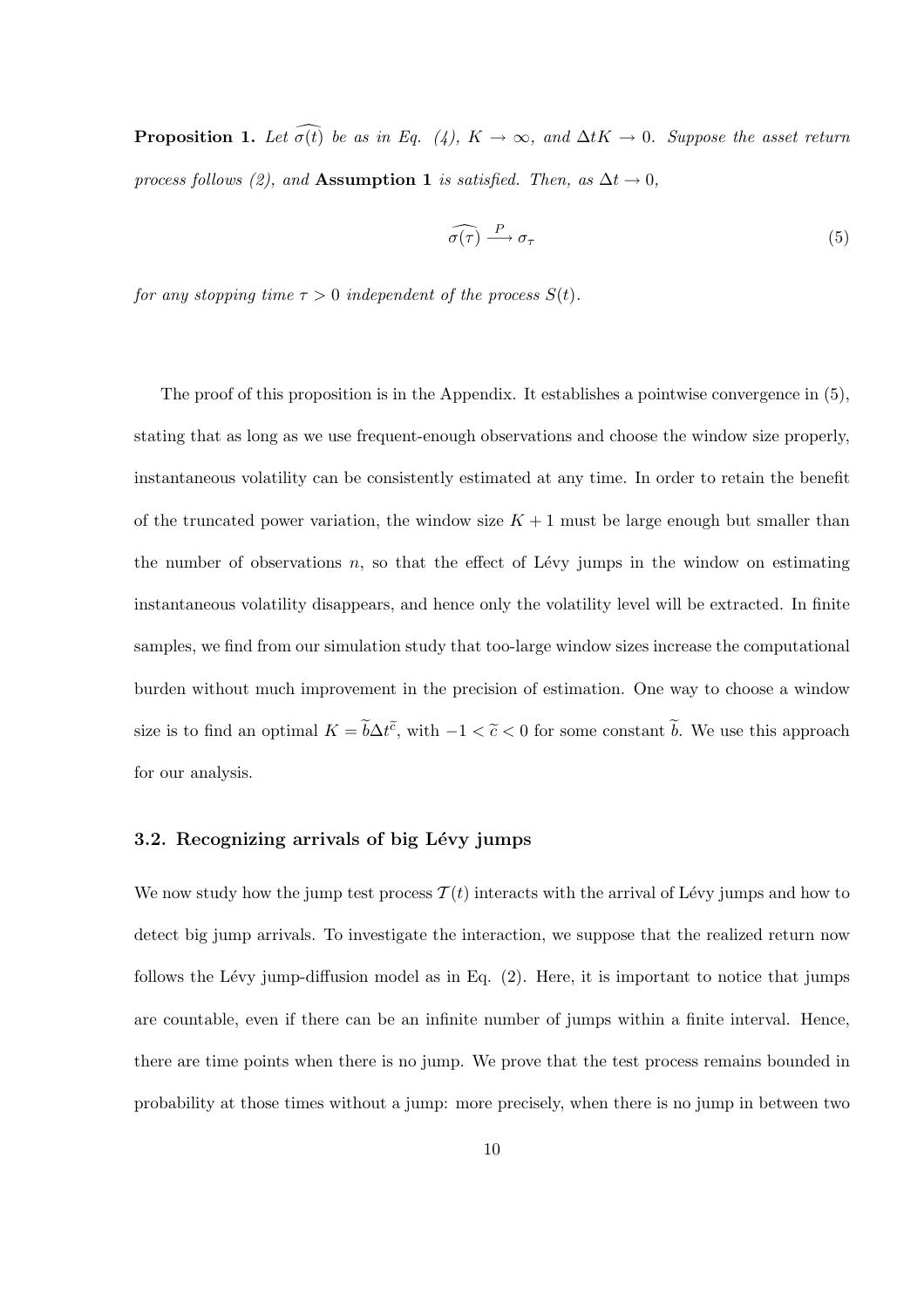countable observation times. In particular, the test statistic at those times follows approximately a normal distribution in the limit. On the other hand, at the times of jump arrivals, it grows to infinity as  $\Delta t$  goes to 0. Therefore, in theory, we can detect the arrival times of Lévy jumps eventually. Theorem 1 below formally describes the limiting behavior of our test statistic. The proof is relegated to the Appendix.

**Theorem 1.** Let  $\mathcal{T}(t)$  be as in **Definition 1** and  $K \to \infty$  and  $\Delta t K \to 0$ . Suppose the process follows  $(2)$  and **Assumption 1** is satisfied.

A. For any stopping time  $\tau$ , such that  $\Delta S(\tau) = 0$  almost surely (i.e., there is no jump at time  $\tau$ almost surely), as  $\Delta t \rightarrow 0$ ,

$$
\mathcal{T}(\tau) \xrightarrow{\mathcal{D}} N(0,1),\tag{6}
$$

where  $N(0, 1)$  denotes a standard normal random variable.

B. Define the time of the kth jump bigger than h by

$$
\tau_{k,h} = \inf\{t > \tau_{k-1,h}, \Delta L(t) > h\}.
$$
\n(7)

Then, as  $\Delta t \rightarrow 0$ ,

$$
P\left(\min_{k} \frac{\mathcal{T}(\tau_{k,h})}{h/(\sigma(\tau_{k,h})\sqrt{\Delta t})} \ge 1\right) \to 1.
$$
\n(8)

Therefore,  $\mathcal{T}(\tau_{h,k}) \to \infty$ , as  $\Delta t \to 0$ .

Here, one can test for the presence and arrivals of big jumps by the following rule. To come up with the big-jump test, we hypothesize that our realized returns come from model (1) and we consider how large the magnitude of  $\mathcal{T}(t)$  can be by studying the asymptotic null distribution of its maximums in the following proposition. This offers the big-jump detection region. This idea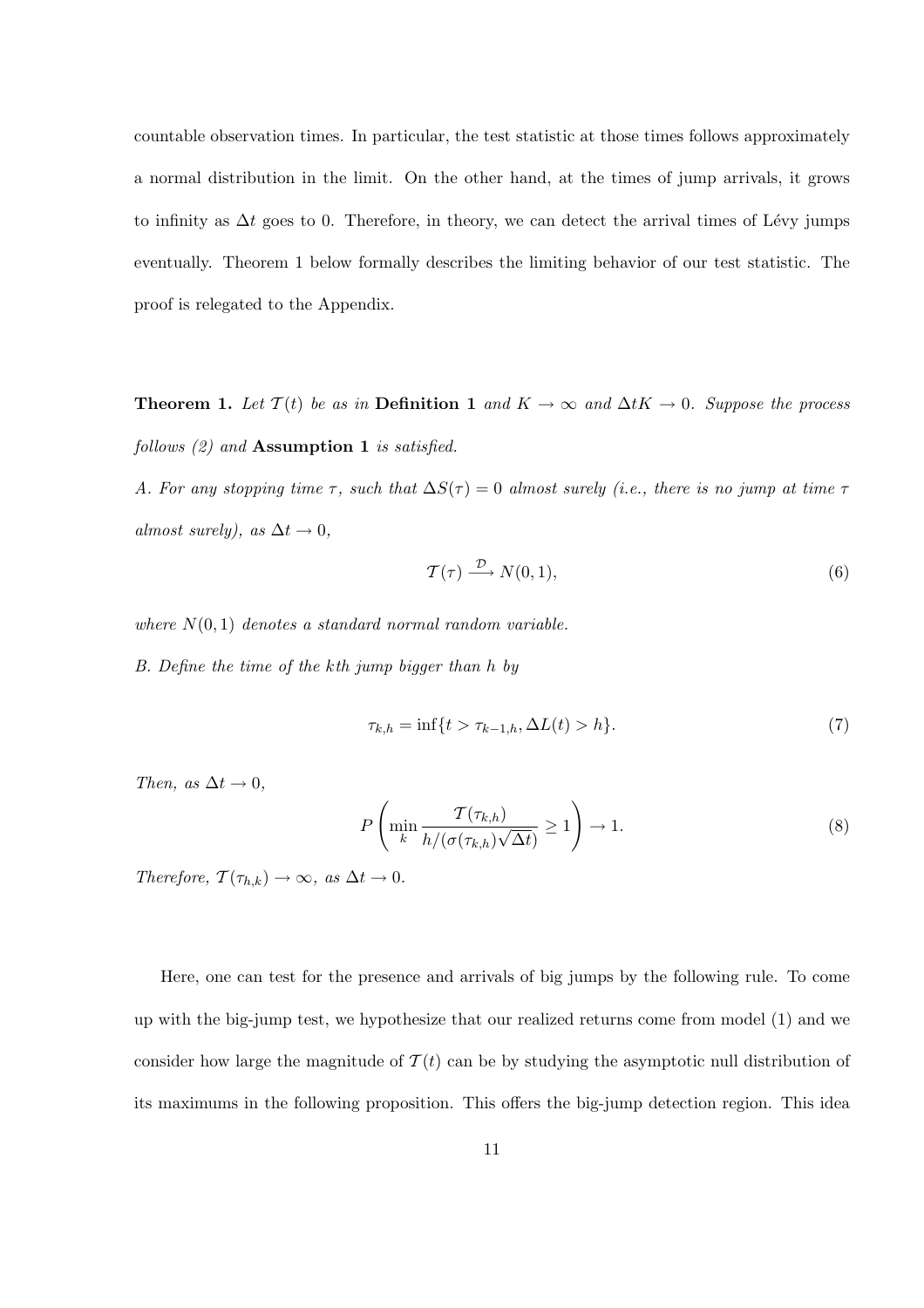was also used in Lee and Mykland (2008) and we can apply the same in our case for Poisson-type big jumps. The following proposition is taken directly from Lee and Mykland (2008) and we state it for the convenience of readers as well as for our further discussion.

### Proposition 2. Big Lévy jump-detection rule

Let  $\mathcal{T}(t)$  be as in **Definition 1** and  $K \to \infty$  and  $\Delta t K \to 0$ . Suppose the process follows (1) and Assumption 1 is satisfied. Then, as  $\Delta t \rightarrow 0$ ,

$$
\frac{\max_{t \in (t_{i-1}, t_i]} \text{ for } 0 \le i \le n} |T(t)| - C_n}{S_n} \to \xi,
$$
\n(9)

where  $\xi$  has a cumulative distribution function  $P(\xi \leq x) = \exp(-e^{-x}),$ 

$$
C_n = (2\log n)^{1/2} - \frac{\log \pi + \log(\log n)}{2(2\log n)^{1/2}} \text{ and } S_n = \frac{1}{(2\log n)^{1/2}}.
$$
 (10)

Notice that the test  $\mathcal{T}(t)$  is defined as a piecewise constant and the maximum in Eq. (9) is the same as if it were taken at all observation times  $t_i$ . The main use of Proposition 2 is to set up the big-jump rejection regions of our test: namely, we detect a big jump arrival at testing time  $t_i$ if the absolute value of the test statistic is bigger than  $q_{\tilde{\alpha}}S_n + C_n$ , where  $q_{\tilde{\alpha}}$  is the  $\tilde{\alpha}$  quantile of the limiting distribution of maximum  $\xi$ .

Combining the results of Proposition 2 and the results of Theorem 1, we see that any jump of a fixed size will be detected by our procedure and see how we categorize big jumps. Specifically, Theorem 1, Part B states that at the time of a jump of size  $h$ , the test statistic grows at least as fast as  $h/(\sigma(\tau_{k,h}))$ √  $\overline{\Delta t}$ , which is of the order of  $\Delta t^{-1/2} = n^{1/2}$ . On the other side, for the significance level  $\tilde{\alpha}$ , remember that the big-jump detection cutoff for our test is set in Proposition 2 as  $q_{\tilde{\alpha}}S_n + C_n$ , which is of the order of  $\sqrt{\log(n)} = \sqrt{-\log(\Delta t)}$ . An immediate consequence of these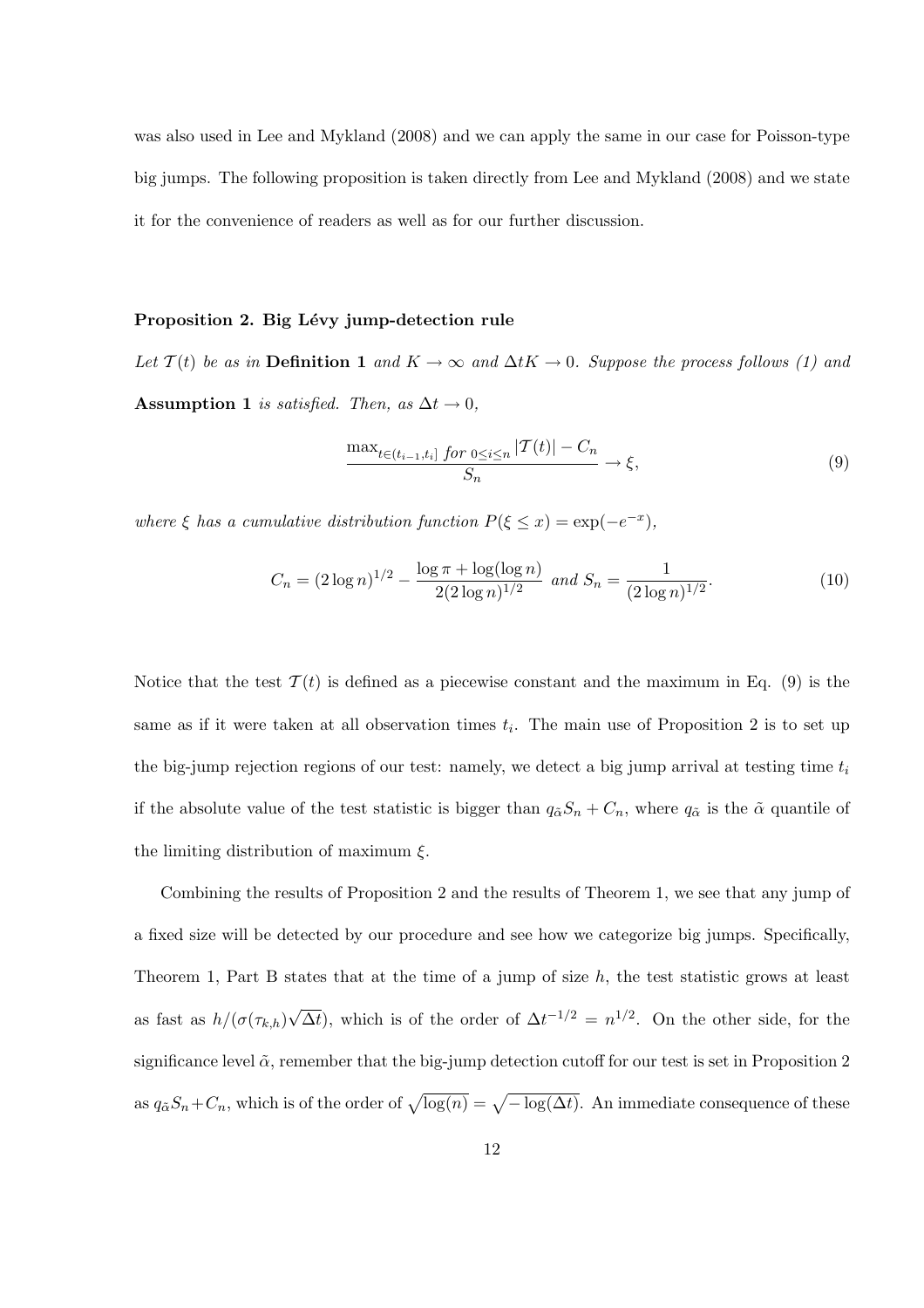facts is that as  $\Delta t$  decreases, we are able to detect smaller and smaller jumps. In particular, we should be able to detect all jumps of size  $h_n$ , where  $h_n/$ p  $-2\max(\sigma(t))\Delta t \log(\Delta t) \rightarrow \infty$ . In other words, we expect to detect jumps of a size larger than  $\sqrt{-2 \max(\sigma(t)) \Delta t \log(\Delta t)}$ , and we will not be able to detect jumps of a size smaller than  $\sqrt{-2 \max(\sigma(t)) \Delta t \log(\Delta t)}$  with our big-jump detection rule. Notice that this threshold  $\sqrt{-2 \max(\sigma(t)) \Delta t \log(\Delta t)}$  converges to zero as  $\Delta t \to 0$ . Therefore, we can detect more jumps as we increase the frequency of observations.

### 3.3. Assessing Lévy jumps: QQ test and multiple test adjustment

The big-jump test described in Section 3.2 will detect jumps that are much larger in size than the natural variation of the diffusion process. In this subsection, we describe a test that can detect the presence of Lévy jumps that are smaller than jumps detectable by our big-jump test. Instead of looking for unusually large returns as our big-jump test does, it looks for returns that occur with unusual frequency. In particular, the test marks the presence of Lévy jumps if it finds the number of test statistics of a particular size to be significantly different from what would have been expected under the no-jump model. In other words, it looks for an over or underabundance of test statistics across all possible values through a multiple test. The test can, therefore, sense rather small jumps provided they are prevalent enough. We call this the QQ test in this paper.

To be more specific, suppose we have a time horizon  $[0, T]$  over which we are interested in finding the presence of Lévy jumps. Every time we have a realized return within the time horizon, we can perform a single test at a particular time using the following asymptotic distribution of our test statistic. This proposition can be also deduced from Theorem 1, Part A. We state it along with related properties for our further discussion.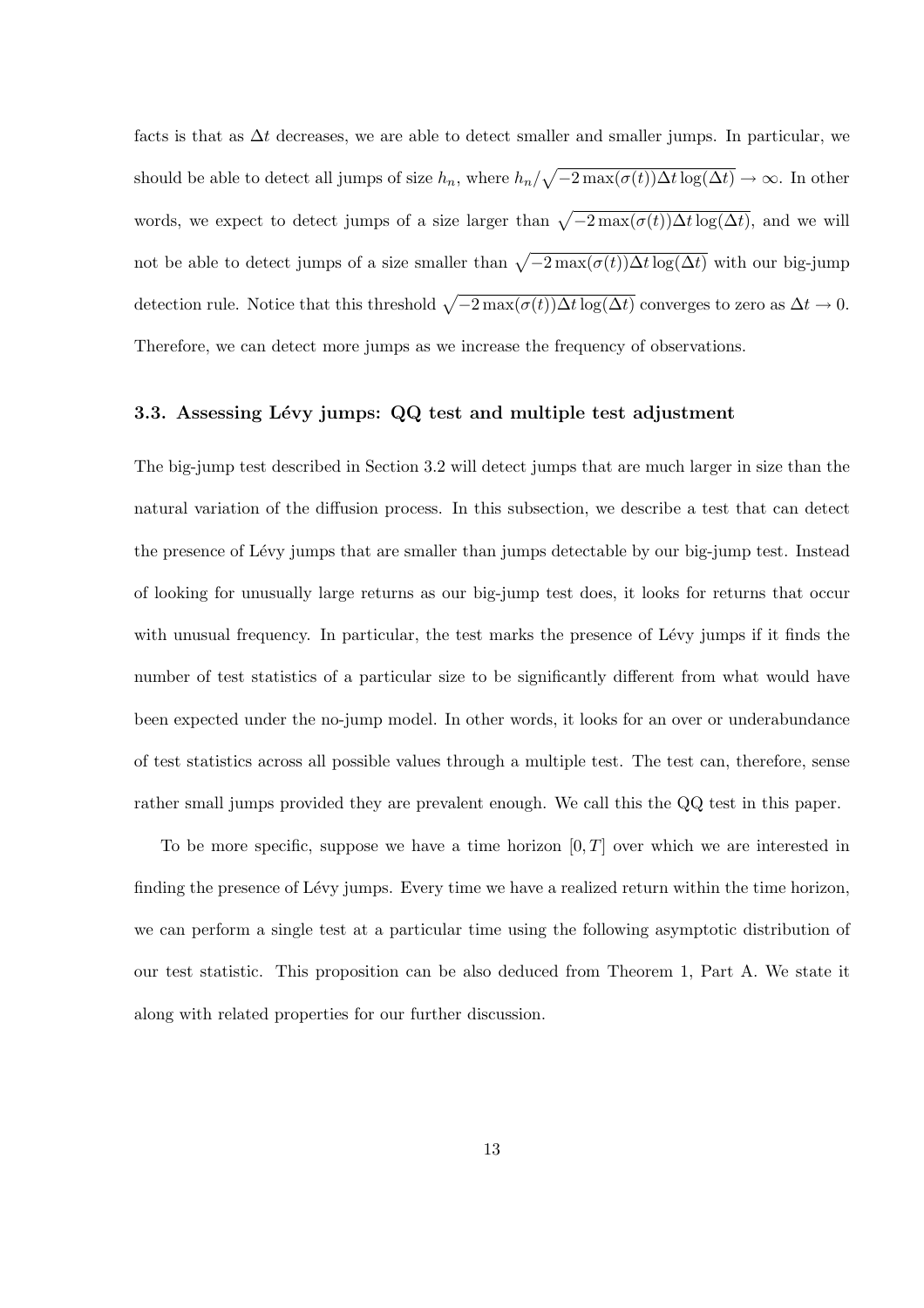**Proposition 3.** Let  $\mathcal{T}(t)$  be as in Definition 1 and  $K \to \infty$  and  $\Delta t K \to 0$ . Suppose the process follows (1) and Assumption 1 is satisfied. Then, as  $\Delta t \rightarrow 0$ ,

$$
\mathcal{T}(t) \xrightarrow{\mathcal{D}} N(0,1),\tag{11}
$$

where  $N(0, 1)$  denotes a standard normal random variable, and hence, as  $\Delta t \rightarrow 0$ ,

$$
\Phi(\mathcal{T}(t)) \stackrel{\mathcal{D}}{\longrightarrow} U(0,1),\tag{12}
$$

where  $\Phi(z)$  is the cumulative distribution function (CDF) of standard normal variable z and  $U(0, 1)$  denotes a uniform random variable.

Proposition 3 is the basis for our multiple test. This result suggests comparing the distribution of our observed test statistics computed from realized asset returns with standard normal distribution using the QQ-plot (a QQ-plot is a simple diagnostic tool for identifying differences in distributions (such as non-normality) from which data have been taken). If there is no jump present, the distribution of the test statistics  $\{\mathcal{T}(t_{K+1}), \mathcal{T}(t_{K+2}), \ldots, \mathcal{T}(t_n)\}\$  in theory would converge to an i.i.d. standard normal as  $n \to \infty$ . Hence, a QQ-plot of the standard normal quantiles versus the quantiles of the test statistics should also converge to a 45-degree line in the limit.

However, because of random variability and discreteness as well as the stochastic volatility estimation risk, the QQ-plot can deviate from the 45-degree line even if there is no jump. Therefore, we need to assess how much of this deviation is natural under the no-jump model. For this purpose, we apply a procedure based on ideas in Hernandez-Campos, Samorodnitsky, and Smith (2004). Specifically, we investigate the asymptotic null distributions of quantiles as follows.

First, remember that we had n observations and that the first  $K$  observations are used for volatility estimation. Hence, we have  $n-K$  test statistics, normally distributed under the no-jump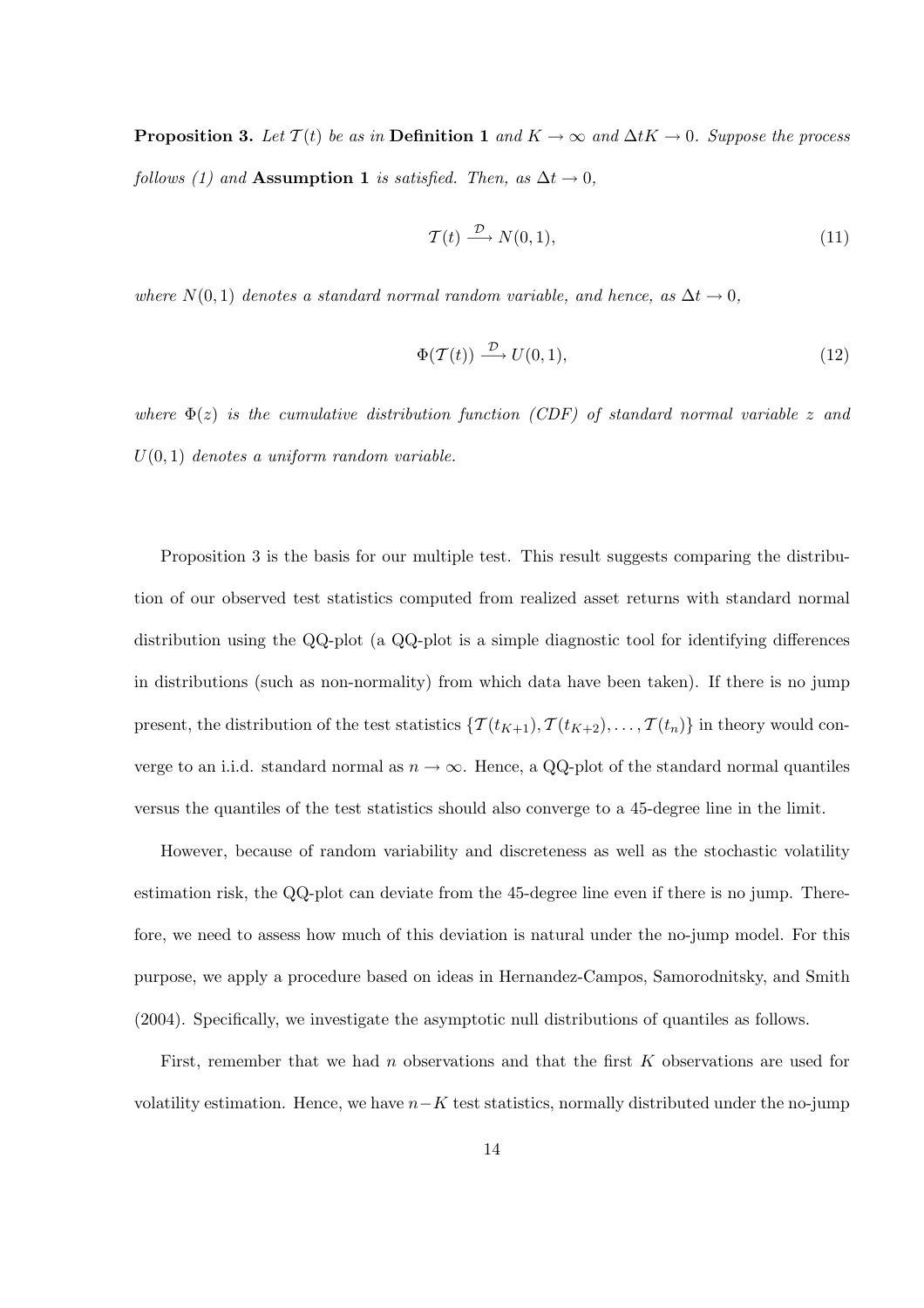model. We simulate m independent copies of a data set containing  $n - K$  i.i.d. standard normal variables. For each of the m data sets, we plot the QQ-plots with dot-dashed lines. These m QQ-plots create an envelope that shows the natural deviation of the QQ-plot from the 45-degree line under the no-jump model. This gives us the asymptotic null distributions of quantiles. If the QQ-plot of the data leaves the envelope, i.e., if any realized quantile lies beyond its generated null distribution, we conclude that there is a significant departure from the no-jump model.

The number of synthetic datasets  $m$  used to create the envelope controls the statistical significance level of our multiple tests. Under the null, a simple calculation reveals that the probability that a particular test value lies outside the envelope is  $2/(m+1)$ . However, since the data consists of a large number  $(n - K)$  of test statistic values, we need to do a multiple testing adjustment to control the overall significance level  $\tilde{\alpha}$  of our test. For example, one could apply the Bonferroni adjustment leading to  $m = (n - K)/\tilde{\alpha} - 1$ . However, Bonferroni adjustment is known to be overly conservative and we do not recommend its use in practice. Instead, we suggest adjustment based on simulation of the extremes of the normal QQ-plots.

The approach used to find  $m$  is as follows. When there is no jump at any time during the entire time horizon, test statistics will be approximately normally distributed as stated in Proposition 3. We first apply the true distribution function (standard normal CDF) of the test statistic to both the test statistic and the envelope. We know that all the statistics and envelopes transformed according to the distribution function follow a uniform distribution, as stated in Proposition 3. Now, notice that the probability that the transformed test statistic trace stays inside the envelope becomes

$$
P\left(\min_{j=1,\dots,m} U_{(k),j} \le U_{(k)} \le \max_{j=1,\dots,m} U_{(k),j}, k=1,\dots,n-K\right),\tag{13}
$$

where  $U_{(k)}$  represent the transformed test statistic values. They are the order statistics based on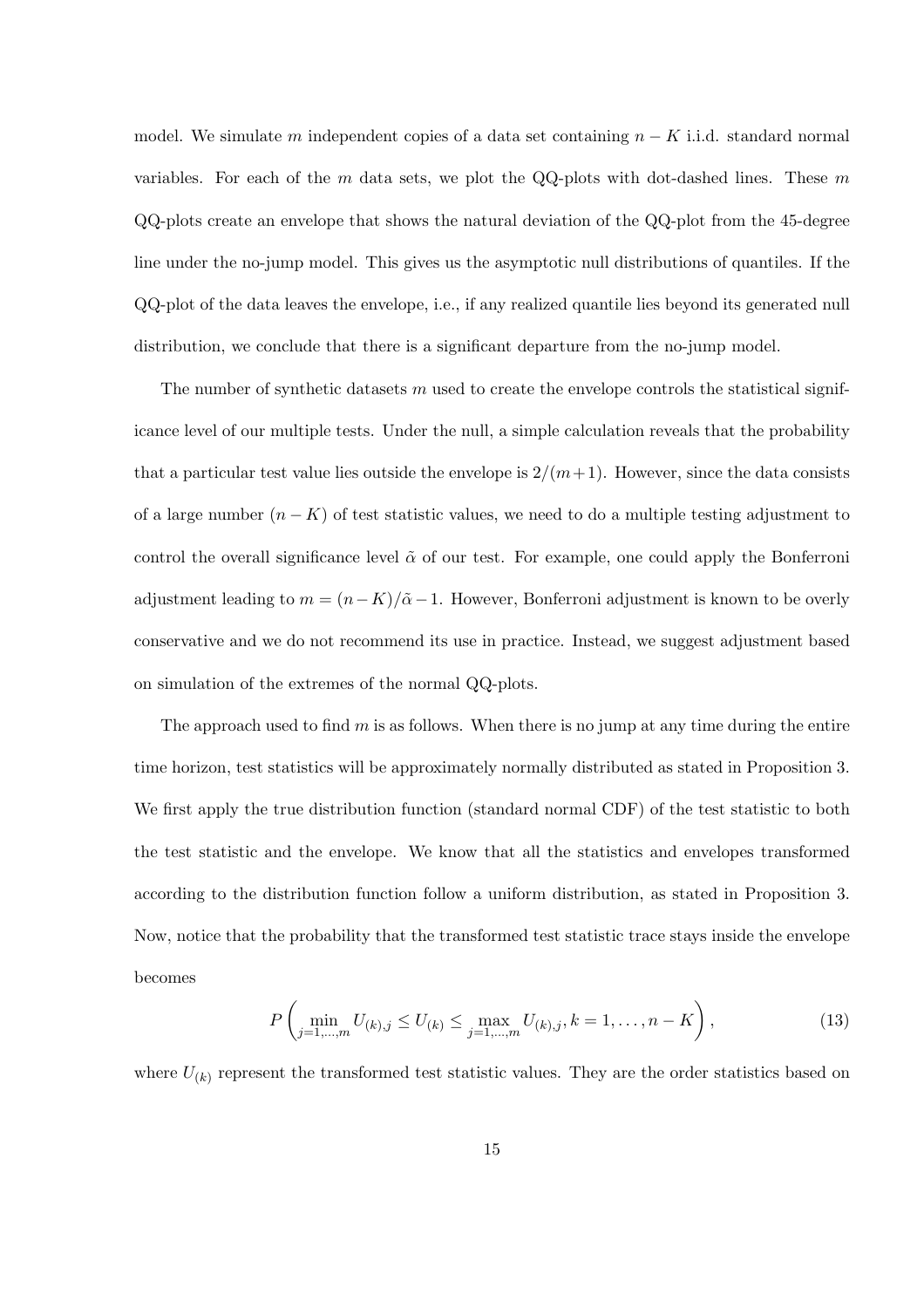i.i.d. U(0,1) random variables  $U_l$ ,  $l = 1, \ldots, n-K$ . Similarly, the  $U_{(k),j}$  represent the transformed envelope. They are the order statistics based on i.i.d. U(0,1) random variables  $U_{i,j}$ ,  $i = 1, ..., n-$ K independent of  $U_l$ .

For any fixed  $n - K$  and desired overall significance level  $\tilde{\alpha}$ , we then find m for which the probability in (13) comes as close to  $1-\tilde{\alpha}$  as possible. These m can be simply found by simulation, and the recommended values of m for various numbers of statistics  $n-K$  and significance levels  $\tilde{\alpha}$ are listed in Table 1. As seen in the table, given the number of available observations, we require a greater  $m$  for a lower overall significance level. And for a fixed significance level, as we have more observations, a greater m would be required.

### 3.4. Recognizing arrivals of small Lévy jumps

As noted in Section 3.3, the presence of jumps that are not detectable by our big-jump rule can still be assessed by our  $QQ$  test, since the  $QQ$  test is more sensitive to the presence of Lévy jumps than the big-jump test. Provided that we assess their presence using the QQ test, we still would like to be able to distinguish arrivals of these small jumps to determine which returns are due to the jump part. In the case of the big-jump detection rule, the flagged test statistics are so large that it is virtually certain they are the result of a jump. In the case of the QQ test, we only detect a significant overrepresentation of a particular value of a test statistic that could also be present just through normal fluctuation from the no-jump model. Therefore, it is possible that some of the returns flagged by the QQ test are due to jumps while others are not. In other words, there can be false arrival detections if we use only the QQ test. In order to control such false detections, we propose a way to measure the belief or likelihood that a particular realized return at a testing time is not due to normal random fluctuation from the diffusion model.

We now proceed to define a belief measure to control false detection. Here, we need some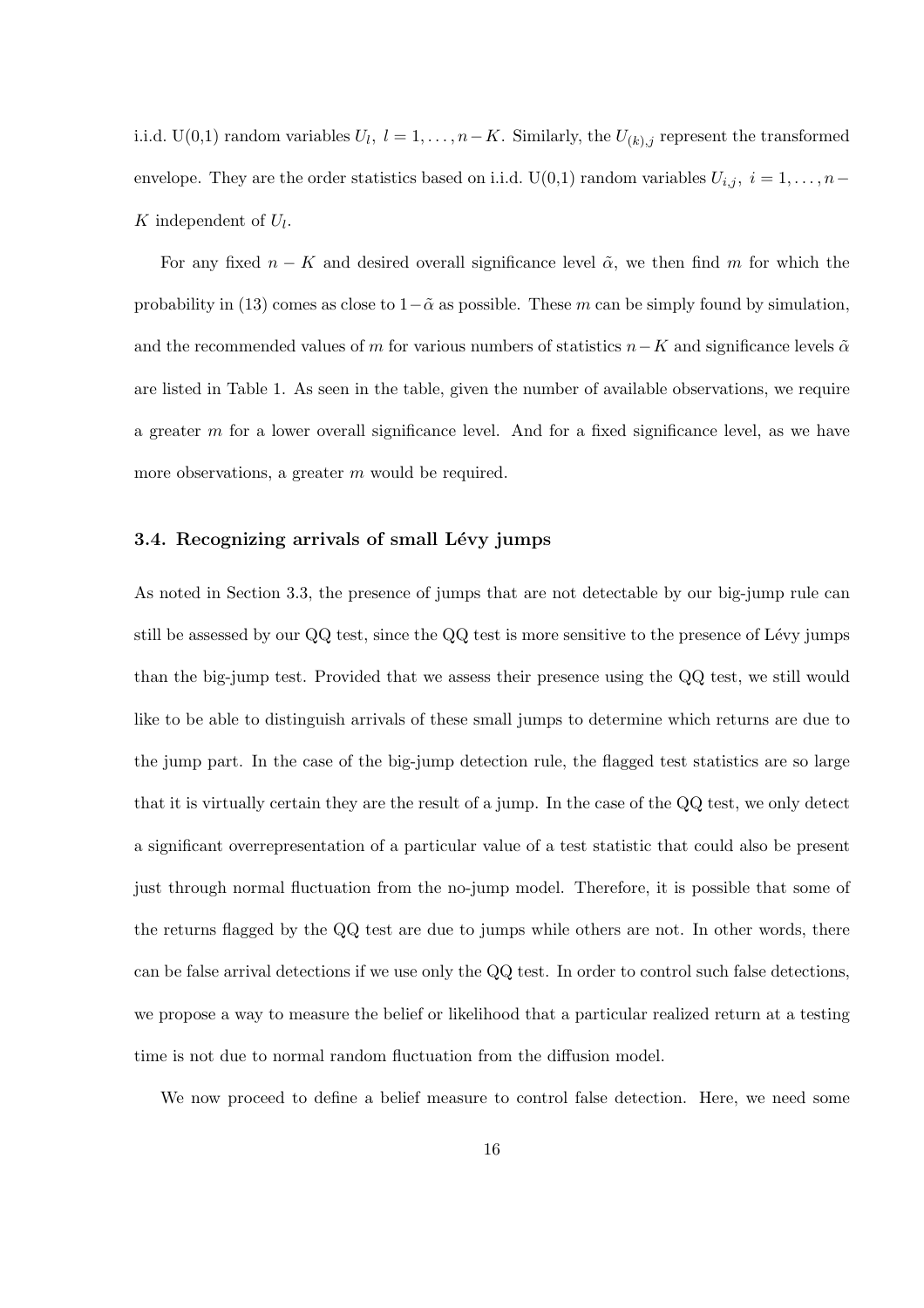| $n-K$   | $\tilde{\alpha}=1\%$ | $\tilde{\alpha} = 5\%$ | $\tilde{\alpha} = 10\%$ | $n-K$   | $\tilde{\alpha}=1\%$ | $\tilde{\alpha} = 5\%$ | $\tilde{\alpha} = 10\%$ |
|---------|----------------------|------------------------|-------------------------|---------|----------------------|------------------------|-------------------------|
| 78      | 5,503                | 932                    | 422                     | 96      | 6,089                | 1,044                  | 456                     |
| 100     | 6,211                | 1,063                  | 463                     | 130     | 7,057                | 1,189                  | 510                     |
| 250     | 9,204                | 1,513                  | 649                     | 260     | 9,334                | 1,533                  | 658                     |
| 288     | 9,668                | 1,584                  | 683                     | 390     | 10,716               | 1,744                  | 753                     |
| 480     | 11,498               | 1,864                  | 803                     | 500     | 11,658               | 1,888                  | 813                     |
| 520     | 11,815               | 1,912                  | 823                     | 780     | 13,557               | 2,158                  | 930                     |
| 960     | 14,451               | 2,288                  | 988                     | 1,000   | 14,618               | 2,314                  | 1,000                   |
| 1,440   | 15,859               | 2,562                  | 1,111                   | 1,560   | 16,112               | 2,620                  | 1,137                   |
| 1,920   | 16,789               | 2,775                  | 1,203                   | 1,950   | 16,841               | 2,787                  | 1,208                   |
| 2,500   | 17,691               | 2,956                  | 1,280                   | 2,880   | 18,194               | 3,040                  | 1,318                   |
| 3,900   | 19,320               | 3,217                  | 1,403                   | 4,680   | 20,031               | 3,329                  | 1,457                   |
| 5,000   | 20,295               | 3,371                  | 1,477                   | 5,760   | 20,873               | 3,461                  | 1,521                   |
| 7,200   | 21,816               | 3,609                  | 1,593                   | 7,800   | 22,165               | 3,663                  | 1,618                   |
| 10,000  | 23,284               | 3,838                  | 1,689                   | 14,400  | 25,028               | 4,109                  | 1,793                   |
| 15,600  | 25,429               | 4,171                  | 1,816                   | 17,280  | 25,949               | 4,251                  | 1,846                   |
| 23,400  | 27,556               | 4,500                  | 1,940                   | 25,000  | 27,920               | 4,556                  | 1,961                   |
| 28,800  | 28,714               | 4,678                  | 2,006                   | 31,200  | 29,173               | 4,749                  | 2,033                   |
| 46,800  | 31,613               | 5,123                  | 2,171                   | 50,000  | 32,030               | 5,187                  | 2,194                   |
| 57,600  | 32,941               | 5,326                  | 2,245                   | 86,400  | 35,697               | 5,746                  | 2,398                   |
| 93,600  | 36,268               | 5,833                  | 2,430                   | 100,000 | 36,747               | 5,906                  | 2,452                   |
| 115,200 | 37,791               | 6,064                  | 2,483                   | 117,000 | 37,908               | 6,082                  | 2,485                   |
| 172,800 | 40,953               | 6,543                  | 2,521                   | 234,000 | 43,489               | 6,925                  | 2,524                   |
| 345,600 | 46,983               | 7,449                  | 2,524                   | 432,000 | 49,107               | 7,767                  | 2,524                   |

Table 1: Number of synthetic datasets  $m$  needed for the  $\mathbf{Q}\mathbf{Q}$  test $^\dagger$ 

<sup>†</sup> Number of synthetic datasets  $m$  needed to obtain a desired overall significance  $\tilde{\alpha}$  for the multiple test, when we have  $n - K$  multiple tests. The values in this table were simulated and smoothed using a monotone quadratic regression spline.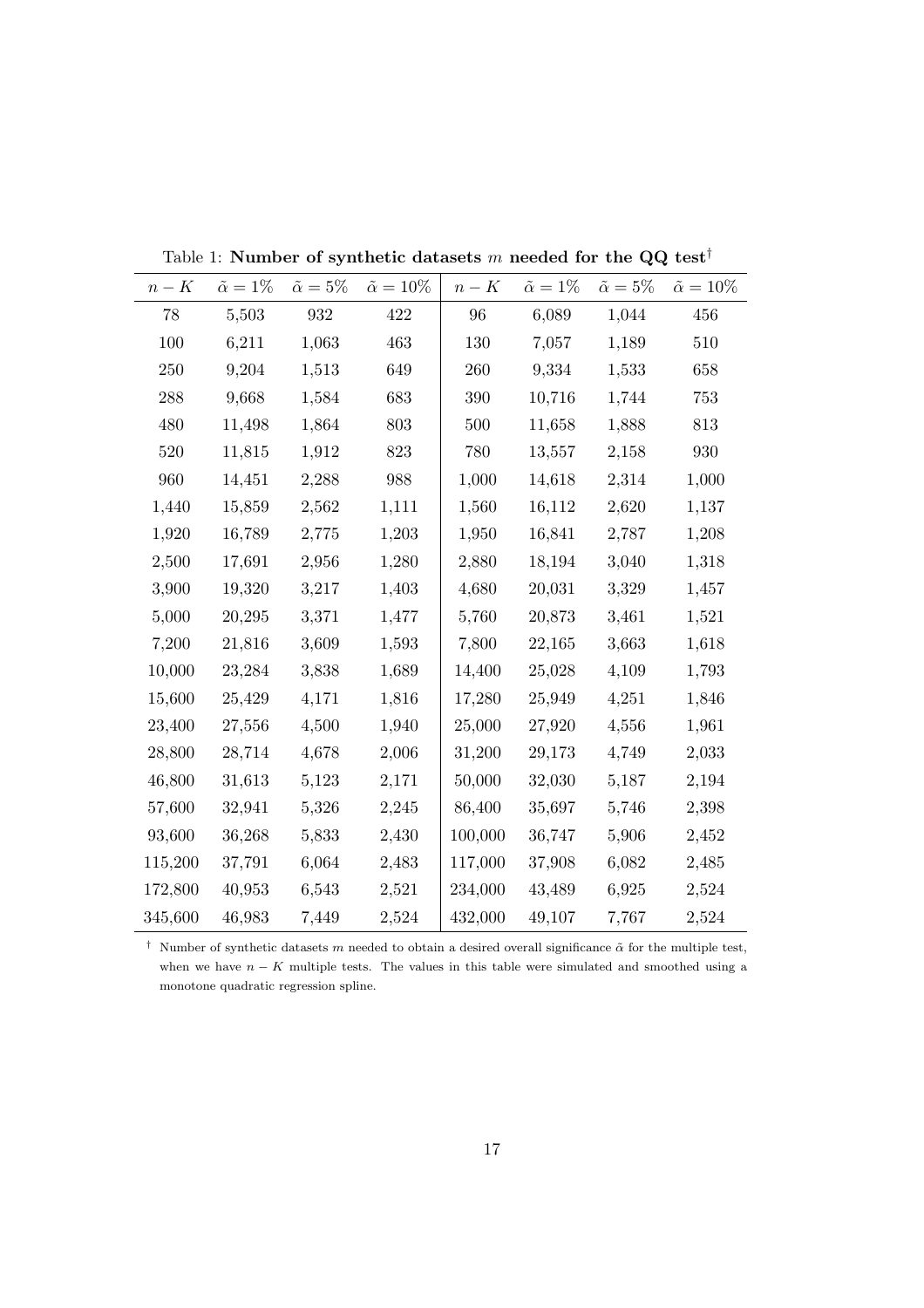notation. Recall that  $(3)$  effectively defines n different test statistics and encodes them in the test statistic process  $\mathcal{T}(t_i)$ . The first K test statistics are not well defined because our volatility estimator needs the first K observations. Hence, we take the remaining  $n - K$  test statistics, order them as in the following Definition 2, and use them as a basis of our test.

**Definition 2.** Let the ordering function  $r(i)$  be defined to satisfy  $\mathcal{T}(t_i) = T_{(r(i))}$  for all  $i =$  $K+1, ..., n$ , where the observed test statistics are  $\{\mathcal{T}(t_{K+1}), \mathcal{T}(t_{K+2}), \ldots, \mathcal{T}(t_n)\}\)$  and their order statistics are  $\{T_{(1)}, \ldots, T_{(n-K)}\}$ , so that  $\{T_{(1)} \leq \ldots \leq T_{(n-K)}\}$ .

Notice that each of the intervals  $((T_{(r-1)}+T_{(r)})/2,(T_{(r)}+T_{(r+1)})/2)$  contains exactly one value of the test statistic, that is  $T(r)$ . We now show that under the no-jump model, the expected number of test statistics in this interval is also about one. Recall that Proposition 3 implies that the  $\mathcal{T}(t_i)$  are asymptotically independent normal random variables under the no-jump model. The following proposition gives us guidance in setting up our belief measure.

**Proposition 4.** Let  $T_{(1)}, \ldots, T_{(N)}$  be the order statistics computed as in **Definition 2** from a sample of N independent standard normal random variables. Then, the random variable  $B_r =$  $\Phi((T_{(r)}+T_{(r+1)})/2)-\Phi((T_{(r-1)}+T_{(r)})/2)$  have  $Beta(2, N-1)/2$  distribution. Furthermore, its expected value is  $E\mathcal{B}_r = 1/(N+1)$  and the covariance is

 $\overline{a}$ 

$$
Cov(\mathcal{B}_r, \mathcal{B}_l) = \begin{cases} \frac{N-1}{2(N+2)(N+1)^2} & \text{if } r = l, \\ \frac{N-3}{4(N+2)(N+1)^2} & \text{if } |r - l| = 1, \\ -\frac{1}{(N+2)(N+1)^2} & \text{if } |r - l| > 1. \end{cases}
$$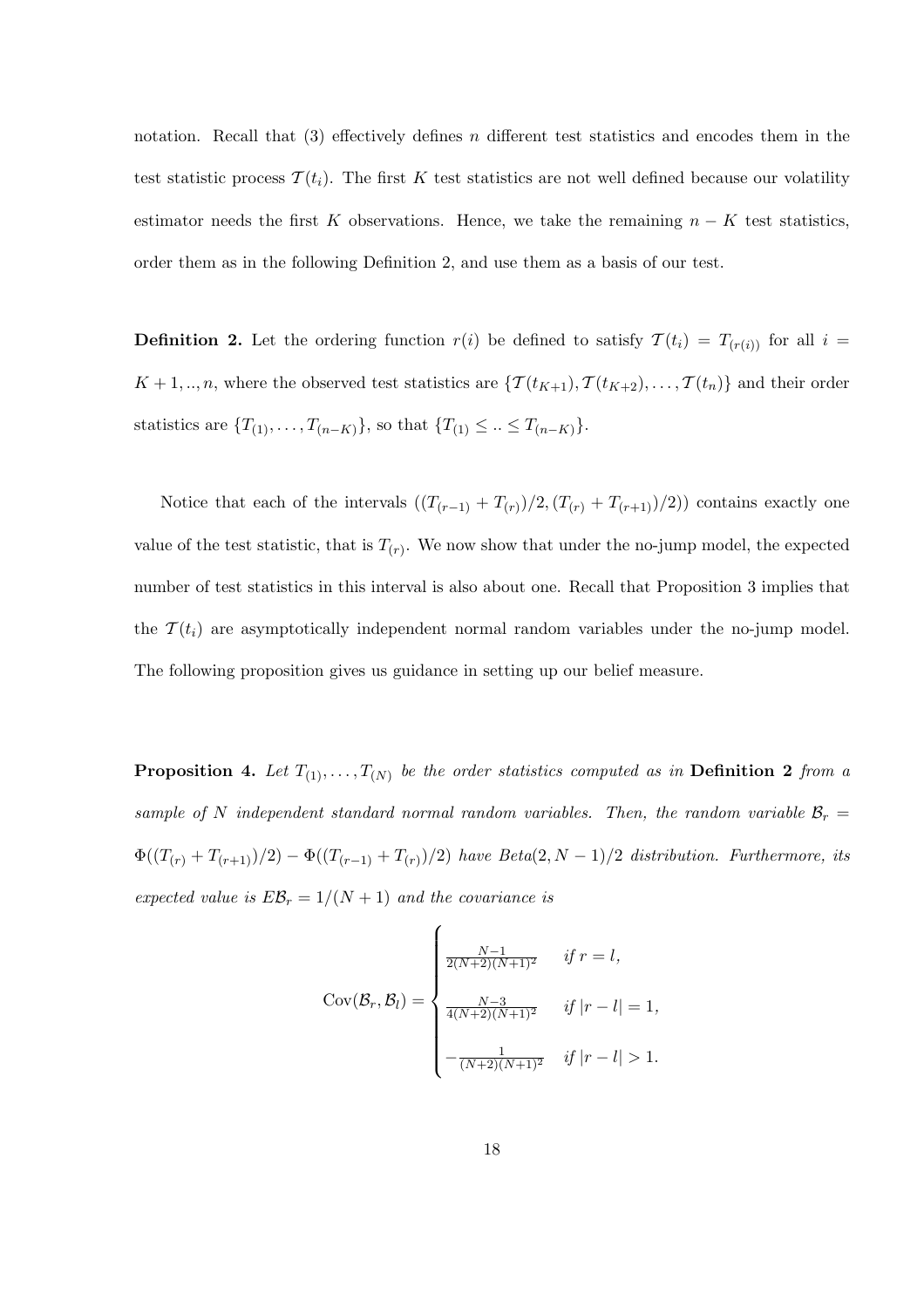The proposition is proved using simple algebra. We omit the details to save space. This proposition suggests using the following test statistic as a first step toward defining our belief measure:

$$
\tilde{l}(r) = 1 - (n - K + 1) \left( \Phi((T_{(r)} + T_{(r+1)})/2) - \Phi((T_{(r-1)} + T_{(r)})/2) \right),
$$

where  $r = 1, ..., n - K$ . Here, the first term, 1, is the number of test statistics in the interval  $((T_{(r-1)}+T_{(r)})/2,(T_{(r)}+T_{(r+1)})/2)$ , while  $(n-K+1)\Phi((T_{(r)}+T_{(r+1)})/2)-\Phi((T_{(r-1)}+T_{(r)})/2)$ approximates the expected number of test statistics observed in the same interval under the no-jump model, according to the first part of Proposition 4. Now, if we have a significant overrepresentation of test statistics of a certain size, the spacings in between them would be shorter than expected, leading to a smaller expected number of test statistics in the interval than that under the null. The value of  $\tilde{l}(r)$  then becomes closer to one, indicating that this particular test statistic is more likely due to a jump.

However, Proposition 4 also states that, even though the expectation of  $\tilde{l}(r)$  under the nojump model is close to zero, the variance of  $\tilde{l}(r)$  remains bounded away from zero. Therefore, the raw values of  $\tilde{l}(r)$  are not by themselves reliable measures of belief. To solve this problem, we assume that the likelihood of a test statistic being the result of a jump is continuous as a function of its size, which means that belief measures should be close if the values of the test statistics are close. Thus, we suggest obtaining a smoothed measure  $l(r)$  by locally averaging the values of  $l(r)$  for values of  $T(r)$  close to each other. In particular, we propose using the Nadaraya-Watson estimator to do this smoothing. To use this estimator in practice, one of the parameters that needs to be selected is the window-width. Window-width could be understood as the amount of averaging to get our smoothed value  $l(r)$ . The choice of window-width has been intensively studied in the statistical literature. We have decided to use an automatic choice of window-width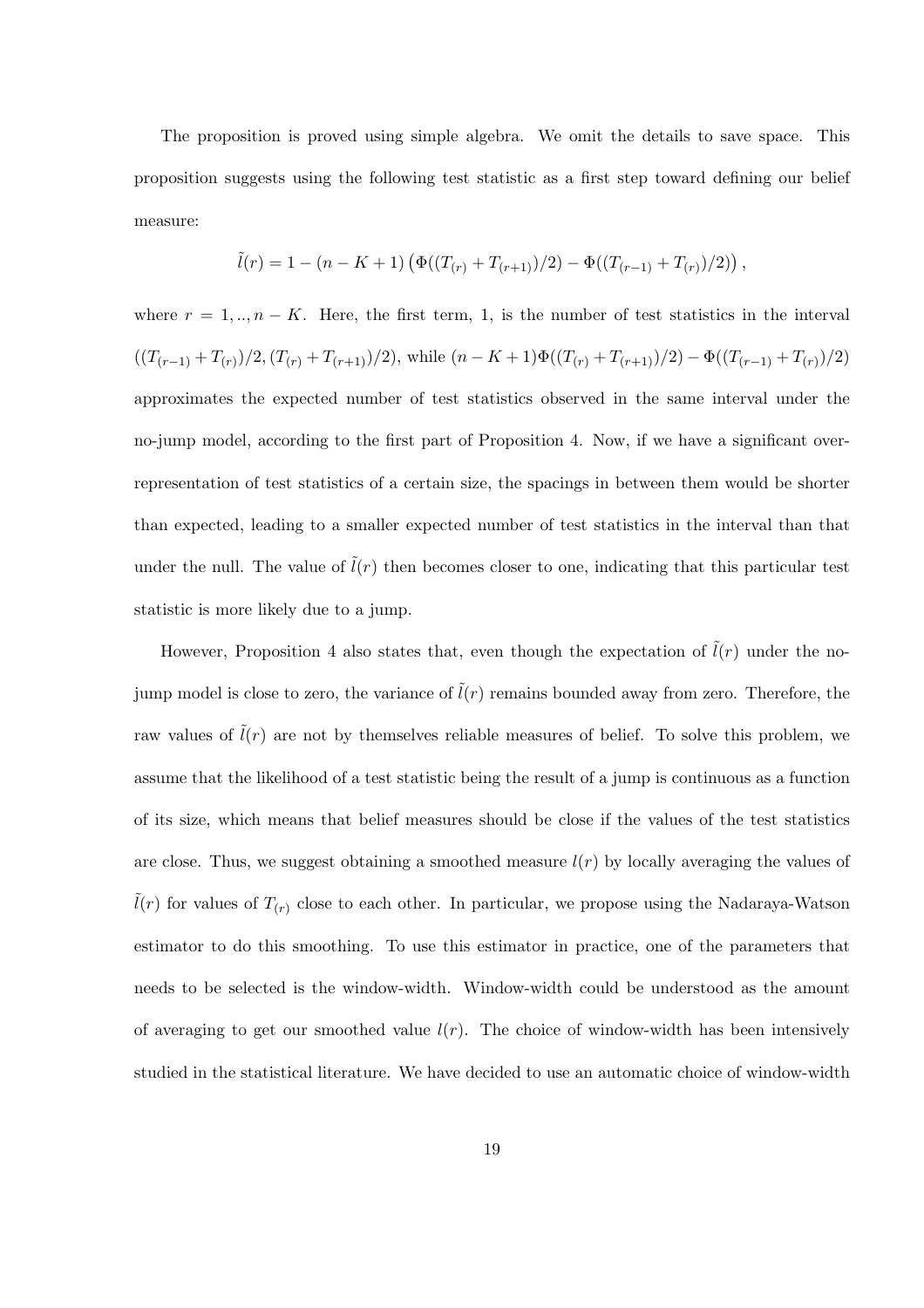proposed by Ruppert, Sheather, and Wand (1995) called the DPI method. It follows from the theory of smoothing, wherein under the no-jump model,  $l(r) \stackrel{P}{\longrightarrow} 0$ . Interested readers can consult Fan and Gijbels (1996) for more details.

This leads us to define the belief measure for a return at  $t_i$  as

$$
b(t_i) = \max(0, l(r(i)),
$$

where  $r(i)$  is the ordering function as in Definition 2 and  $l(r(i))$  is the smoothed value as described above. We use  $b(t_i)$  as a measure of the belief that a particular return is the result of a jump. In particular, with a chosen false detection rate of  $\hat{\alpha}$ , it guarantees that among returns of likelihood  $b(t_i) \geq (1 - \hat{\alpha})$ , we would expect to have at least  $(1 - \hat{\alpha}) \times 100\%$  of returns that are due to jumps and at most  $\hat{\alpha} \times 100\%$  of returns that are due to random fluctuations of the no-jump model. Notice that we use this belief measure only after the QQ test rejects the no-jump model.

Finally, we summarize the use of our small-jump tests as follows. First, select the number of traces m from Table 1 for creating the envelope in the QQ test according to the number of tests and desired significance level  $\tilde{\alpha}$ . Then, check if the QQ-plot based on realized test statistics leaves the envelope. If it does not, conclude that there is not enough evidence to reject the diffusion model. If the QQ-plot of realized test statistics does leave the envelope, we have enough evidence to prove the presence of Lévy jumps. To locate actual arrivals of jumps, compute the belief measure  $b(t_i)$ . Then, select a desired false detection rate  $\hat{\alpha}$ . Note that it is possible that  $\tilde{\alpha} \neq \hat{\alpha}$ . Flag as Lévy jumps all returns with  $b(t_i) \geq (1-\hat{\alpha})$ . It is important to bear in mind that among the flagged returns there could be as many as  $\hat{\alpha} \times 100\%$  false positives. This belief measure converges to one as we have bigger jump sizes, because the value of the test statistics converges to infinity in such cases. To determine if Poisson jump-diffusion models are not sufficient to describe any asset return dynamics, we can compare the results from our big-jump test with those from this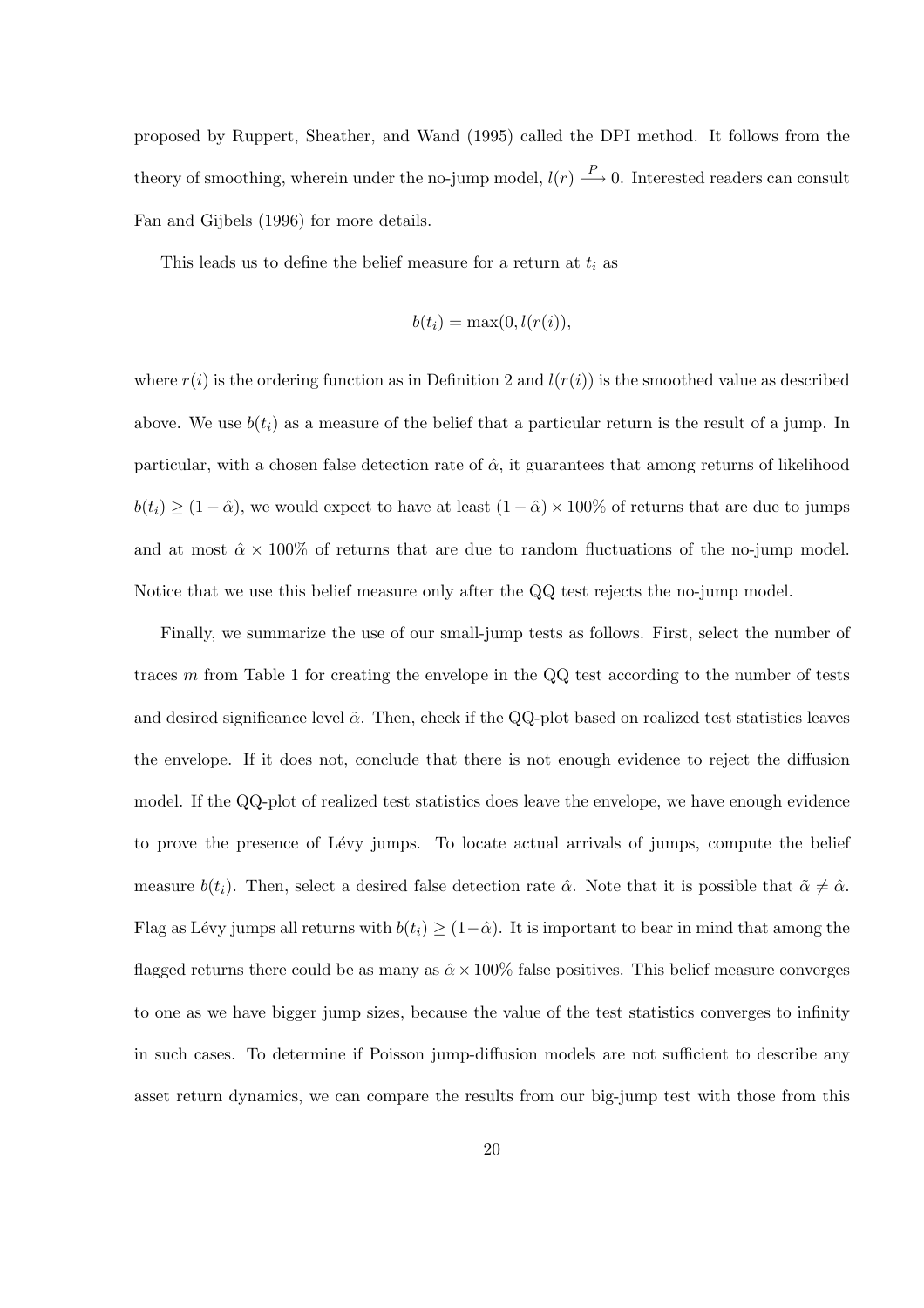small-jump test. If we find considerably more jumps from the latter test than from the big-jump test, we can conclude that Lévy jumps are significant. Furthermore, to decompose Lévy jump risk into big and small jumps, we can apply this approach along with big-jump detection rule and categorize as big jumps those detected by our big-jump rule and as small jumps those not detected by our big-jump rule but detected by our belief measure.<sup>6</sup>

# 4. Monte Carlo Simulation

In this section, we examine the finite-sample performance of our Lévy jump test using Monte Carlo simulation. Our asymptotic argument requires continuous sampling, which cannot be perfectly met in real applications. Through simulation, we show that high-frequency data allow us to achieve better inference results. We also compare the results of our test to another comparable existing Lévy jump test and present our superior performance. For all series generation, we use the Euler-Maruyama stochastic differential equation (SDE) discretization scheme (Kloeden and Platen, 1992), an explicit order 0.5 strong and order 1.0 weak scheme. We discard the burnin period—the first part of the whole series—to avoid the starting value effect, every time we generate each series. For all cases in this section, we simulate returns at various frequencies such as one minute, 15 seconds, or 5 seconds over one trading day, assuming 6.5 trading hours per day. We choose to consider the horizon of one day  $(T = \frac{1}{252})$  as a typically relevant time length in trading, hedging, and other applications.

The infinite-activity jump model we consider for simulation is the Lévy  $\alpha$ -stable process. Jump sizes from this process follow an  $\alpha$ -stable distribution, denoted as  $S_{\alpha}(\beta,\delta,\gamma)$ , with a tail

<sup>&</sup>lt;sup>6</sup>An estimate of the number of jumps detected in a fixed time interval (without the need to know their exact location) can be obtained by adding up the values of the belief measure for returns over that interval. This approach is used in calculating the estimate of the detected small jump intensity presented in Figs. 4 and 7.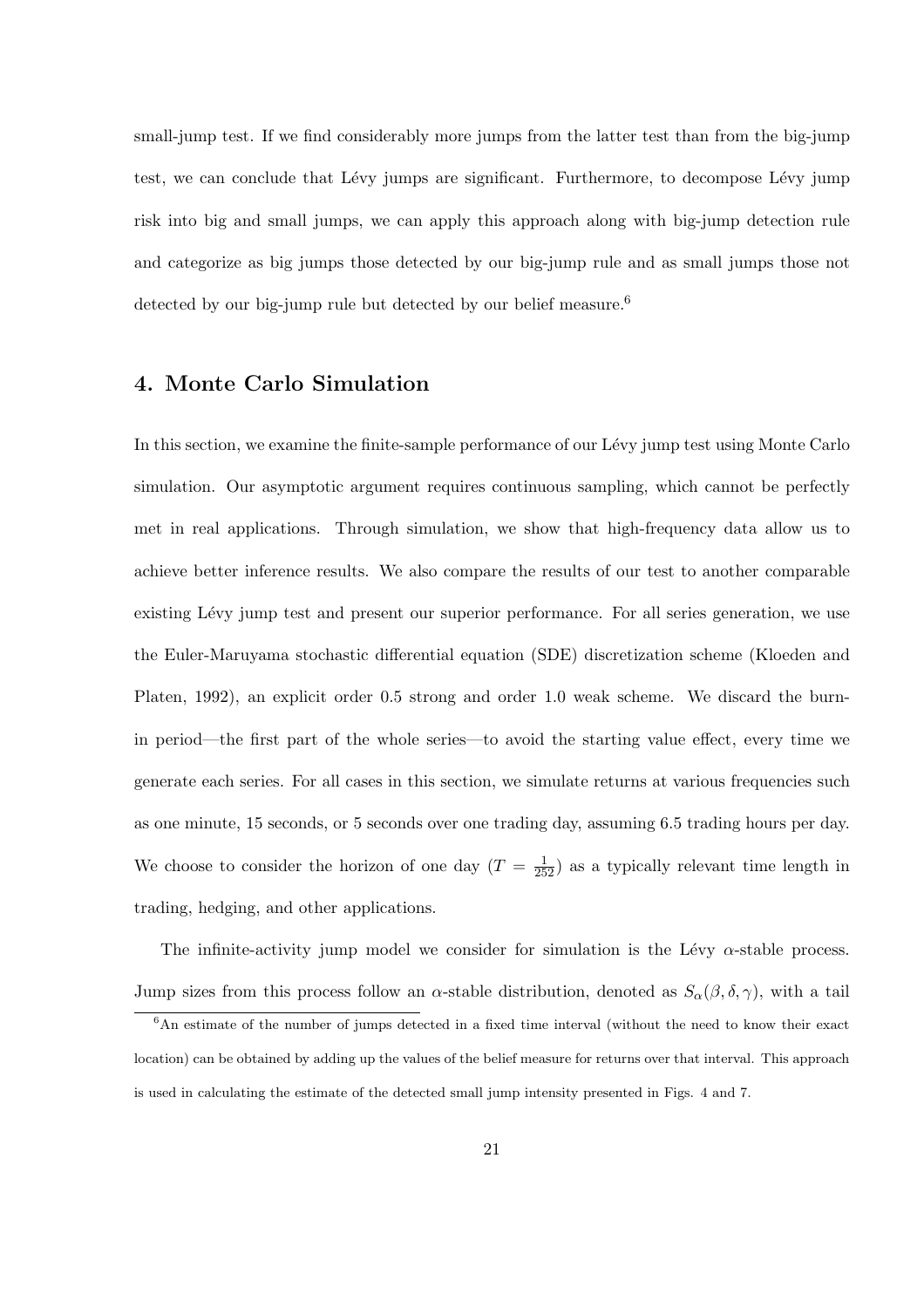index  $\alpha \in (0, 2]$  for the shape of the size distribution, a skew parameter  $\beta$  for the skewness of distribution, a scale parameter  $\delta \geq 0$ , and a location parameter  $\gamma$ . In our analysis, we choose to study the performance of our test on jumps from the finite moment log-stable process of Carr and Wu (2003) and Li, Wells, and Yu (2008). According to both studies, we set  $\beta = -1$  to achieve negative skewness of empirical densities of equity index returns. We take the characteristic function of the  $\alpha$ -stable distribution given by

$$
E[exp(iuL(t))] = exp(-\delta^{\alpha}|u|^{\alpha}[1 - i\beta(\tan\frac{\pi\alpha}{2})(\text{sign }u)] + i\gamma u), \alpha \neq 1
$$
  

$$
E[exp(iuL(t))] = exp(-\delta|u|[1 + i\beta\frac{2}{\pi}(\text{sign }u)(\log|u|)] + i\gamma u), \alpha = 1.
$$

For  $\alpha$  < 1, the support for stable density is only a positive real line. In order to keep the support of these stable densities on the whole real line, we should only allow  $\alpha \in [1,2]$ . The α-stable process reduces to some well-known special cases. If  $\alpha = 1, \beta = 0, \delta = 1$ , and  $\gamma = 0$ , it becomes a standard Cauchy process. If  $\alpha = 2, \beta = 0, \delta = 1$ , and  $\gamma = 0$ , it becomes a standard Gaussian process. For our simulation study, we use  $\alpha = 1.7629$ , following Li, Wells, and Yu (2008). (According to our unreported results, the level of  $\alpha$  might affect performance but the difference is not significant and our conclusion is not altered, depending on  $\alpha$ .) To simulate general stable random variables, we use the algorithm by Chambers, Mallows, and Stuck (1976), which involves a nonlinear transformation of two independent uniform random variables into one stable random variable. Since it produces standard stable variables with mean zero and unit variance, we transform again to obtain our desired series.

We consider both constant and stochastic volatility models. For constant volatility, we set  $\sigma(t) = 30\%$  per year, which is usual for U.S. equity markets. For stochastic volatility, we consider a one-factor affine model. We assume the stochastic volatility model as in Heston (1993), specified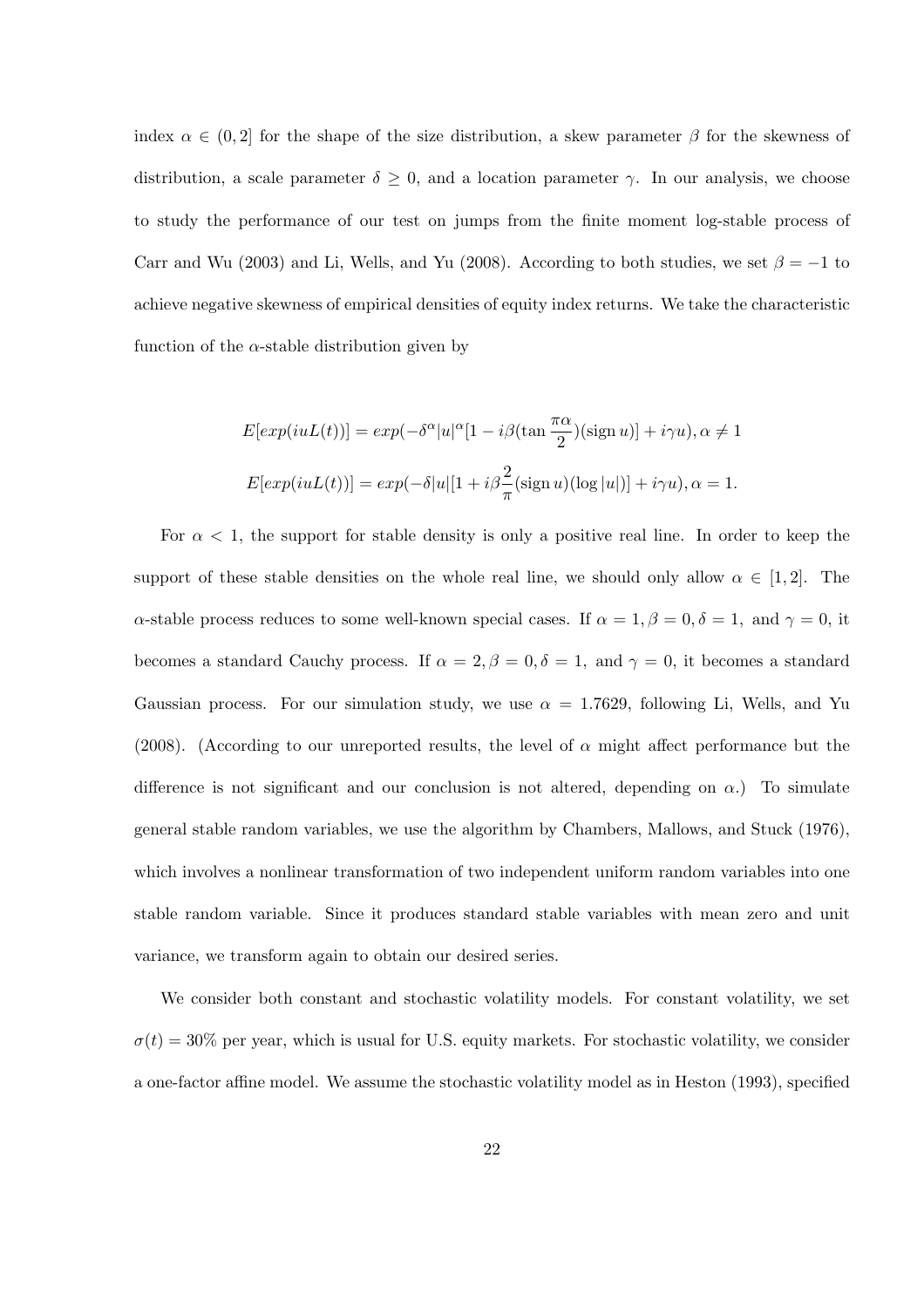as the following square root processes (see Cox, Ingersoll, and Ross, 1985):

$$
d\sigma^{2}(t) = \kappa \left(\bar{\varsigma} - \sigma^{2}(t)\right)dt + \omega\sigma(t)dB(t),
$$
\n(14)

where  $B(t)$  denotes a Brownian motion. For  $\kappa, \bar{\varsigma}$ , and  $\omega$ , we use the parameter estimates from equity markets reported in the empirical study by Li, Wells, and Yu (2008, Table 4):  $\kappa$  =  $0.0162, \bar{\varsigma} = 0.8465$ , and  $\omega = 0.1170$ , to mimic real market returns. For estimation of the truncated power variation, we use parameter values of  $g = 1.2$ , which is four times the usual volatility  $\sigma(t) = 30\%$ , and  $\tilde{\omega} = 0.47$ , following Aït-Sahalia and Jacod (2009b).

#### 4.1. Constant volatility versus stochastic volatility without Lévy jumps

Before we present the performance of our test in detecting jumps, we first show the size of the test, that is, how often our jump tests falsely detect jump arrivals when there is no jump in returns.

The employed model for simulation is

$$
d\log S(t) = \sigma(t)dW(t),\tag{15}
$$

where  $\sigma(t)$  is volatility and  $W(t)$  is a Brownian motion. We apply both big-jump and small-jump tests. The results with the significance level  $\tilde{\alpha} = 5\%$  are reported in Table 2. As can be seen in the table, all the probabilities of spuriously detecting jumps when there is no jump are around 5% at all frequencies under consideration. Big-jump tests tend to give lower rates than small-jump tests, which is expected from the levels of the thresholds we suggest using.

#### 4.2. Constant volatility versus stochastic volatility with Lévy jumps

We first study the performance of our big-jump test in the presence of both diffusion and small jumps. In general, Poisson jumps, which we call big jumps in this paper, are a part of the Lévy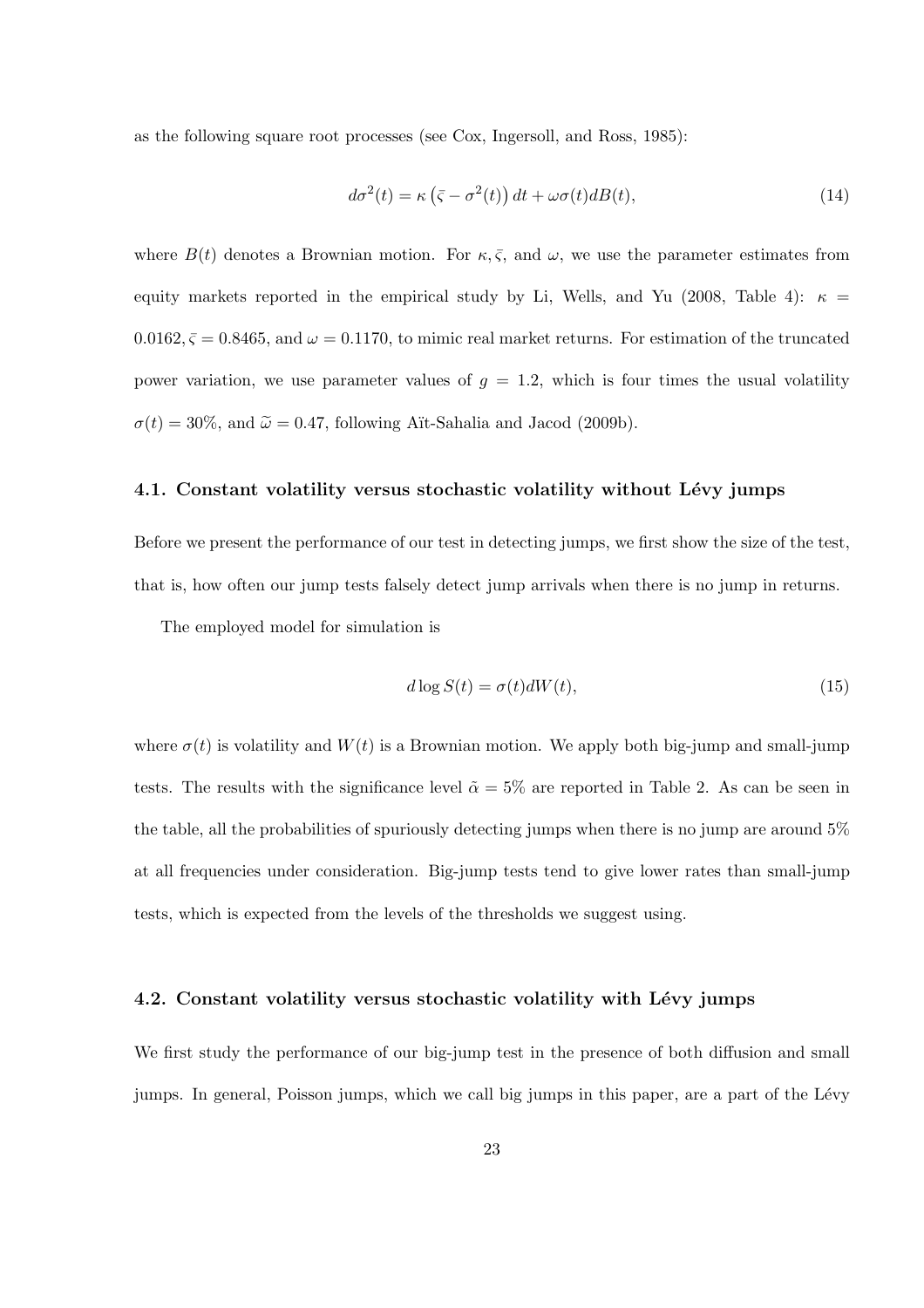|            |       | Constant volatility                                                              | Stochastic volatility |       |  |
|------------|-------|----------------------------------------------------------------------------------|-----------------------|-------|--|
|            |       | Frequency $\Delta t$ Big-jump test Small-jump test Big-jump test Small-jump test |                       |       |  |
| 1 minute   | 0.044 | 0.048                                                                            | 0.042                 | 0.051 |  |
| 15 seconds | 0.050 | 0.056                                                                            | 0.043                 | 0.055 |  |
| 5 seconds  | 0.031 | 0.048                                                                            | 0.046                 | 0.051 |  |

Table 2: Probability of spuriously detecting jumps using the Lévy jump test<sup>†</sup>

<sup> $\dagger$ </sup> This table presents the size of the test, that is, the rate of rejecting the diffusion model when there is no jump using our big-jump and small-jump tests, as discussed in Section 3. The encompassing model is  $d \log S(t)$  =  $\sigma(t)dW(t)$ , where  $W(t)$  is a Brownian motion. Constant volatility is set at  $\sigma(t) = \sigma = 30\%$ . Stochastic volatility assumes the affine model of Heston (1993), specified as  $d\sigma^2(t) = \kappa (\bar{\varsigma} - \sigma^2(t)) dt + \omega \sigma(t) dB(t)$ , where  $B(t)$  denotes a Brownian motion. The parameter values used for stochastic volatility simulation are the estimates from equity markets reported in the empirical study by Li, Wells, and Yu (2008, Table 4):  $\kappa = 0.0162$ ,  $\bar{\varsigma} = 0.8465$ , and  $\omega = 0.1170$ . The significance level  $\tilde{\alpha}$  is 5%. A fixed time horizon of one trading day  $(T = \frac{1}{252})$  is considered. The parameter values used for the truncated power variation estimation are  $g = 1.2$  and  $\tilde{\omega} = 0.47$ . The number of simulations used in this study is 1,000.

jumps. For instance, if one selects Lévy jumps that are greater in size than a certain level, those selected become Poisson jumps. However, in order to ensure the presence of big jumps in addition to small jumps and to control their magnitudes, we separately add Poisson jumps and choose their relative sizes in this simulation. Hence, we simulate returns from

$$
d \log S(t) = \sigma(t) dW(t) + \theta_{L,S} dL(t) + \theta_{L,B} dP(t), \qquad (16)
$$

where  $dP(t)$  denotes a Poisson jump arrival indicator and the other notations such as  $\sigma(t)$ ,  $W(t)$ , and  $L(t)$  are the same as before. We denote  $\theta_{L,S}$  as the small-jump size parameter and  $\theta_{L,B}$  as the big-jump size parameter. Table 3 shows the power of the test, which is the big-jump detection rate. We set  $\theta_{L,S} = 0.3$  for small jumps and  $\theta_{L,B} = 1$  and 3 for big jumps. As can be seen in the table, the test has a decent detection power for big jumps. The table also shows that the levels of  $\theta_{L,B}$  or stochastic volatility do not make much difference in detection power. We also find that better performance can be achieved as we increase the frequency of observations.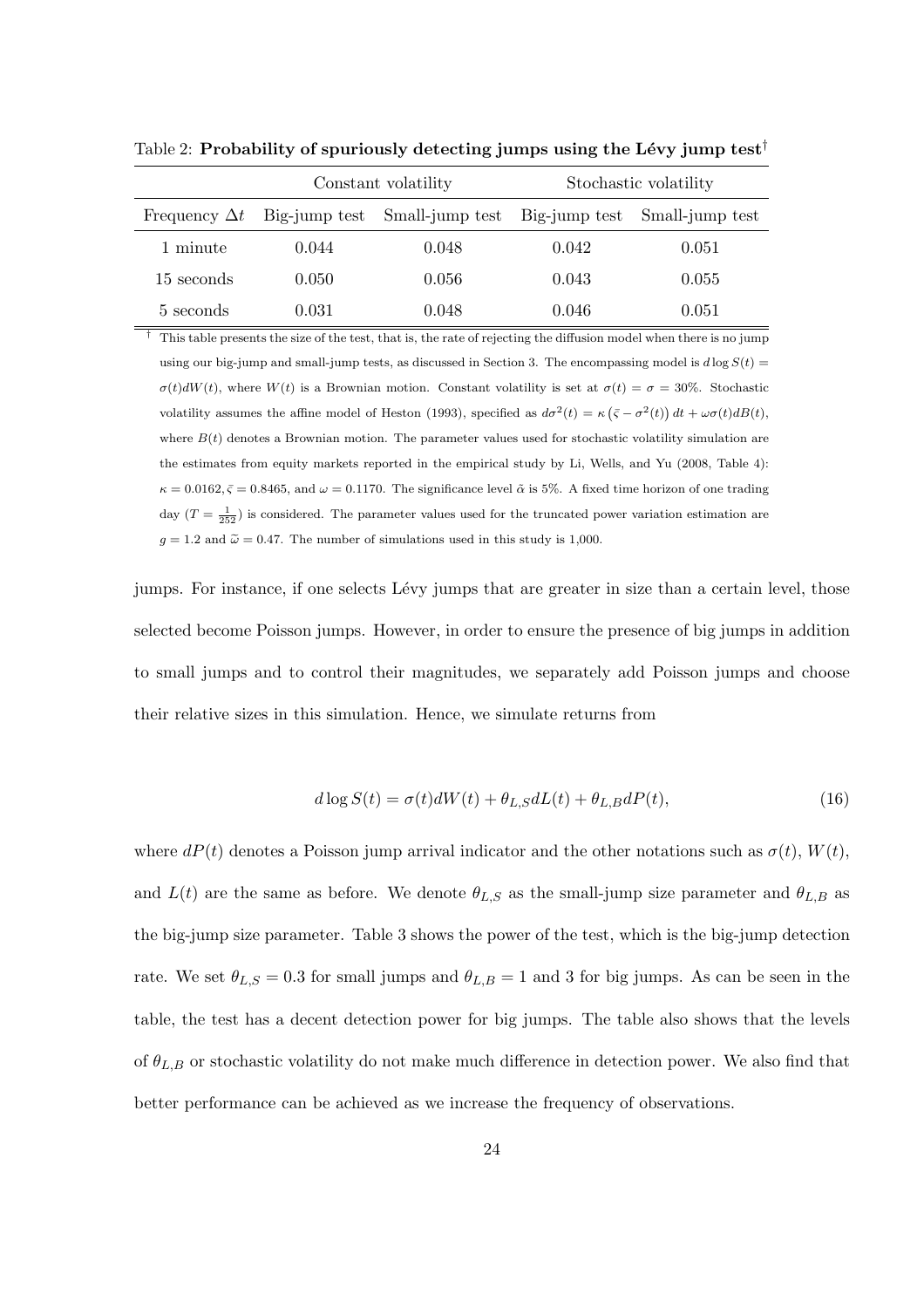In addition to the parameter settings reported in Table 3, we perform the same analysis with other values of jump size parameters such as  $\theta_{L,S} = 1$  for small jumps and  $\theta_{L,B} = 3$  and 10 for big jumps. We find the power of our test to be 1.000 in all frequencies with both constant and stochastic volatility.

Next we examine the performance of the small-jump test defined in Section 3. We again use the detection rates as the performance measure. This time, assuming that the big-jump test has been separately applied and we have already detected big jumps, we simulate returns from the following Lévy jump-diffusion model:

$$
d \log S(t) = \sigma(t)dW(t) + \theta_L dL(t),\tag{17}
$$

where all the notations  $\sigma(t)$ ,  $W(t)$ , and  $L(t)$  are the same as before.  $\theta_L$  denotes the jump size parameter. We choose to consider small jumps whose  $\theta_L$  are 0.15 and 0.3, which make jump sizes relatively small compared to diffusion.

Overall results presented in Table 4 indicate that high-frequency observations help to improve detection power for small jumps. We also find that our test works well under stochastic volatility. Considering the relative sizes of jumps compared to volatility levels, it is important to note that we achieve good detection power for such small Lévy jumps.

We perform the same analysis with the jump size parameter  $\theta_L = 1$  and 2. We find the power of our test to be 1.000 in all frequencies with both constant and stochastic volatility.

#### 4.3. Comparison with other Lévy jump test

A test comparable to ours (denoted as LH hereafter) is the test by A¨ıt-Sahalia and Jacod (2009b) (denoted as AJ hereafter) in that both tests employ nonparametric approaches for the presence of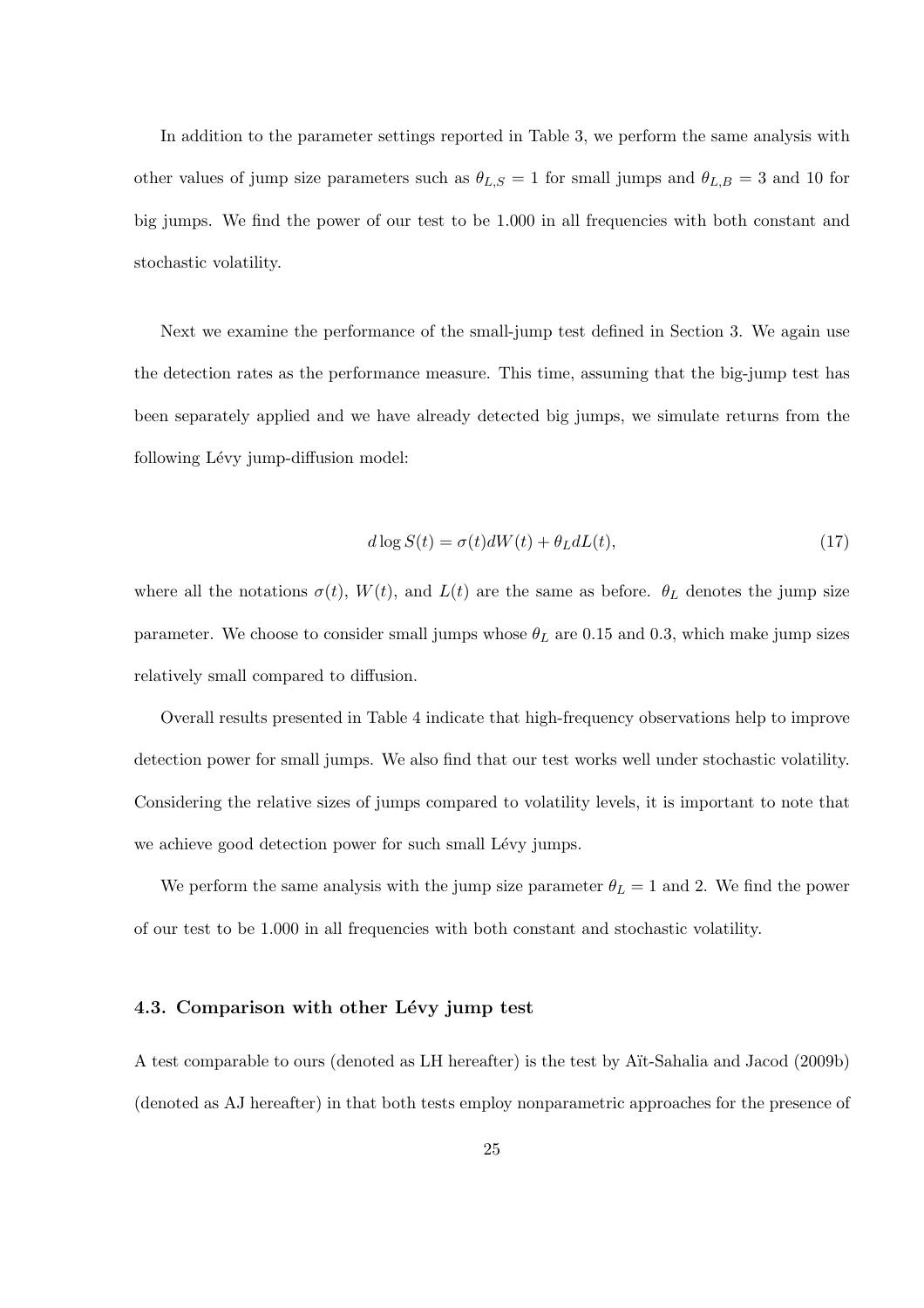|            |                                                           | Constant volatility | Stochastic volatility |                  |  |  |
|------------|-----------------------------------------------------------|---------------------|-----------------------|------------------|--|--|
| Frequency  | Big jump size $\theta_{L,B}$ with $\theta_{L,S} = 0.3$    |                     |                       |                  |  |  |
| $\Delta t$ | $\theta_{L,B} = 3$ $\theta_{L,B} = 1$<br>$\theta_{L,B}=1$ |                     |                       | $\theta_{L,B}=3$ |  |  |
| 1 minute   | 0.820                                                     | 0.910               | 0.846                 | 0.883            |  |  |
| 15 seconds | 0.972                                                     | 0.986               | 0.991                 | 0.996            |  |  |
| 5 seconds  | 1.000                                                     | 1.000               | 1.000                 | 1.000            |  |  |

Table 3: Probability of detecting big Lévy jumps<sup>†</sup>

† This table presents the performance of the big-jump detection rule discussed in Section 3.2. The table contains the power of the test, that is, the probability of detecting big Lévy jumps within a fixed time interval of one trading day  $(T = \frac{1}{252})$ . The encompassing model is  $d \log S(t) = \sigma(t) dW(t) + \theta_{L,S} dL(t) + \theta_{L,B} dP(t)$ , where  $L(t)$  is an α-stable Lévy jump from  $S_\alpha(-1, 1, 0)$  with  $\alpha = 1.7629$ ,  $P(t)$  is a Poisson jump, and  $W(t)$  is a Brownian motion.  $\theta_{L,S}$  denotes the small jump size parameter and  $\theta_{L,B}$  denotes the big jump size parameter. Although the Lévy jump  $dL(t)$  itself includes Poisson jumps, in order to ensure the presence of big jumps in addition to small jumps and to control their magnitudes, we add Poisson jumps and specify the size with  $\theta_{L,B}$ . Constant volatility is set at  $\sigma(t) = \sigma = 30\%$ . Stochastic volatility assumes the affine model of Heston (1993), specified as  $d\sigma^2(t) = \kappa \left(\bar{\varsigma} - \sigma^2(t)\right)dt + \omega \sigma(t)dB(t)$ , where  $B(t)$  denotes a Brownian motion. The parameter values used for stochastic volatility simulation are the estimates from equity markets reported in the empirical study by Li, Wells, and Yu (2008, Table 4):  $\kappa = 0.0162, \bar{\varsigma} = 0.8465$ , and  $\omega = 0.1170$ . The parameter values used for truncated power variation estimation are  $g = 1.2$  and  $\tilde{\omega} = 0.47$ . The significance level  $\tilde{\alpha}$  is 5%. The number of simulations used in this study is 1,000.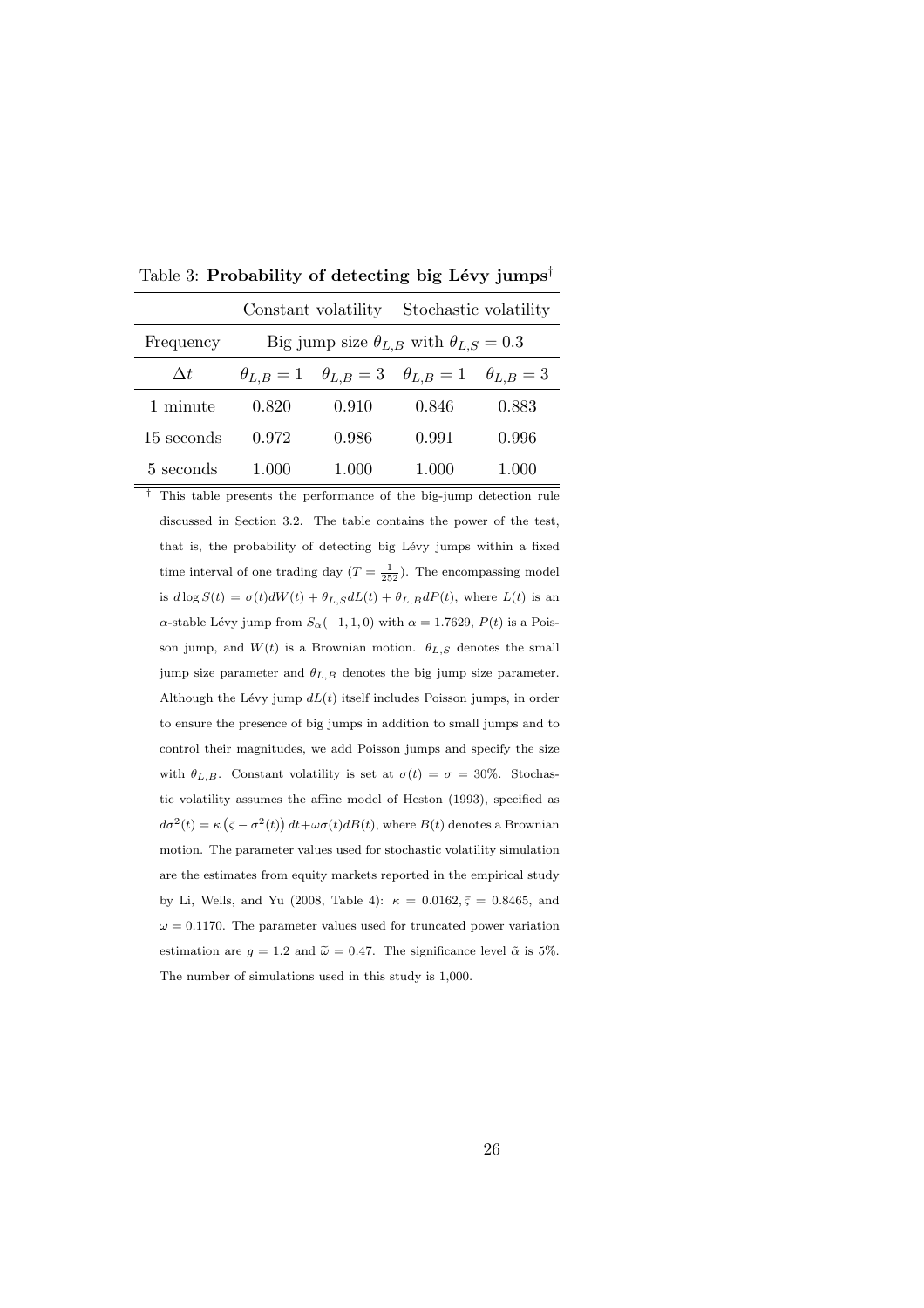|                                                                                            | Constant volatility        |       | Stochastic volatility |       |  |  |
|--------------------------------------------------------------------------------------------|----------------------------|-------|-----------------------|-------|--|--|
|                                                                                            | Small jump size $\theta_L$ |       |                       |       |  |  |
| Frequency $\Delta t$ $\theta_L = 0.15$ $\theta_L = 0.3$ $\theta_L = 0.15$ $\theta_L = 0.3$ |                            |       |                       |       |  |  |
| 1 minute                                                                                   | 0.460                      | 0.886 | 0.510                 | 0.890 |  |  |
| 15 seconds                                                                                 | 0.886                      | 1.000 | 0.943                 | 1.000 |  |  |
| 5 seconds                                                                                  | 1.000                      | 1.000 | 1.000                 | 1.000 |  |  |

Table 4: Probability of detecting small Lévy jumps<sup>†</sup>

† This table presents the performance of the small-jump test discussed in Section 3.3. The table contains the power of the test, that is, the probability of detecting  $\alpha$ -stable Lévy jumps within a fixed time interval of one trading day  $(T = \frac{1}{252})$ . The encompassing model is  $d \log S(t) = \sigma(t) dW(t) + \theta_L dL(t)$ , where  $L(t)$  is an  $\alpha$ -stable Lévy jump from  $S_{\alpha}(-1, 1, 0)$  with  $\alpha = 1.7629$ and  $W(t)$  is a Brownian motion. We choose  $\theta_L$  at 0.15 and 0.3, to consider small jumps compared to diffusion, assuming that big jumps have been detected by our big-jump test. Constant volatility is set at  $\sigma(t) = \sigma = 30\%$ . Stochastic volatility assumes the affine model of Heston (1993), specified as  $d\sigma^2(t) = \kappa (\bar{\varsigma} - \sigma^2(t)) dt + \omega \sigma(t) dB(t)$ , where  $B(t)$  denotes a Brownian motion. The parameter values used for stochastic volatility simulation are the estimates from equity markets reported in the empirical study by Li, Wells, and Yu (2008, Table 4):  $\kappa = 0.0162, \bar{\varsigma} = 0.8465$ , and  $\omega = 0.1170$ . The parameter values used for estimating the truncated power variation are  $q = 1.2$ and  $\tilde{\omega} = 0.47$ . The significance level  $\tilde{\alpha}$  is 5%. The number of simulations used in this study is 1,000.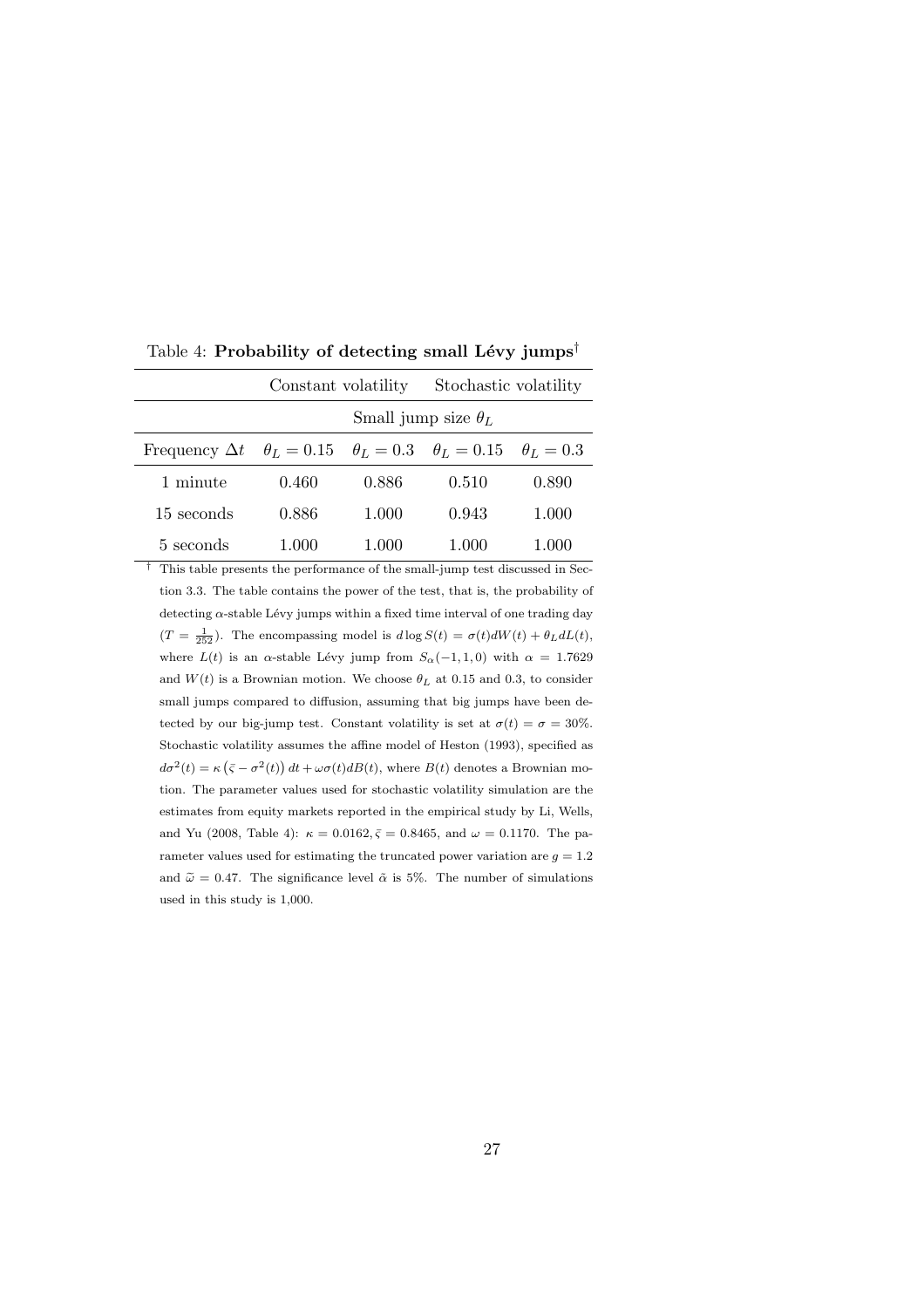Lévy jumps. Unlike parametric inference methods, as discussed in the introduction, nonparametric tests are not sensitive to model specification; hence, robust conclusions can be reached by both tests. Both tests (AJ and LH) are based on asymptotic theories and suggest using high-frequency returns for their application. The main difference between the AJ test and ours (LH) is that the AJ test depends on the intuition that the limits of *integrated* volatility estimators, calculated by the sums of absolute  $\tilde{p}$ -th powers with  $\tilde{p}$  greater than two, do not depend on observation frequencies when there are jumps. It compares the estimators based on data sampled at two different frequencies, say, one-minute and two-minute returns, over an interval. By contrast, our approach computes a test statistic for each individual observation in the interval and detects whether the empirical distribution of the test statistic is compatible with the theoretical distribution of the test statistic under the no-jump model. This allows us to detect not only the presence of jumps but also their location. Therefore, our test can distinguish the arrival times, directions (signs), and sizes of Lévy jumps within the interval. Both tests rely on asymptotic results by letting the distance between two successive observations approach zero. Neither test takes account of market microstructure noise in its construction.

Here, we compare the finite-sample performance of two test statistics in detecting jumps and provide simulation evidence that our test outperforms the AJ test. For a proper comparison, we choose the AJ test developed under the null hypothesis of no jump because our test is developed under the null hypothesis of no jump. This allows us to set the same significance level in both tests. As a performance measure, we use the power of these two tests, that is, the rate of rejecting the null hypothesis of no jump when there are jumps. A¨ıt-Sahalia and Jacod (2009b) report the level (size) of their test but not the power of the test, which we present. For the AJ test, given a significance level, we specifically apply the rejection rule suggested in Theorem 6 of their paper,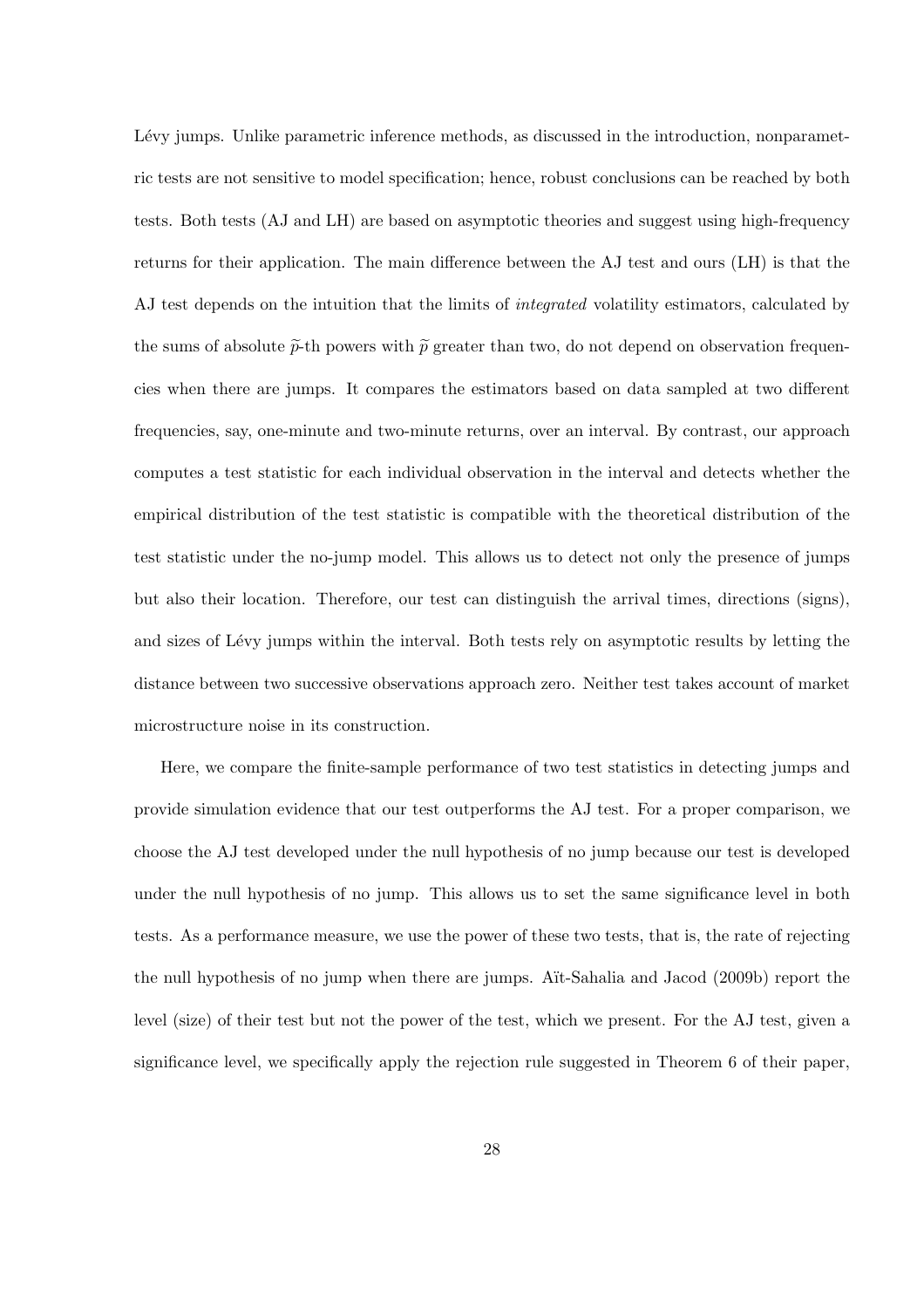which is based on the asymptotic null distribution of their test statistic. Using this theory-based rejection rule, we first confirm the size of this test and then, apply it in our study on its power. We choose the parameter values of  $p = 4$  and  $k = 2$  as in their simulation study. Since both tests require truncating returns, we apply the same level of threshold ( $g = 1.2$  and  $\tilde{\omega} = 0.47$ ) by using the same truncation parameters on both tests.

Aït-Sahalia and Jacod (2009b) also have their other test developed under the null hypothesis that jumps are present and report the level (size) of their other test. We cannot compare the performance of our test to this other test because its null hypothesis is different from ours, and setting the same significance levels for tests developed under different null hypotheses does not make sense for comparison.

We apply the two tests on the same series generated by the following stochastic differential equations,

$$
d \log S(t) = \sigma dW(t) + \theta_L dL(t).
$$

For  $L(t)$ , we consider both a Cauchy process and an  $\alpha$ -stable Lévy jump process. Other notations are as before. In particular,  $\theta_L$  denotes the jump size parameter. We set  $\theta_L$  at 1, 2, 3, and 4 with a constant volatility of  $\sigma = 30\%$  to show how their performance varies depending on jump sizes. The number of simulations in this study is 1,000. We consider several frequencies of observations such as one minute, 15 seconds, 5 seconds, and 1 second during 6.5 hours over one trading day  $(T = \frac{1}{252})$ . A significance level of 5% is used for both tests. The performance for both tests improves as we increase the frequency of observations. Table 5 presents the two rejection rates next to each other for direct comparison. The results of this comparison study show that our test outperforms the AJ test developed under the null hypothesis of no jump in all frequencies and jump sizes.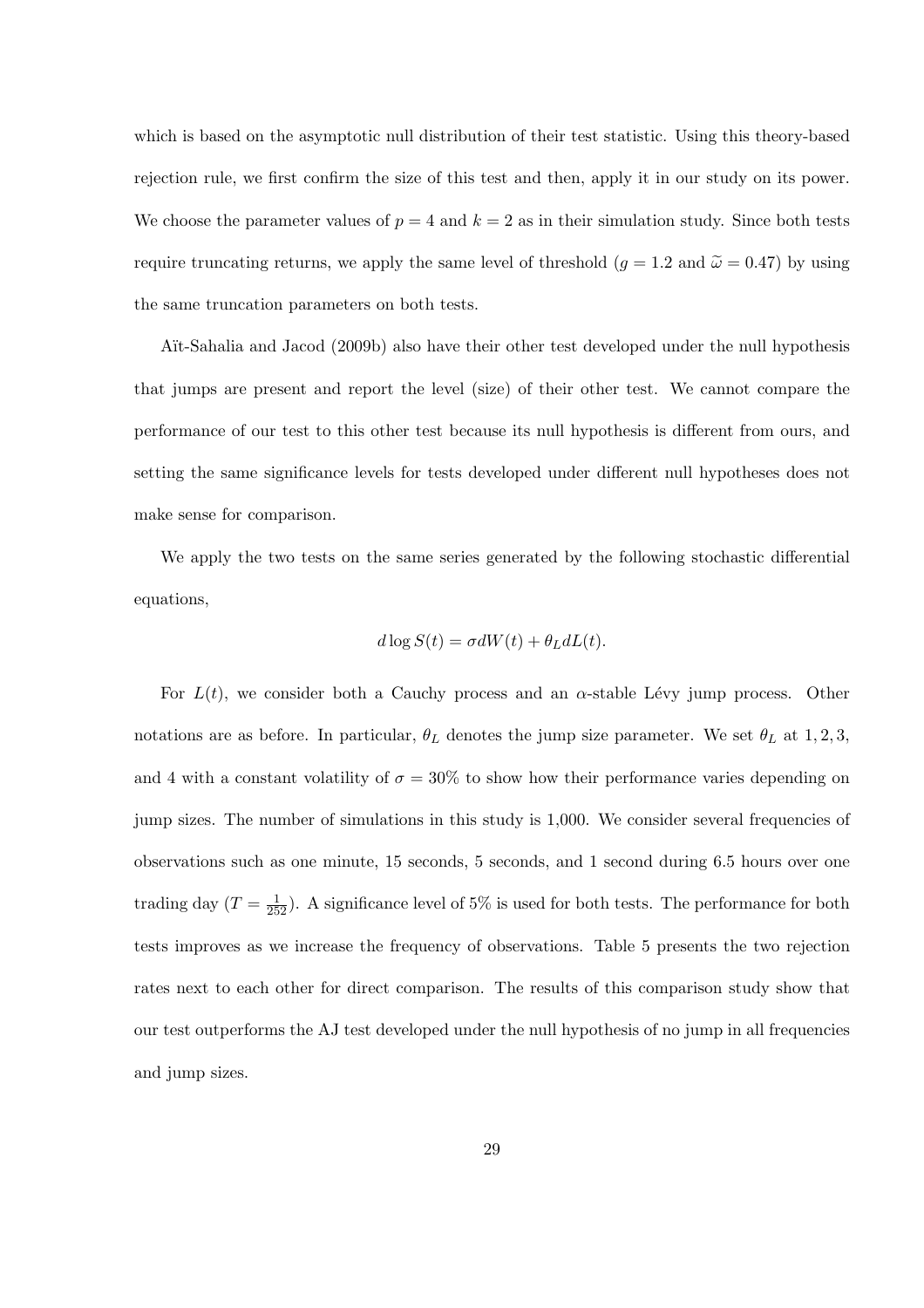| Detecting Cauchy jumps           |                      |      |                |      |      |      |                |                |  |
|----------------------------------|----------------------|------|----------------|------|------|------|----------------|----------------|--|
| Frequency                        | Jump size $\theta_L$ |      |                |      |      |      |                |                |  |
| $\Delta t$                       | 1                    |      | $\overline{2}$ |      | 3    |      | $\overline{4}$ |                |  |
|                                  | AJ                   | LH   | AJ             | LH   | A.J  | LH   | A.J            | LH             |  |
| 1 minute                         | 0.31                 | 0.54 | 0.38           | 0.74 | 0.41 | 0.88 | 0.45           | 0.93           |  |
| 15 seconds                       | 0.58                 | 0.76 | 0.75           | 0.93 | 0.82 | 0.97 | 0.91           | 0.99           |  |
| 5 seconds                        | 0.73                 | 0.88 | 0.90           | 0.98 | 0.96 | 0.99 | 0.98           | 1.00           |  |
| 1 second                         | 0.87                 | 0.97 | 0.99           | 1.00 | 1.00 | 1.00 | 1.00           | 1.00           |  |
| Detecting $\alpha$ -stable jumps |                      |      |                |      |      |      |                |                |  |
| Frequency                        | Jump size $\theta_L$ |      |                |      |      |      |                |                |  |
| $\Delta t$                       | 1                    |      | $\overline{2}$ |      |      | 3    |                | $\overline{4}$ |  |
|                                  | AJ                   | LH   | AJ             | LH   | AJ   | LH   | AJ             | LH             |  |
| 1 minute                         | 0.77                 | 0.99 | 0.78           | 1.00 | 0.79 | 1.00 | 0.79           | 1.00           |  |
| 15 seconds                       | 0.96                 | 1.00 | 0.97           | 1.00 | 0.97 | 1.00 | 0.98           | 1.00           |  |
| 5 seconds                        | 0.99                 | 1.00 | 0.99           | 1.00 | 0.99 | 1.00 | 0.99           | 1.00           |  |
| 1 second                         | 1.00                 | 1.00 | 1.00           | 1.00 | 1.00 | 1.00 | 1.00           | 1.00           |  |

Table 5: Comparison of the power of the proposed test (LH) and the Aït-Sahalia and Jacod (2009b) test  $(AJ)^{\dagger}$ 

† This table reports the performance of our test and the AJ test, measured by the power of tests, that is, the rate of rejecting the null hypothesis of no Lévy jumps when there are jumps. Return series are simulated from the mixture of Lévy jumps with Brownian motion as  $d \log S(t) = \sigma dW(t) + \theta_L dL(t)$ , where  $L(t)$  is either a Cauchy process or an  $\alpha$ -stable process from  $S_{\alpha}(-1, 1, 0)$  with  $\alpha = 1.7629$ , and  $W(t)$  is a Brownian motion process. Constant volatility is set at  $\sigma = 30\%$ . We assume 6.5 trading hours per day and the time horizon is set at one trading day  $(T = \frac{1}{252})$ . The jump size parameter  $\theta_L$  is selected at 1, 2, 3, and 4. The parameter values used for estimating truncated power variations are  $g = 1.2$  and  $\tilde{\omega} = 0.47$ . The significance level to detect jump arrivals is 5%. The rates reported in AJ columns are based on their standardized test according to the asymptotic theory described in Aït-Sahalia and Jacod (2009b, Theorem 6). The number of simulations used in this study is 1,000.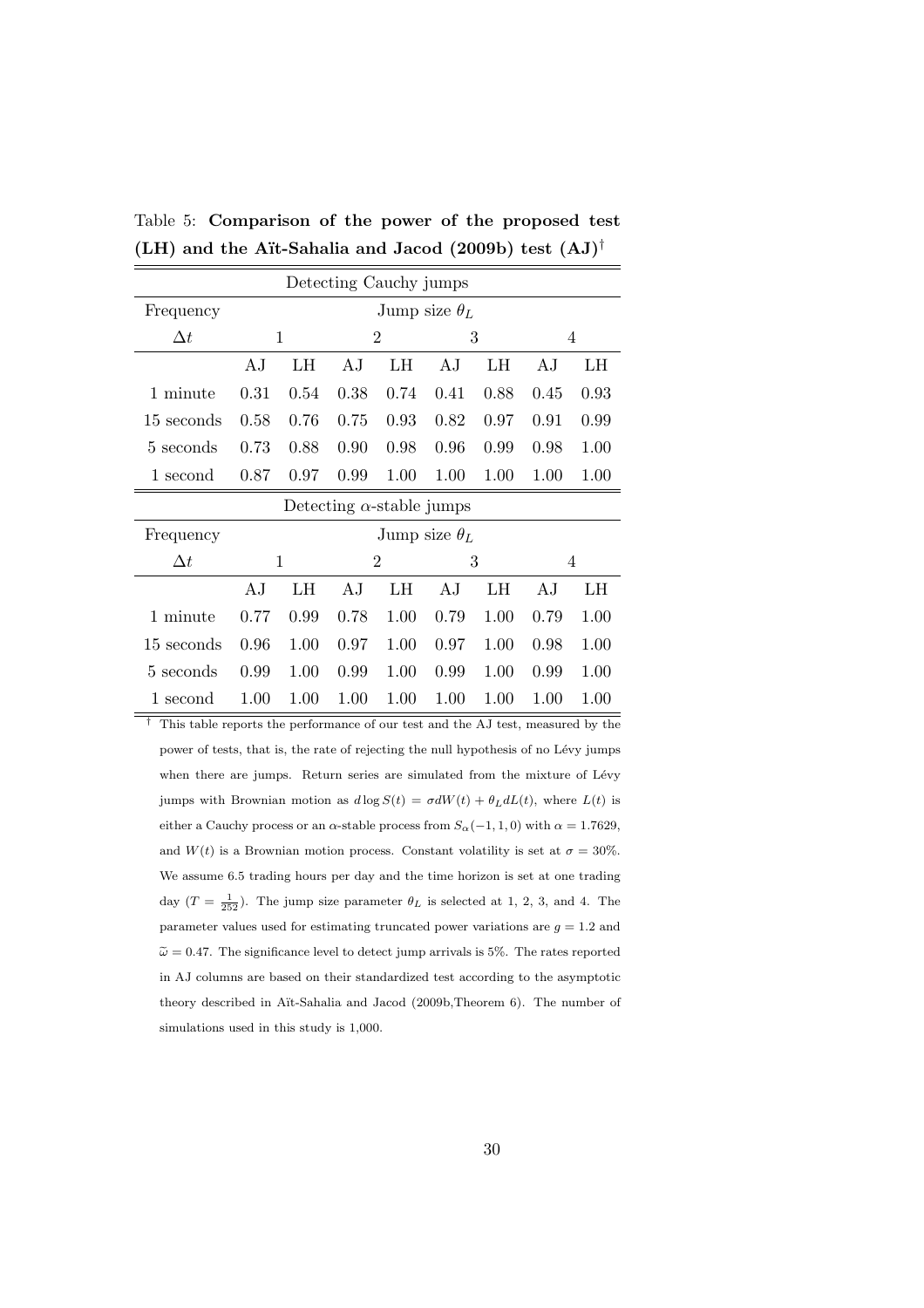# 5. Empirical analysis for U.S. equity markets

In this section, we apply our new Lévy jump tests to investigate the presence and dynamics of Lévy jumps in the U.S. overall market and individual equity markets. In particular, we study how our new tests detect big and small jump arrivals.

### 5.1. Data

We collect transaction data for U.S. market indices and individual stocks from the Trade and Quote (TAQ) database. We choose two main indices, the S&P 500 and the Dow Jones Industrial Average, as well as individual equities included in the Dow Jones Industrial Average. We choose transactions on the New York Stock Exchange (NYSE). Our sample period is five years from January 1, 2002 to December 31, 2006. Over this five year time horizon, we calculate five minute returns by taking the first differences of log transaction prices. We select five minutes as our frequency of observations because given the time horizon of five years, it is frequent enough for our jump tests to achieve sufficient power and, as noted in Andersen, Bollerslev, Diebold, and Ebens (2001), market microstructure effects such as bid-ask bounce can be mitigated with data of five-minute frequency or less.

We also pre-process the raw data to avoid unnecessary data-recording errors. We exclude all recording errors such as zero prices. As noted in Aït-Sahalia, Mykland, and Zhang (2006), bounceback data errors are caused by extreme round trips of recorded prices to unreasonably different price levels. If returns are immediately followed by a return with opposite signs and similar magnitudes and if their magnitudes are significantly different from those without the bounceback effect, they are removed. For transactions that happen at the same time, we take the first transaction price recorded in the database. Because trading on the New York Stock Exchange is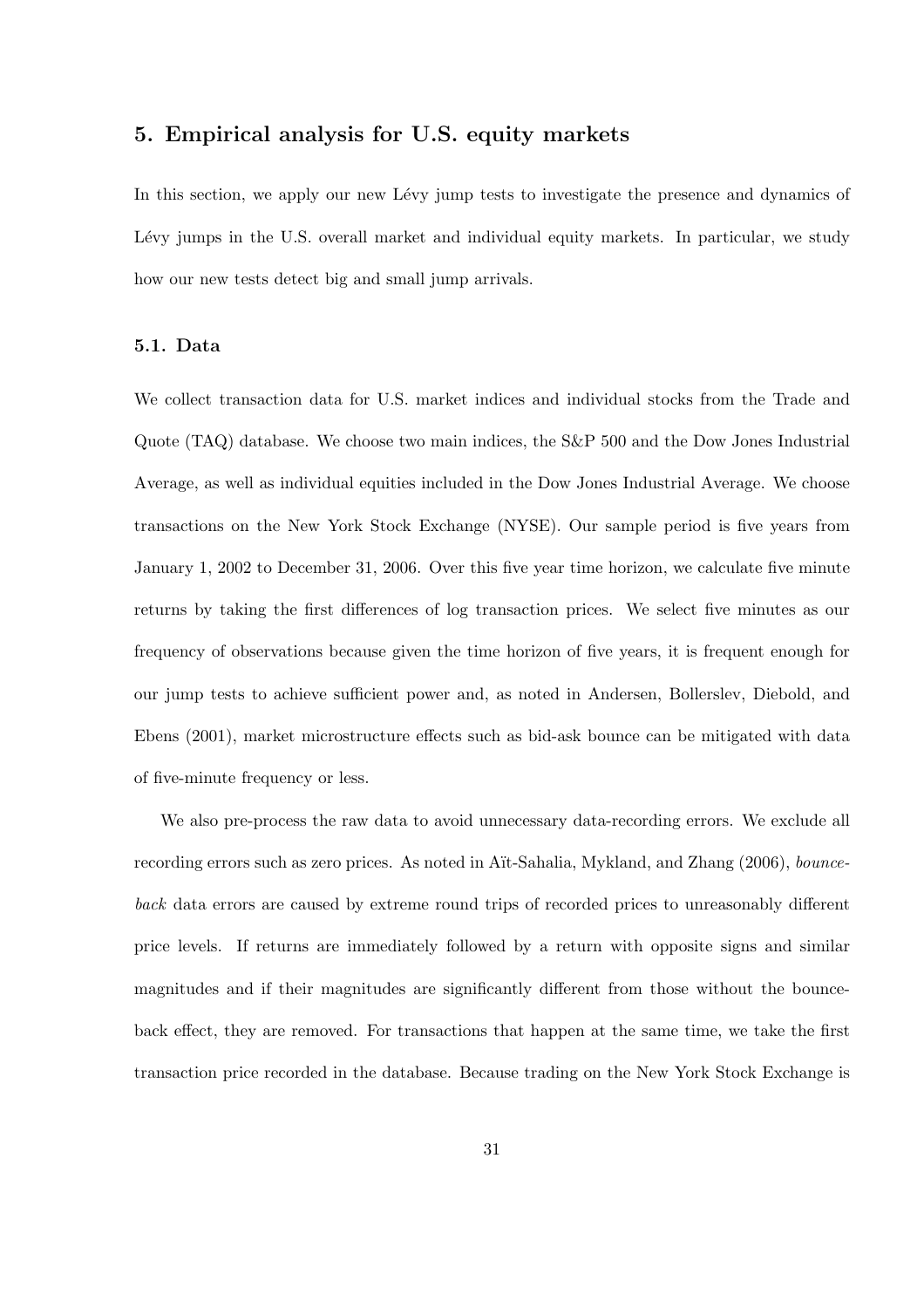interrupted overnight (after 4:00 p.m. and before 9:30 a.m. on next days), one might see that instantaneous volatility is not observable for the overnight return and we should omit those data that are affected by the interruption. However, our initial analysis shows that overnight returns do not necessarily include jumps. In other words, there are many days with overnight returns that do not include any unusual jumps in high-frequency data, although if they appear, it is more likely to be in the morning. Hence, in this paper, we take a different view of overnight returns. We consider that those overnight returns with jumps should also be regarded as part of our evidence. Instead of removing all of them, we keep them and include them in our tests. If jumps in those returns are detected by our tests, we count them as jumps in this study.

#### 5.2. Empirical results

For all the return series, we apply both our big-jump test and our small-jump test, forming a combination of the QQ test with the belief measure as discussed in Section 3. We set the threshold level for the truncated power variation as in our simulation in Section 4. Once we apply these two methods, we mark those individual returns detected in graphs. Finally, we calculate the daily time-varying intensities of big and small jumps. All the tests are based on a significance level of 5%. We explain in this subsection the detailed graphical results for the S&P 500 index return series and Citigroup stock return series. Complete graphical results for all other indices and stocks over the entire sample period are available upon request. Overall numerical results for all series are reported in Table 6.

Before we show the test results, we first show what can be realized if there is no Lévy jump in the market. Fig. 1 illustrates the results of our QQ test and big-jump test on simulated returns under the no-jump model. The solid line shows the QQ-plot of test statistics applied to simulated five minute returns. The 95% confidence bands for the QQ test is plotted with dot-dashed lines.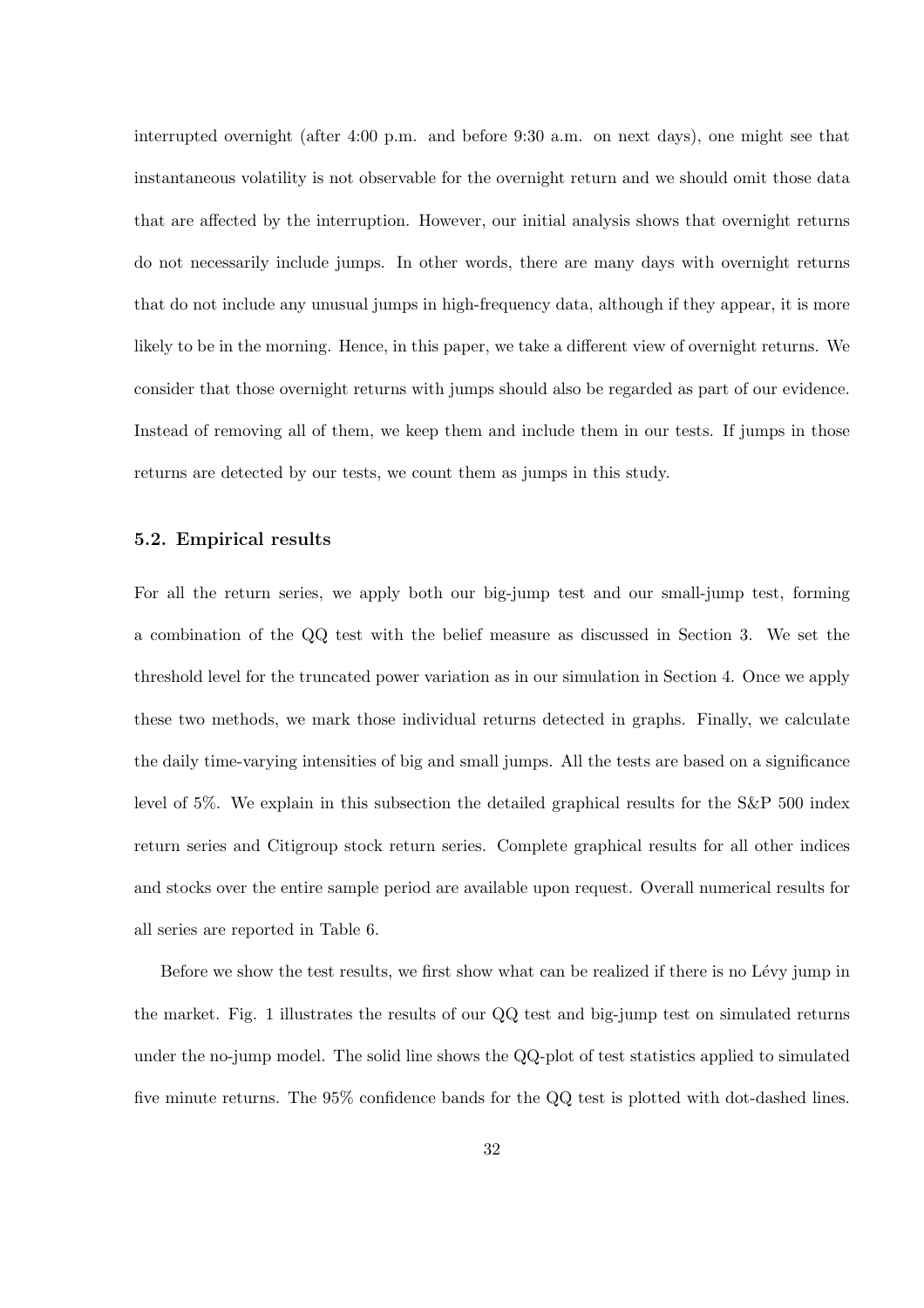We add in the same panel the thresholds for the big-jump test with dotted lines. As can be seen, if there is no jump, the solid line never leaves the envelope with dot-dashed lines.

Next we present the results for the S&P 500 index. Fig. 2 illustrates the results of our QQ test and our big-jump test. As in Fig. 1, we show the 95% confidence bands for the QQ test in dot-dashed lines and the thresholds for the big-jump test in dotted lines, along with the QQ-plot (in the solid line) of realized test statistics. As long as our test statistic is outside of the dotdashed envelope, we can conclude that there is significant evidence of Lévy jumps. Notice that the solid QQ-plot not only leaves the dot-dashed envelope but also goes beyond the dotted line. This evidence of Lévy jumps is consistent with Li, Wells, and Yu (2008), who investigate their presence using a Baysian Markov Chain Monte Carlo method for the U.S. market index.

If evidence of Lévy jumps is found by our QQ test, we find small-jump arrivals with a reasonably high belief. To do this, we calculate the belief measure and present them in Fig. 3 (upper panel). We can flag small jumps based on this belief measure. We use 95% as a cutoff for the belief measure and detect small-jump arrivals. We also study the timing and intensities of small and big jumps for a better understanding of their dynamics. In the graph of the S&P 500 return series in Fig. 3 (lower panel), we put dots in circles for the returns flagged by our big-jump test. All the jumps detected by our belief measure are shown in the same panel with circles.

We count the number of jumps detected by our tests over the entire sample period and report them in both numbers and percentages in Table 6. We find evidence of both small and big jumps. Table 6 also presents 95% confidence bands used for both the big-jump and small-jump tests. To understand their dynamics, we also plot the time-varying daily intensities of jumps over time and show the graphs in the upper and lower panels, respectively, of Fig. 4. The graph of big jumps is the smoothed daily count of big jumps detected by the big-jump test. The graph of small jumps is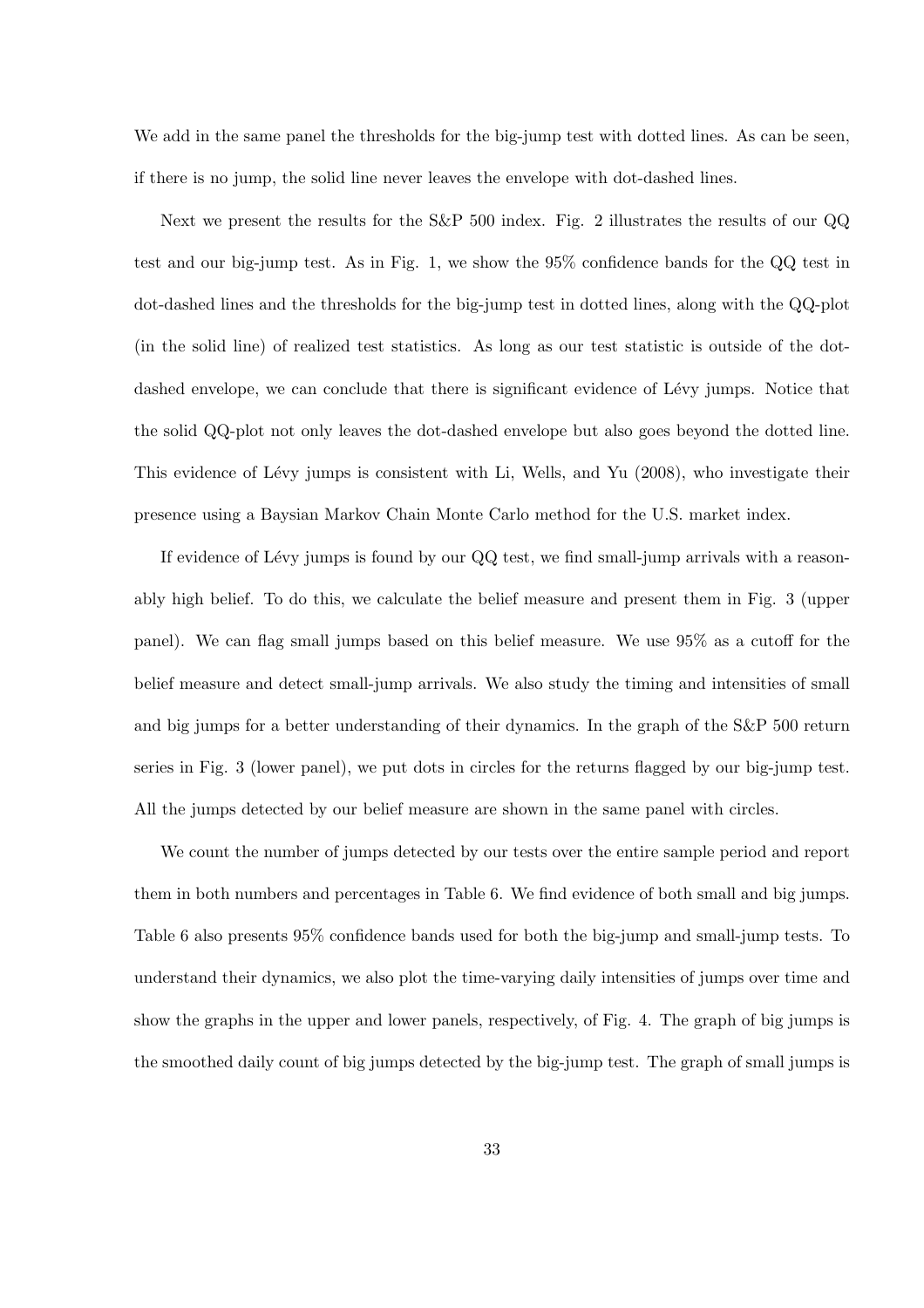the smoothed daily expected number of jumps, where the expected number of jumps is obtained by adding up the values of our belief measure  $b(t_i)$  for all returns within a day. Understanding the different dynamics of big and small Lévy jumps can be useful to incorporate in developing models for different types of risks in the index. We also find similar evidence for the Dow Jones Industrial Average.

We apply the same analysis on Citigroup stock returns and present the graphical results in Figs. 5, 6, and 7. Fig. 5 shows that the solid line for the QQ-plot of the test statistic applied to Citigroup stock returns leaves the 95% confidence bands from the envelope (dot-dashed lines) as well as the thresholds of our big-jump test (dotted lines). Hence, we conclude that there is evidence of Lévy jumps in these stock returns, too. We also calculate the belief measure. We plot the measure in the upper panel of Fig. 6 and present in the lower panel the detected jumps marked with dots and circles as we did for the S&P 500 index. This can become auxiliary data for setting up new dynamic models for small and big jumps in Citigroup equity prices. As mentioned earlier, we apply the same analysis and find qualitatively identical results for other individual stocks listed in Table 6. Their numerical results can be found therein.

There is an interesting systematic departure from the null distribution as evidenced by bumps in the belief measures at zero in Figs. 3 and 6 (upper panels). In both figures, there is an overabundance of test statistics around zero. We theorize that this is due to the tick size or to other microstructure noise remaining in five-minute returns. We stress that this departure from the diffusion model would not be detectable by competing tests, showing the versatility of our test. This also presents the possibility that our newly developed belief measure could be used in distinguishing jumps in equilibrium prices and market microstructure noise.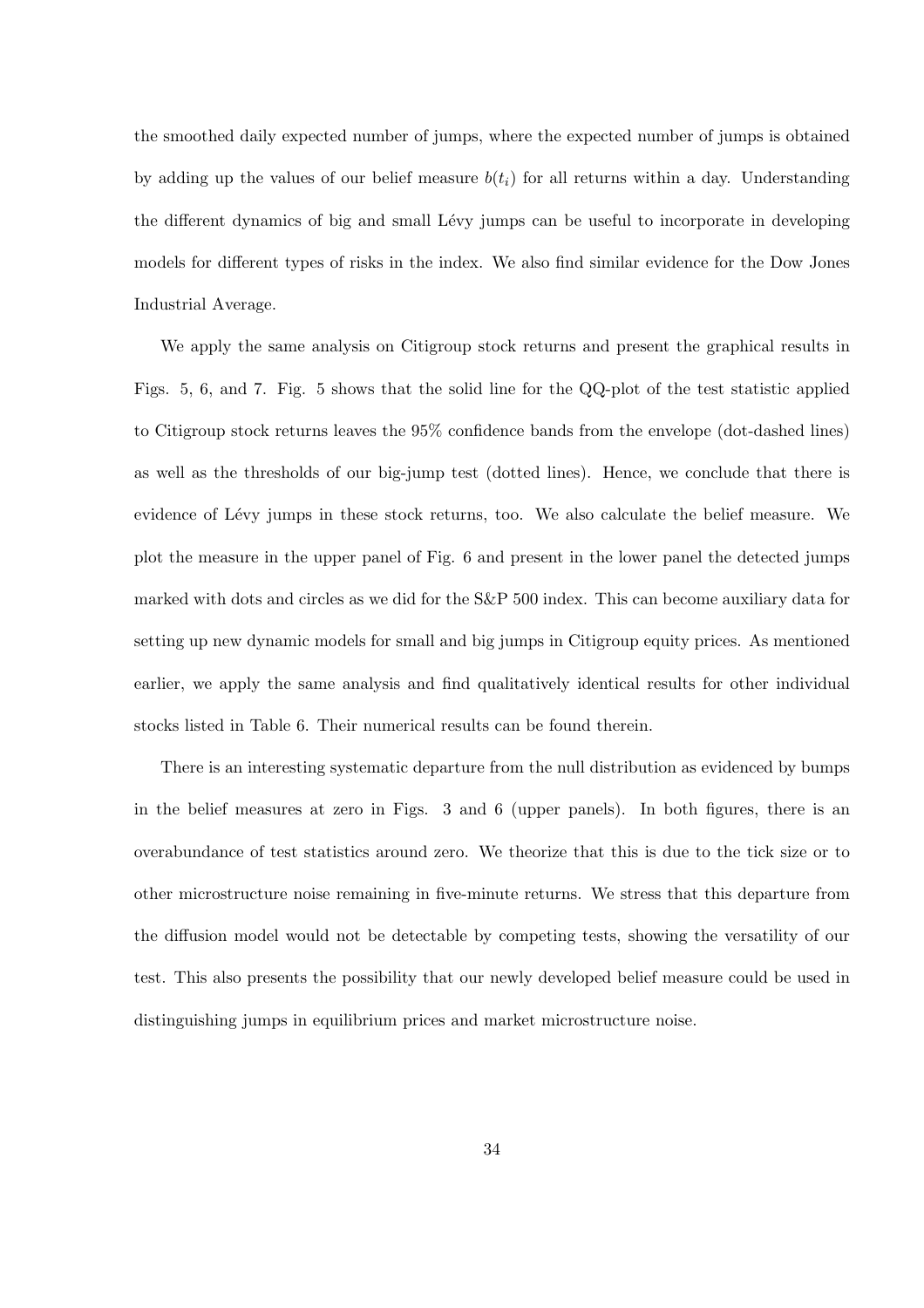#### 5.3. Comparison of evidence in S&P index and individual stock prices

We can compare the results for the S&P 500 index and Citigroup equity by looking at Figs 2 and 5. We see more deviation of the solid line from the dot-dashed lines signifying more Lévy jumps in Citigroup stock prices than in the S&P 500 index. This evidence also shows up in the comparison of return series figures with dots and circles in the lower panels of Figs 3 and 6. We have many more dots and circles for Citigroup equity prices than for the S&P 500 index. We can also compare Figs 4 and 7 and again see that the individual stock has more big and small jumps than the index.

We report in Table 6 the numbers of jumps detected in all series under consideration and the 95% confidence bands for both the small-jump and big-jump tests. From this table, we can explicitly compare the numbers of jumps for the indices and stocks. On average, we find that 0.50% and 0.32% of returns from the overall market indices during the sample period are detected by our small-jump and big-jump tests, respectively. Among individual stock returns, on average, we find that 0.78% and 0.41% are detected by our small-jump and big-jump tests, respectively. All the evidence for small jumps are based on a belief measure greater than 95%, which means that 5% of rejected returns could be due to random fluctuations of diffusion. We also repeat the same analysis using the significance level  $\tilde{\alpha} = 1\%$ , and the outcomes are similar to our earlier results with the level  $\tilde{\alpha} = 5\%$ . This significant evidence of small jumps suggests that stochastic volatility and Poisson-type jump models are not sufficient to capture the return dynamics in either U.S. market indices or individual equity prices. We expect the impact of small jumps to be a bit stronger in individual equities because more Lévy jumps are detected.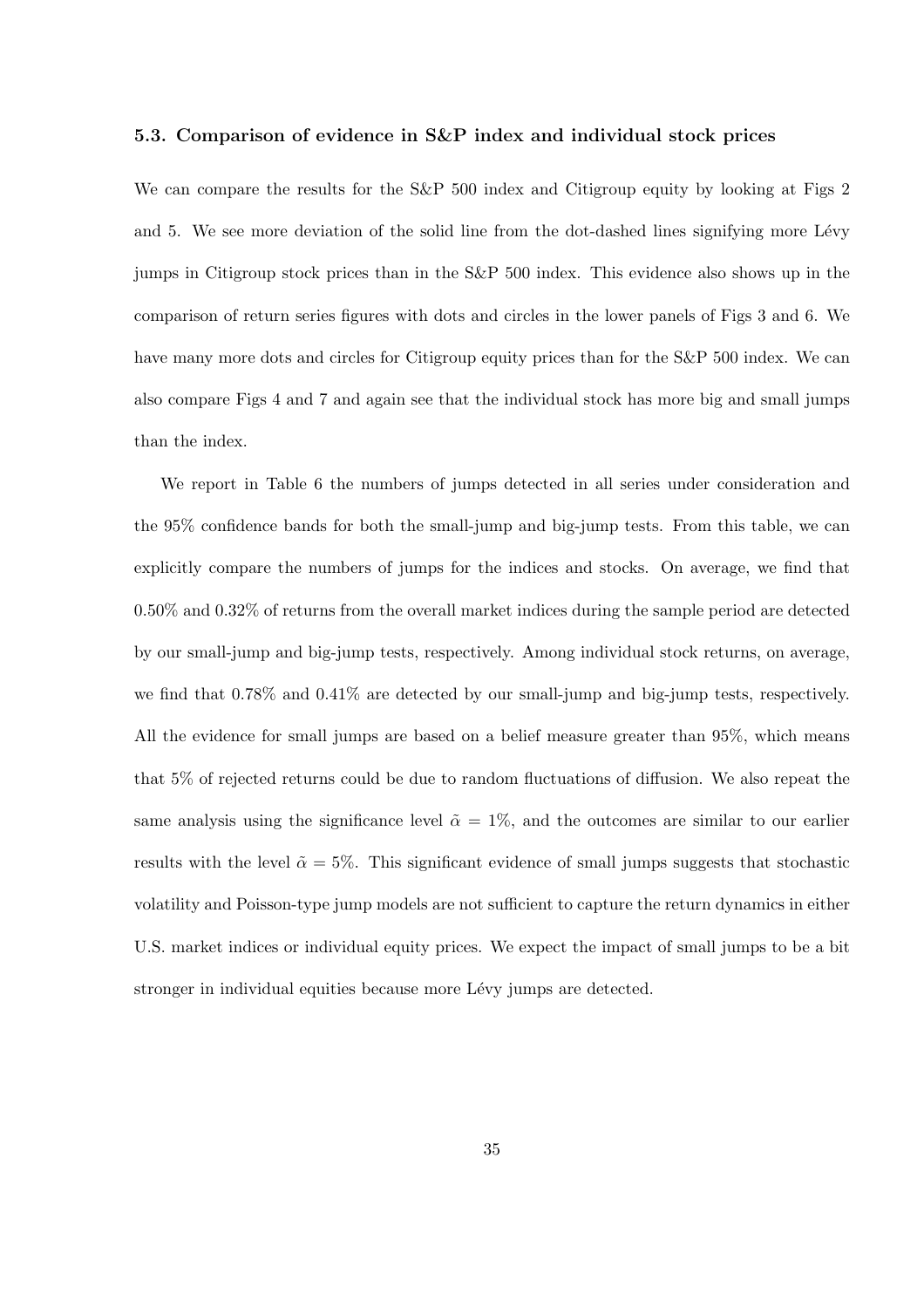# 6. Concluding remarks

Given the extensive use of Lévy jump processes for continuous-time asset-pricing models, we introduce empirical methods to detect the presence and dynamics of small jumps as well as big jumps in financial markets, using discrete observations. In particular, we propose an indirect way to detect arrivals of small jumps using a combination of the QQ test and a belief measure, allowing us to control for false detection. We also suggest how to detect big jumps and the decomposition of jump risks. We apply our new tests on U.S. stock indices and individual stocks and find evidence that both types of return series would require incorporating Lévy-type jumps in pricing models in order to better capture their return dynamics. Indices and individual stocks tend to have different dynamics of Lévy jumps, leading us to conclude that incorporating separate models for the two different types of jump risk would improve financial management.

We suggest using high-frequency observations for our tests. With tick-by-tick transaction prices, the presence of microstructure noise could influence econometric inference on the underlying equilibrium prices. Depending on the structure and magnitude of noise, our test will be affected differently. However, if we choose the frequency of observations appropriately with the help of our belief measure, we do not expect the impact of noise to be serious in detecting jumps under our consideration. Though detailed analysis on the presence of noise is an interesting question, it is beyond the scope of the current article. We are currently investigating this issue.

Finally, we consider only U.S. large individual firms and overall market indices in our empirical study. It would be interesting to discover evidence of different types of risks embedded in stocks with different characteristics or other types of securities and investigate their implications for relevant financial applications.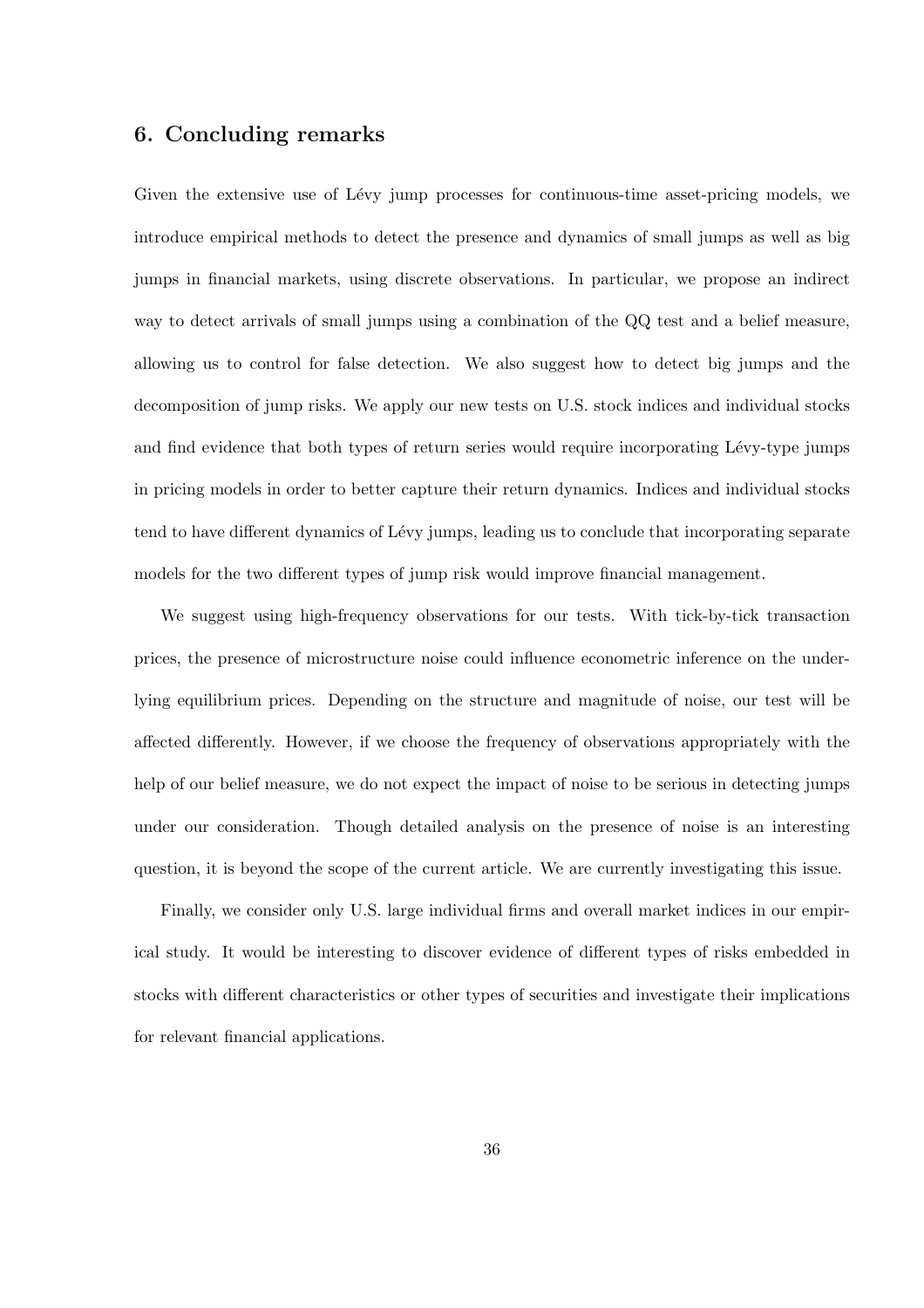| Name                           | $#$ of tests | $#$ of big jumps | $#$ of small jumps | big jump band       | small jump band     |  |  |  |
|--------------------------------|--------------|------------------|--------------------|---------------------|---------------------|--|--|--|
| U.S. market indices            |              |                  |                    |                     |                     |  |  |  |
| Dow Jones                      | 89,446       | 285 (0.32%)      | 460 (0.51%)        | $(-5.0139, 5.0139)$ | $(-4.1973, 4.0963)$ |  |  |  |
| S&P 500                        | 90,047       | 286 (0.32%)      | 442 (0.49%)        | $(-5.0238, 5.0238)$ | $(-4.2088, 4.1666)$ |  |  |  |
| Average                        | 89,747       | 285 (0.32%)      | 451 (0.50%)        | $(-5.0188, 5.0188)$ | $(-4.2030, 4.1315)$ |  |  |  |
| U.S. individual equities       |              |                  |                    |                     |                     |  |  |  |
| Alcoa                          | 96,145       | 433 (0.45%)      | 842 (0.88%)        | $(-5.0362, 5.0362)$ | $(-3.9772, 3.9575)$ |  |  |  |
| American International Group   | 96,361       | 387 (0.40%)      | 713 (0.74%)        | $(-5.0366, 5.0366)$ | $(-4.0368, 4.0386)$ |  |  |  |
| American Express               | 96,423       | 366 (0.38%)      | 733 (0.76%)        | $(-5.0367, 5.0367)$ | $(-4.0142, 3.9745)$ |  |  |  |
| Boeing                         | 96,399       | 351 (0.36%)      | 763 (0.79%)        | $(-5.0367, 5.0367)$ | $(-3.9932, 3.9173)$ |  |  |  |
| Citigroup                      | 96,554       | 392 (0.40%)      | 719 (0.75%)        | $(-5.0370, 5.0370)$ | $(-4.0188, 3.9782)$ |  |  |  |
| Caterpillar                    | 96,099       | 354 (0.37%)      | 581 (0.60%)        | $(-5.0361, 5.0361)$ | $(-4.2929, 4.2198)$ |  |  |  |
| DuPont                         | 96,341       | 346 (0.36%)      | 692 (0.72%)        | $(-5.0366, 5.0366)$ | $(-3.8974, 4.0340)$ |  |  |  |
| Walt Disney                    | 96,546       | 399 (0.41\%)     | 768 (0.80%)        | $(-5.0369, 5.0369)$ | $(-3.9752, 3.9974)$ |  |  |  |
| General Electric               | 96,510       | 366 (0.38%)      | 610 $(0.63\%)$     | $(-5.0369, 5.0369)$ | $(-4.0773, 4.1338)$ |  |  |  |
| General Motors                 | 96,321       | 535 (0.56%)      | 1039 (1.08%)       | $(-5.0365, 5.0365)$ | $(-3.9175, 3.9173)$ |  |  |  |
| Home Depot                     | 96,397       | 403 $(0.42\%)$   | 823 (0.85%)        | $(-5.0367, 5.0367)$ | $(-3.9329, 3.9910)$ |  |  |  |
| Honeywell                      | 96,138       | 442 (0.46%)      | 858 (0.89%)        | $(-5.0362, 5.0362)$ | $(-3.9541, 4.0135)$ |  |  |  |
| International Business Machine | 96,707       | 387 (0.40%)      | 677 (0.70%)        | $(-5.0373, 5.0373)$ | $(-4.0955, 4.0565)$ |  |  |  |
| Johnson & Johnson              | 96,420       | 394 (0.41%)      | 693 (0.71%)        | $(-5.0367, 5.0367)$ | $(-4.0982, 4.0794)$ |  |  |  |
| J.P.Morgan Chase               | 96,463       | $409(0.42\%)$    | 827 (0.86%)        | $(-5.0368, 5.0368)$ | $(-3.9179, 3.9937)$ |  |  |  |
| Coca Cola                      | 96,219       | 291 (0.30%)      | 614 $(0.63\%)$     | $(-5.0363, 5.0363)$ | $(-3.9937, 4.0345)$ |  |  |  |
| McDonald's                     | 96,327       | 436 (0.45%)      | 859 (0.89%)        | $(-5.0366, 5.0366)$ | $(-3.9666, 3.9585)$ |  |  |  |
| $3\mathbf{M}$                  | 96,139       | 318 (0.33%)      | 610 (0.63%)        | $(-5.0362, 5.0362)$ | $(-4.0714, 4.0385)$ |  |  |  |
| Altria Group                   | 96,326       | 462 (0.48%)      | 819 (0.85%)        | $(-5.0365, 5.0365)$ | $(-4.0391, 4.0157)$ |  |  |  |
| Merck                          | 96,283       | 476 (0.49%)      | 887 (0.92%)        | $(-5.0365, 5.0365)$ | $(-3.9303, 3.9581)$ |  |  |  |
| Pfizer                         | 96,452       | 446 (0.46%)      | 785 (0.81%)        | $(-5.0368, 5.0368)$ | $(-4.0116, 3.9958)$ |  |  |  |
| Procter & Gamble               | 96,437       | 302 (0.31%)      | 578 (0.60%)        | $(-5.0367, 5.0367)$ | $(-4.0174, 4.0922)$ |  |  |  |
| AT&T                           | 94,862       | 490 (0.52%)      | 906 (0.96%)        | $(-5.0336, 5.0336)$ | $(-3.9126, 3.9944)$ |  |  |  |
| United Technologies            | 96,153       | 347 (0.36%)      | 656 (0.68%)        | $(-5.0362, 5.0362)$ | $(-4.0850, 4.0379)$ |  |  |  |
| Verizon                        | 96,313       | 429 (0.45%)      | 853 (0.89%)        | $(-5.0365, 5.0365)$ | $(-3.9167, 3.9780)$ |  |  |  |
| Walmart                        | 96,380       | 320 (0.33%)      | 614 (0.64%)        | $(-5.0367, 5.0367)$ | $(-4.0705, 4.0152)$ |  |  |  |
| Exxon Mobil                    | 94,561       | 323 (0.34%)      | 579 (0.61%)        | $(-5.0330, 5.0330)$ | $(-4.0640, 4.0559)$ |  |  |  |
| Average                        | 96,232       | 398 (0.41%)      | 756 (0.78%)        | $(-5.0364, 5.0364)$ | $(-4.0057, 4.0162)$ |  |  |  |

Table 6: Lévy jump intensity and 95% confidence bands for both tests<sup>†</sup>

† This table reports detailed results of our big-jump and small-jump tests, using five-minute log returns of U.S. market indices and individual equities over a five-year horizon from January 1, 2002 to December 31, 2006. Individual equities presented are component stocks of the Dow Jones Industrial Average, traded on the New York Stock Exchange. The component stocks traded on Nasdaq are excluded to maintain consistent trading mechanisms across different securities for comparison purposes. Hewlett-Packard is also excluded because of a significant missing data problem in the TAQ database. # of tests denotes the total number of observed test statistics during our sample period. # of big and small jumps denotes the numbers of jumps detected by our big-jump and small-jump tests, respectively. The big-jump and small-jump intensities (the rates of occurrence) are calculated based on the numbers of jumps detected by our big-jump and small-jump tests relative to the total numbers of tests and presented in parentheses next to the actual counts. Big-jump and small-jump bands are observed detection regions according to our big-jump detection rule and small-jump test using the belief measure as discussed in Section 3. We detect small (big) jumps if the observed test statistic at testing time  $t_i$  is outside of the small (big) jump band shown in this table.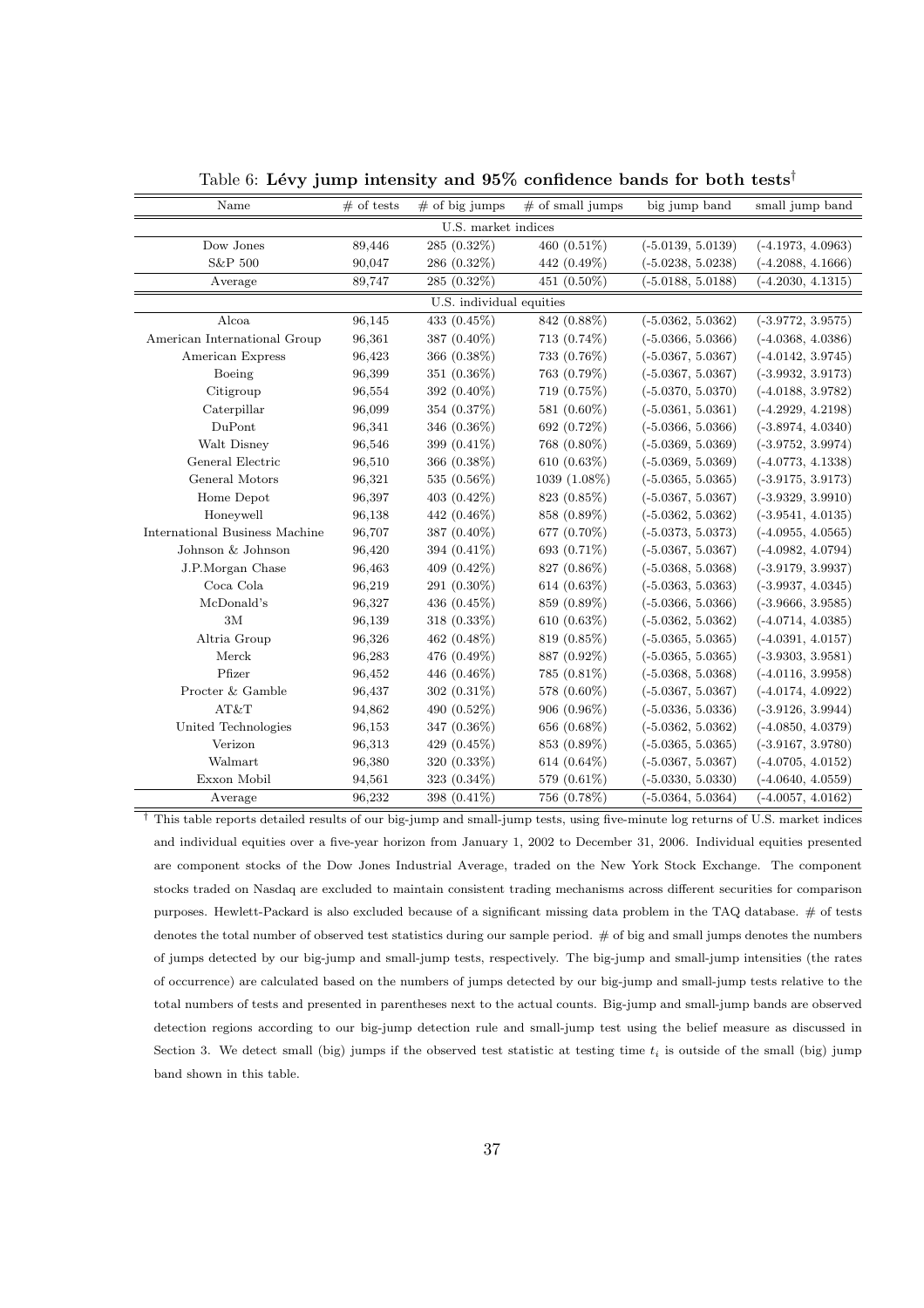

Figure 1: Graphical results of our jump tests in the absence of jumps

This graph illustrates the results of our QQ test and big-jump test on simulated returns under the no-jump model to compare empirical results using real data. The solid line shows the QQ-plot of realized test statistics, applied to simulated five-minute returns. The 95% confidence band for our QQ test is plotted with dot-dashed lines. The thresholds for our big-jump test are drawn with dotted lines. The time series of five-minute log returns are calculated by taking the first differences of log prices simulated from the diffusion process. The significance levels are 5%.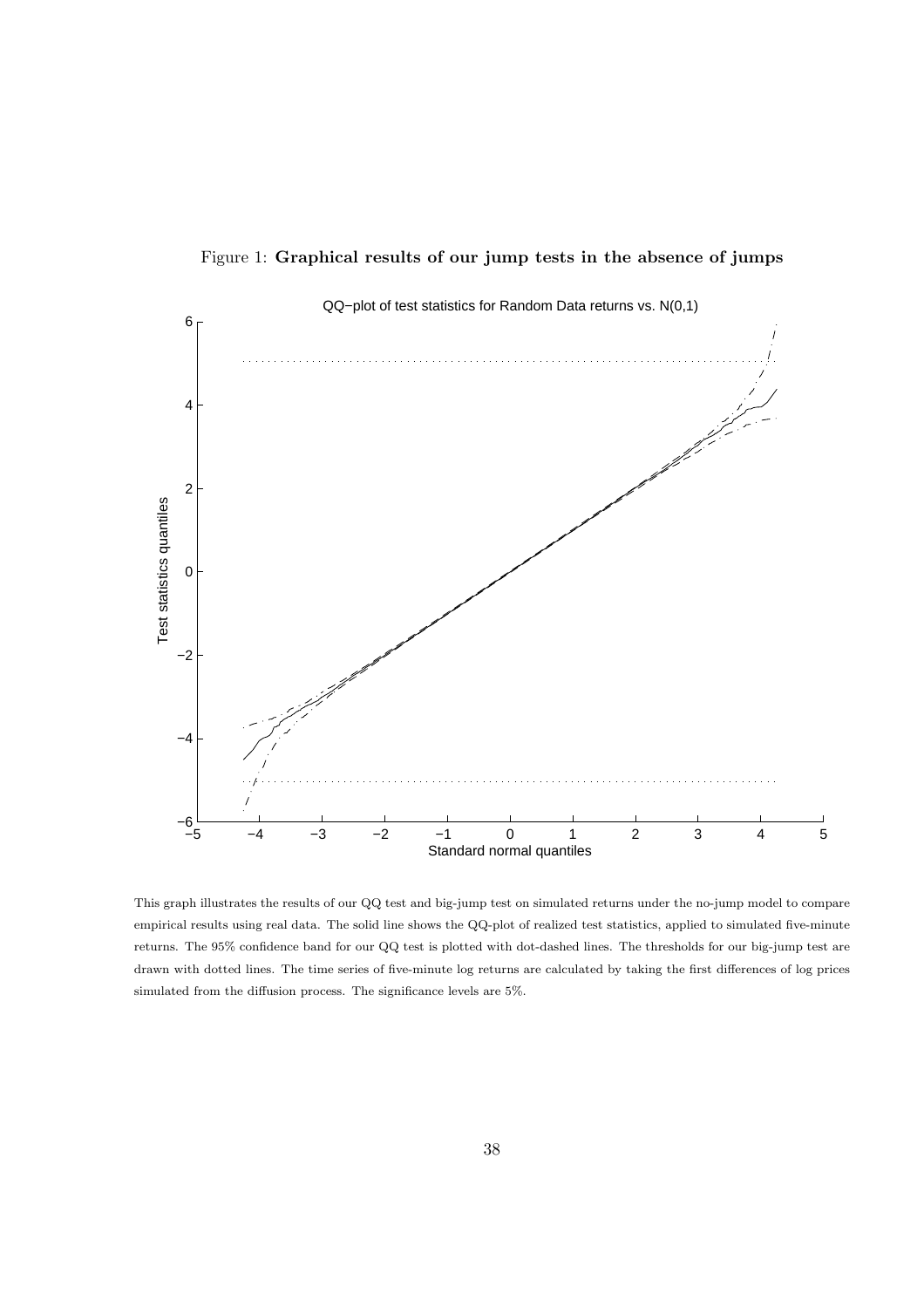

Figure 2: Detecting Lévy jumps in the S&P 500 index

This graph illustrates the results of our QQ test and big-jump test on S&P 500 index returns during January 1, 2002 to December 31, 2006. The solid line shows the QQ-plot of realized test statistics applied to the time series of five-minute returns. Returns are calculated by the first differences of log S&P 500 index prices transacted on the New York Stock Exchange (NYSE). The 95% confidence band for our QQ test is plotted with dot-dashed lines. The thresholds of our bigjump test are drawn with dotted lines. The significance levels are 5%. Similar graphs applied to the Dow Jones Industrial Average are available upon request.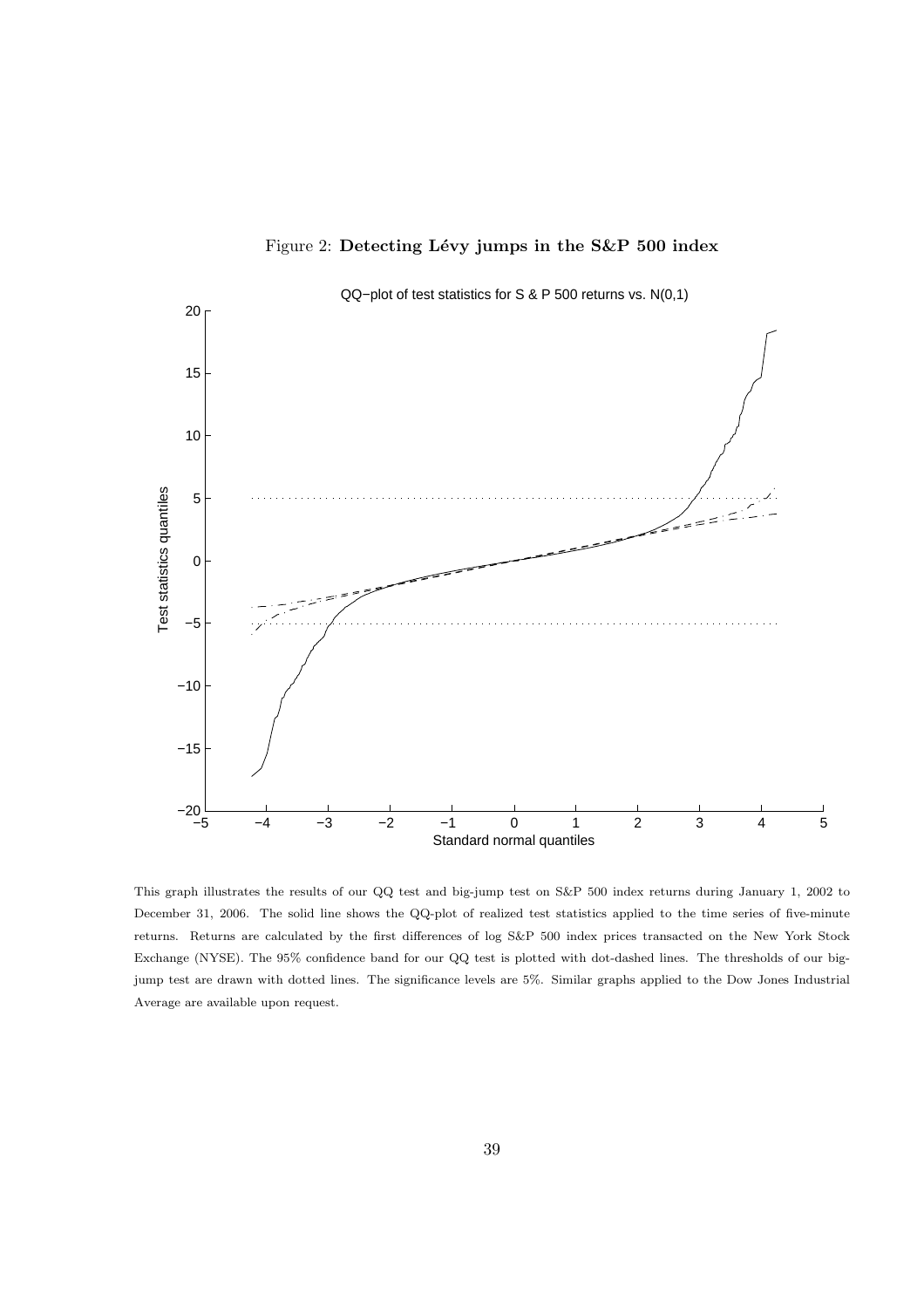

Figure 3: Likelihood of Lévy jumps and detected jumps in the S&P 500 index

The graph in the upper panel shows the same dot-dashed lines for our QQ test and dotted lines for the thresholds of our big-jump test as shown in Fig. 2, and the likelihood of small jumps in solid lines. The graph in the lower panel shows the return series with dots in circles for jumps detected by our big-jump test and with circles for jumps detected by our small-jump test. Small jumps are after taking into account false jump detection by the likelihood of small jumps shown in the upper panel. Both significance levels and the false detection rate are 5%. Both panels are generated using the time series of five-minute log returns, calculated by taking the first differences of log S&P 500 index prices transacted on the New York Stock Exchange (NYSE) during January 1, 2002 to December 31, 2006. Similar graphs applied to the Dow Jones Industrial Average are available upon request.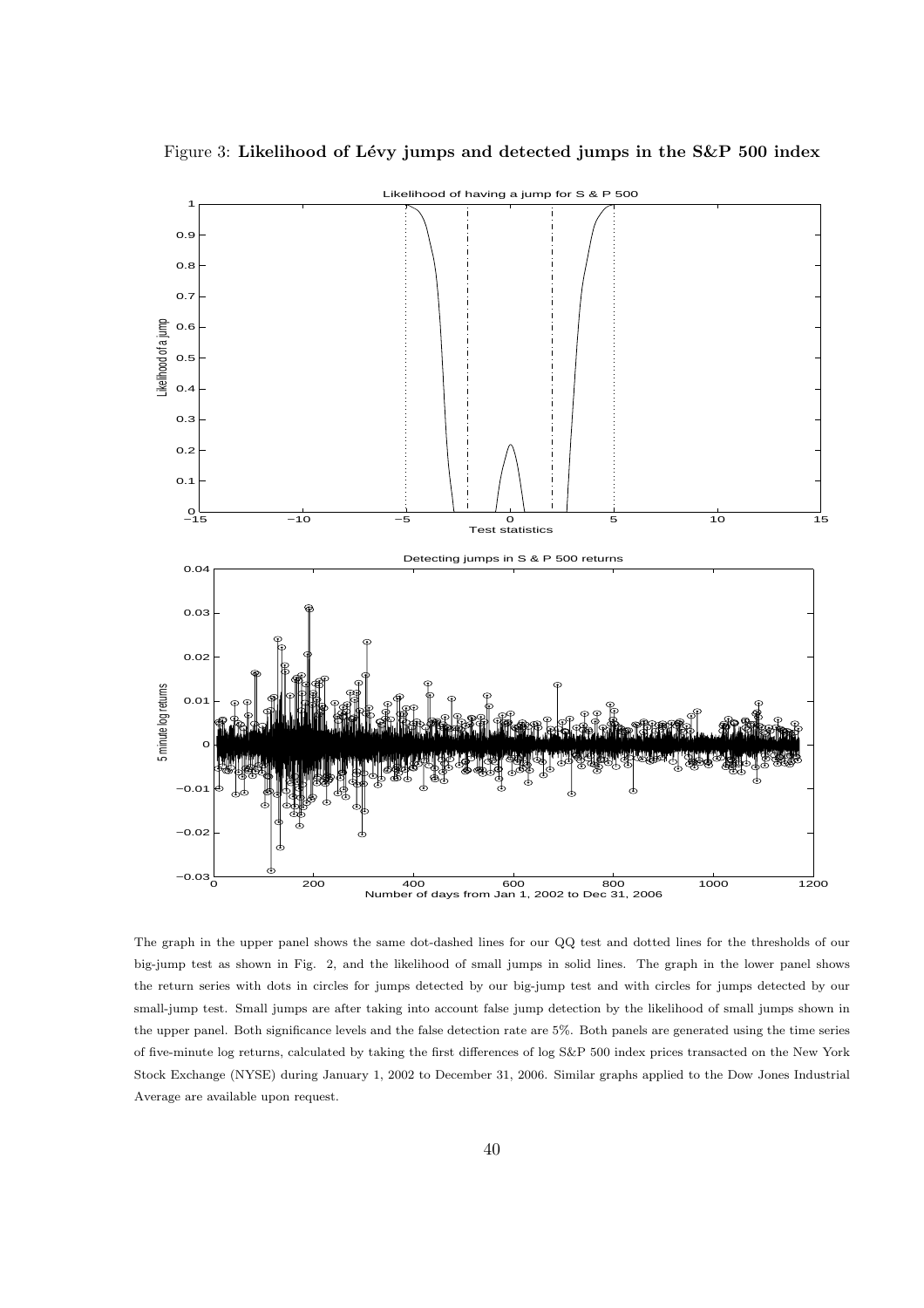

Figure 4: Realized time-varying intensities of Lévy jumps in the S&P 500

The graphs in the upper and lower panel show the jump intensities based on the number of jumps detected by our big-jump and small-jump tests. Small jumps are after discounting the jump counts by the value of their likelihood. The significance levels are 5%. Both figures are generated using the time series of five-minute log returns, calculated by taking the first differences of log S&P 500 index prices transacted on the New York Stock Exchange (NYSE) during January 1, 2002 to December 31, 2006. Similar graphs applied to the Dow Jones Industrial Average are available upon request.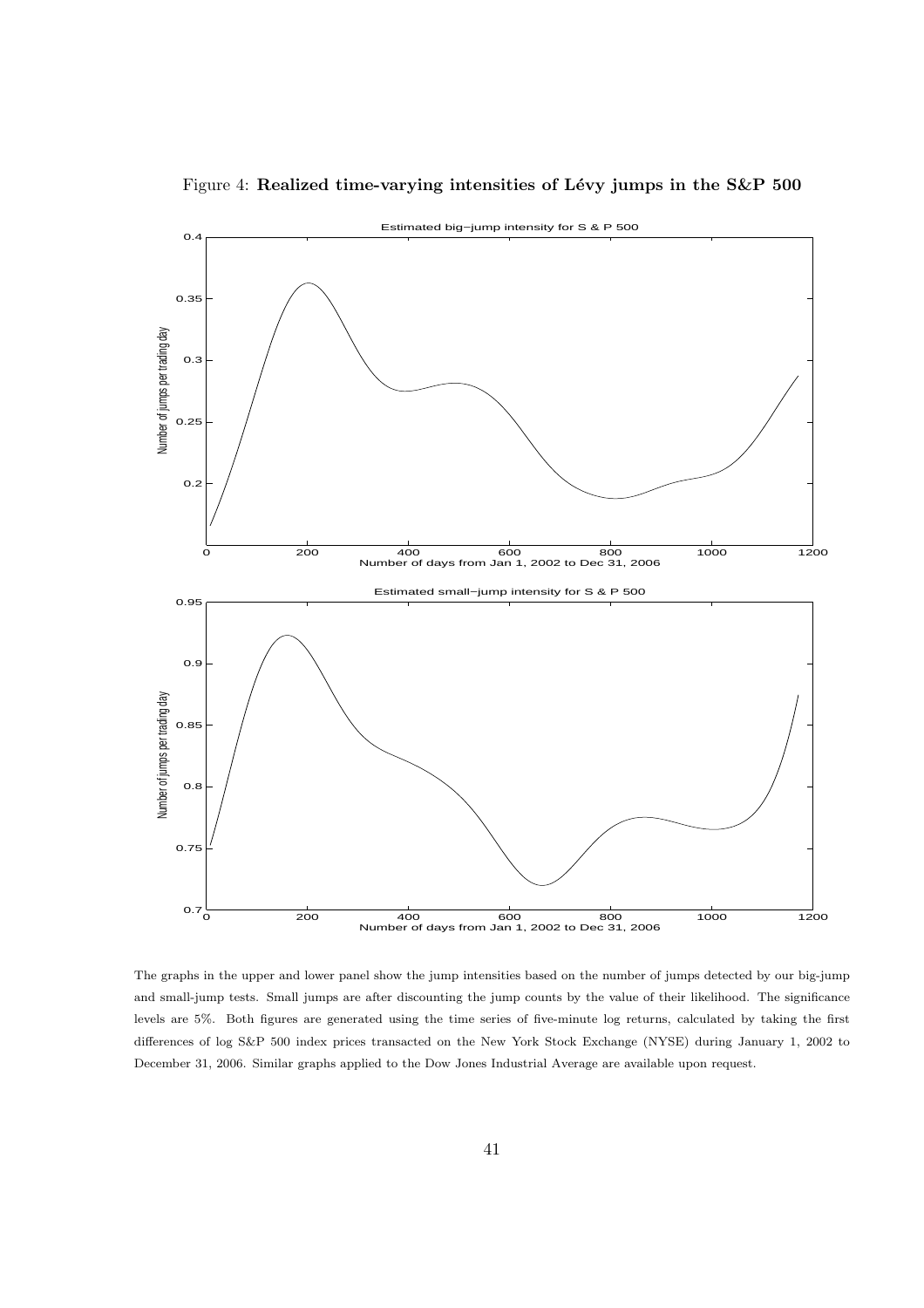

This graph illustrates the results of our QQ test and big-jump test on Citigroup returns during January 1, 2002 to December 31, 2006. The solid line shows the QQ-plot of realized test statistics applied to a time series of five-minute returns. Returns are calculated by the first differences of log Citigroup stock prices transacted on the New York Stock Exchange (NYSE). The 95% confidence band for our QQ test is plotted with dot-dashed lines. The thresholds of our big-jump test are drawn with dotted lines. The significance levels are 5%. Similar graphs applied to all the other individual stocks listed in Table 6 are available upon request.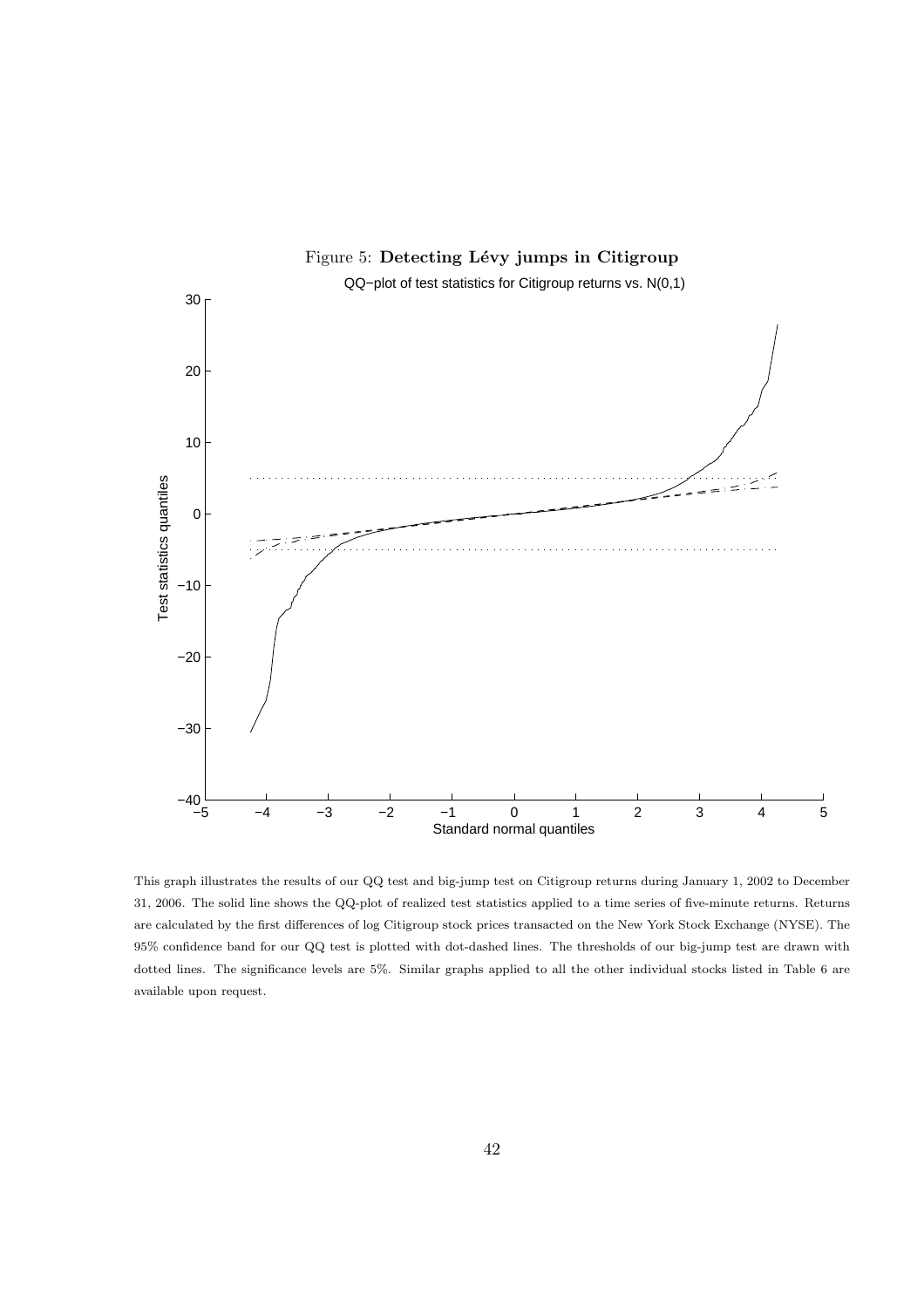

Figure 6: Likelihood of Lévy jumps and detected jumps in Citigroup

The graph in the upper panel shows the same dot-dashed lines for our QQ test and dotted lines for the thresholds of our big-jump test as shown in Fig. 5 and the likelihood of small jumps in solid lines. The graph in the lower panel shows the return series with dots in circles for jumps detected by our big-jump test and with circles for jumps detected by our small-jump test. Small jumps are after taking into account false jump detection by the likelihood of small jumps shown in the upper panel. Both significance levels and false detection rate are 5%. Both figures are generated using the time series of five-minute log returns, calculated by taking the first differences of log Citigroup stock prices transacted on the New York Stock Exchange (NYSE) during January 1, 2002 to December 31, 2006. Similar graphs applied to all the other individual stocks listed in Table 6 are available upon request.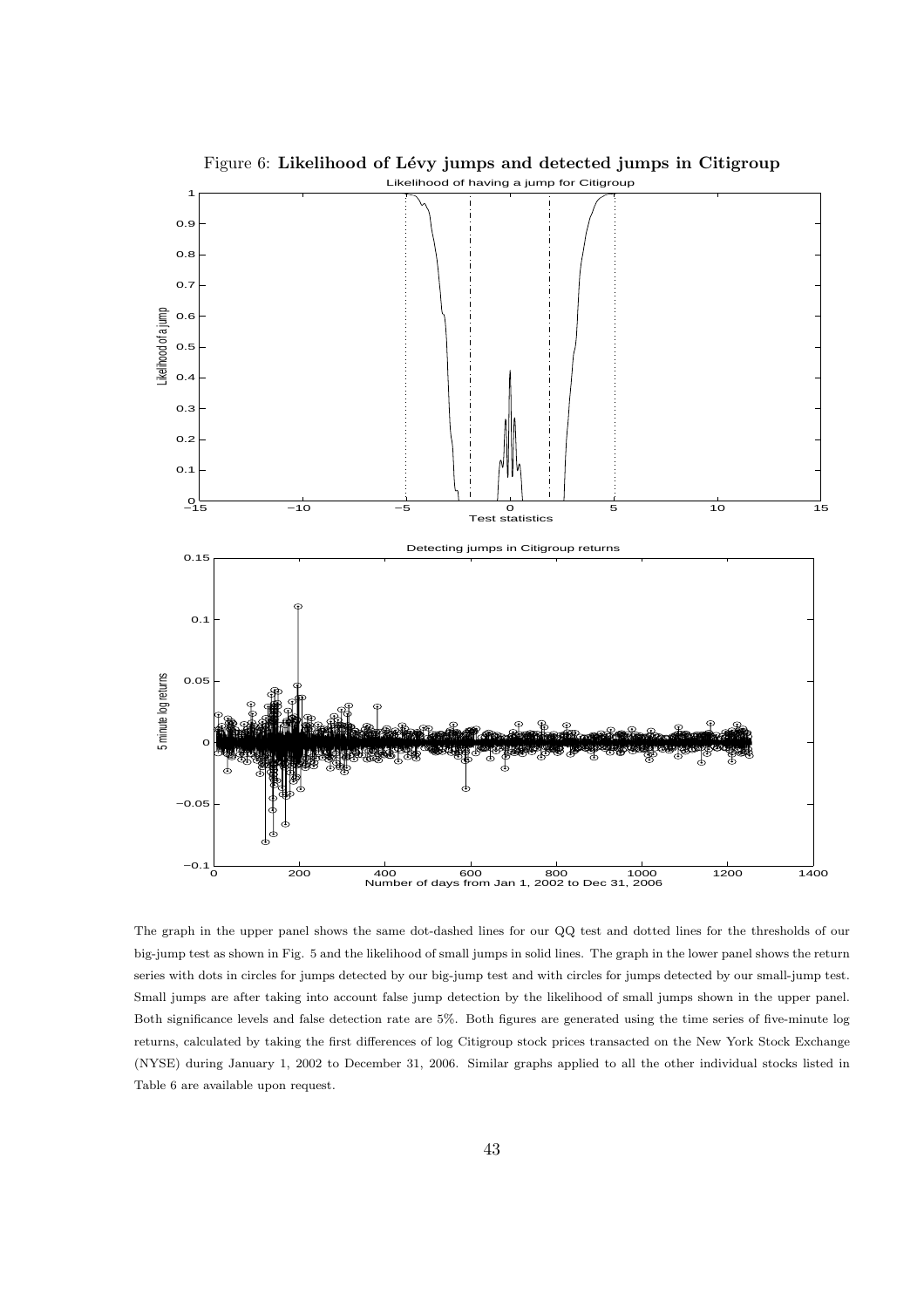



The graphs in the upper and lower panel show the jump intensities based on the number of jumps detected by our big-jump and small-jump tests, respectively. Small jumps are after discounting the jump counts by the value of their likelihood. The significance levels are 5%. Both figures are generated using the time series of five-minute log returns, calculated by taking the first differences of log Citigroup stock prices transacted on the New York Stock Exchange (NYSE) during January 1, 2002 to December 31, 2006. Similar graphs applied to all the other stocks listed in Table 6 are available upon request.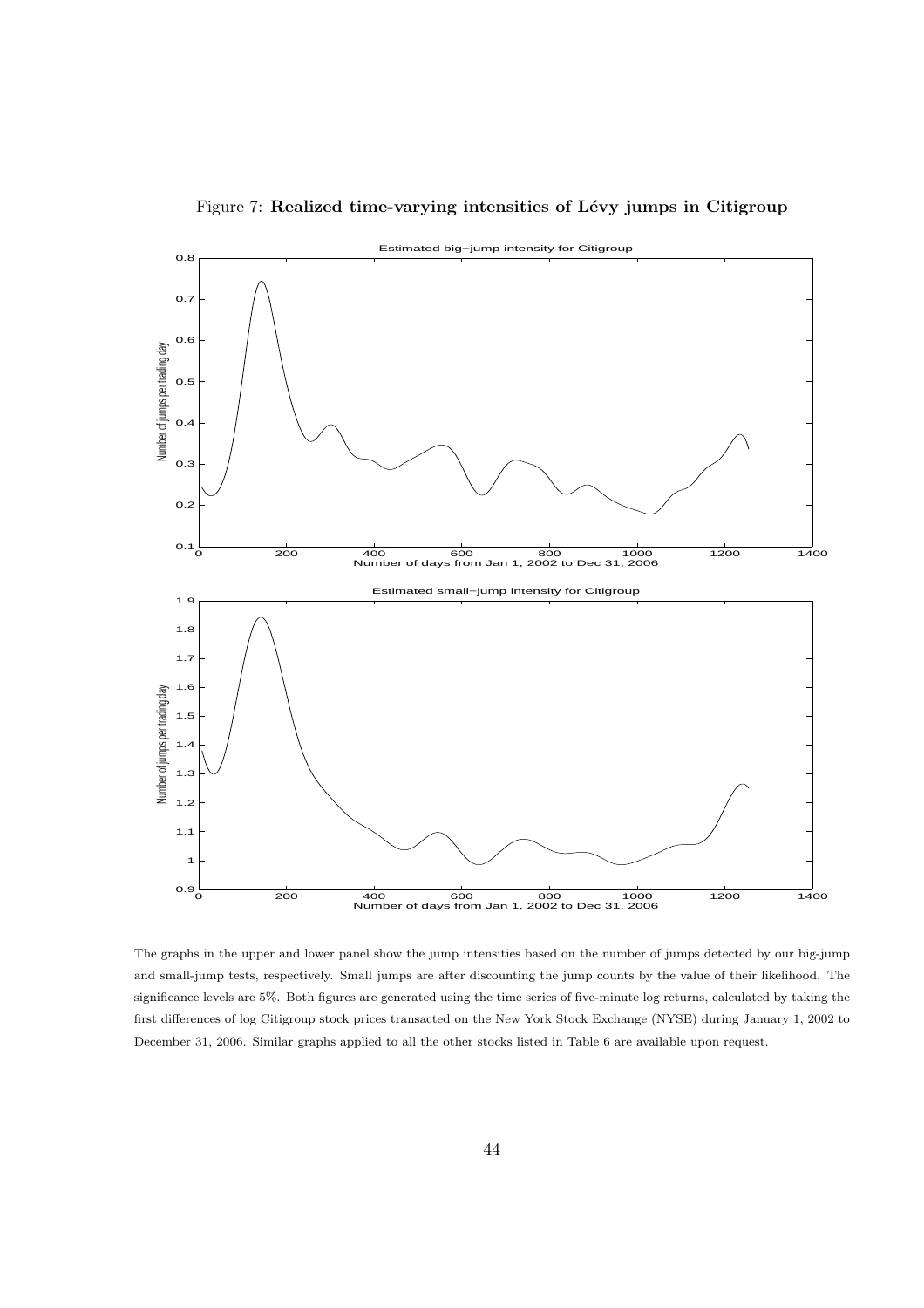# Appendix

#### A.1. Assumption 1

Mathematically, Assumption 1 can be written as follows. For any  $\epsilon > 0$ ,

**A1.1** sup 
$$
\sup_{i} \sup_{t_i \le u \le t_{i+1}} |\mu(u) - \mu(t_i)| = O_p(\Delta t^{\frac{1}{2} - \epsilon})
$$
 (18)

**A1.2** sup sup 
$$
\sup_{i} |\log \sigma(u) - \log \sigma(t_i)| = O_p(\Delta t^{\frac{1}{2} - \epsilon}).
$$
 (19)

We use  $O_p$  notation in this study to mean that, for random vectors  $\{X_n\}$  and a nonnegative random variable  $\{d_n\}$ ,  $X_n = O_p(d_n)$ , if there exists a finite constant  $M_\delta$  such that  $P(|X_n| >$  $M_{\delta}d_n$ ) <  $\delta$  for each  $\delta > 0$ , eventually.

### A.2. Proof of Proposition 1

Conditional on  $\tau > r$ , we define the process  $\bar{S}(t) = S(t + \tau - r)$ . Since  $\tau$  is independent of S, this process still satisfies (2), assumptions A1.1 and A1.2, and  $\bar{S}(r) = S(\tau)$ . Thus, without loss of generality, we can assume that  $\tau$  is a non-random time.

Since there are only a finite number of jumps of absolute size greater than one on finite intervals, such jumps will not eventually be included in the computation of  $\widehat{\sigma(t)}$  almost surely. Thus, we can assume without loss of generality that the Lévy measure of the process  $L(t)$  is concentrated on  $[-1, 1]$ . Denote the log return process of the standard model (1) by  $dX(t) =$  $\mu(t)dt + \sigma(t)dW(t)$  and denote the increments of this process as  $b_i = X(t_i) - X(t_{i-1})$ , and the increments of the Lévy process as  $c_i = L(t_i) - L(t_{i-1})$ . The sequence  $a = b + c$  then forms the increments of the logarithm of the full Lévy model (2) used in the calculation of  $\widehat{\sigma(\tau)}$  in (4).

In the case of truncated power variation, we note that for  $d = g\Delta t^{\tilde{\omega}}$  with  $0 < \tilde{\omega} < 1/2$ ,

$$
\sum_{i=1}^{K} (b_i + c_i)^2 I_{\{|b_i| \le d/2\}} I_{\{|c_i| \le d/2\}} \le \sum_{i=1}^{K} a_i^2 I_{\{|a_i| \le d\}} \le \sum_{i=1}^{K} (b_i + c_i I_{\{|c_i| \le 2d\}})^2.
$$
 (20)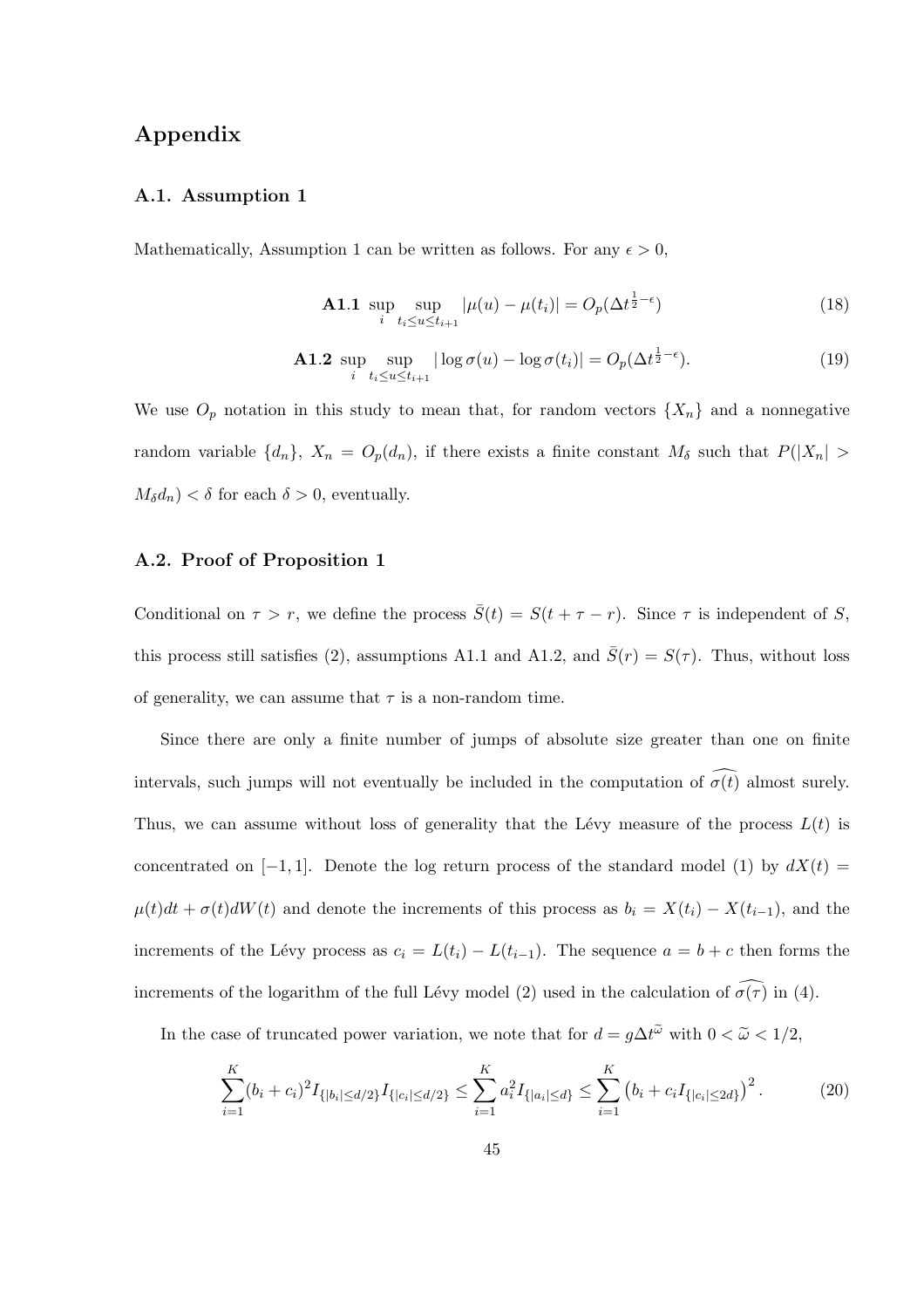It is well known that for a model without jump, both

$$
\frac{\Delta t^{-1}}{K} \sum_{i=1}^{K} b_i^2 \xrightarrow{P} \sigma^2(\tau) \quad \text{and} \quad \frac{\Delta t^{-1}}{K} \sum_{i=1}^{K} b_i^2 I_{\{|b_i| \le d/2\}} \xrightarrow{P} \sigma^2(\tau)
$$

estimate the instantaneous volatility consistently as  $\Delta t \to 0$ . To prove our theorem, we will need to show that the remaining terms go to zero in probability. First note that by a simple direct calculation (see also Jacod, 2005),

$$
\frac{\Delta t^{-1}}{K} \sum_{i=1}^{K} c_i^2 I_{\{|c_i| \le 2d\}} \xrightarrow{P} 0.
$$

Then, by the Cauchy-Schwartz inequality, we have

$$
\sum_{i=1}^{K} b_i c_i I_{\{|c_i| \le 2d\}} \le \left(\sum_{i=1}^{K} b_i^2 \sum_{i=1}^{K} c_i^2 I_{\{|c_i| \le 2d\}}\right)^{1/2}
$$

and hence, the upper bound in (20) converges to  $\sigma^2(\tau)$  in probability.

We now turn our attention to the lower bound in (20). Note that

$$
|\sum_{i=1}^K b_i^2 I_{\{|b_i|\leq d/2\}}I_{\{|c_i|\leq d/2\}} - \sum_{i=1}^K b_i^2 I_{\{|b_i|\leq d/2\}}| \leq \left(\sum_{i=1}^K b_i^4 I_{\{|b_i|\leq d/2\}}\sum_{i=1}^K (1 - I_{\{|c_i|\leq d/2\}})^2\right)^{1/2}
$$

.

However,

$$
E\frac{1}{K}\sum_{i=1}^{K}(1-I_{\{|c_i|\leq d/2\}})^2 = P(|c_i| > d/2) \to 0,
$$

as  $\Delta t \rightarrow 0$  (see, e.g., Barndorff-Nielsen, Shephard, and Winkel, 2006). Thus, since the truncated power variation of the model without jumps is known to be bounded in probability, we have

$$
\frac{\Delta t^{-1}}{K} \sum_{i=1}^{K} b_i^2 I_{\{|b_i| \le d/2\}} I_{\{|c_i| \le d/2\}} \xrightarrow{P} \sigma^2(\tau).
$$

All the remaining terms in the lower bound of (20) are bounded by their corresponding counterparts in the upper bound and therefore, they all go to zero. This concludes the proof.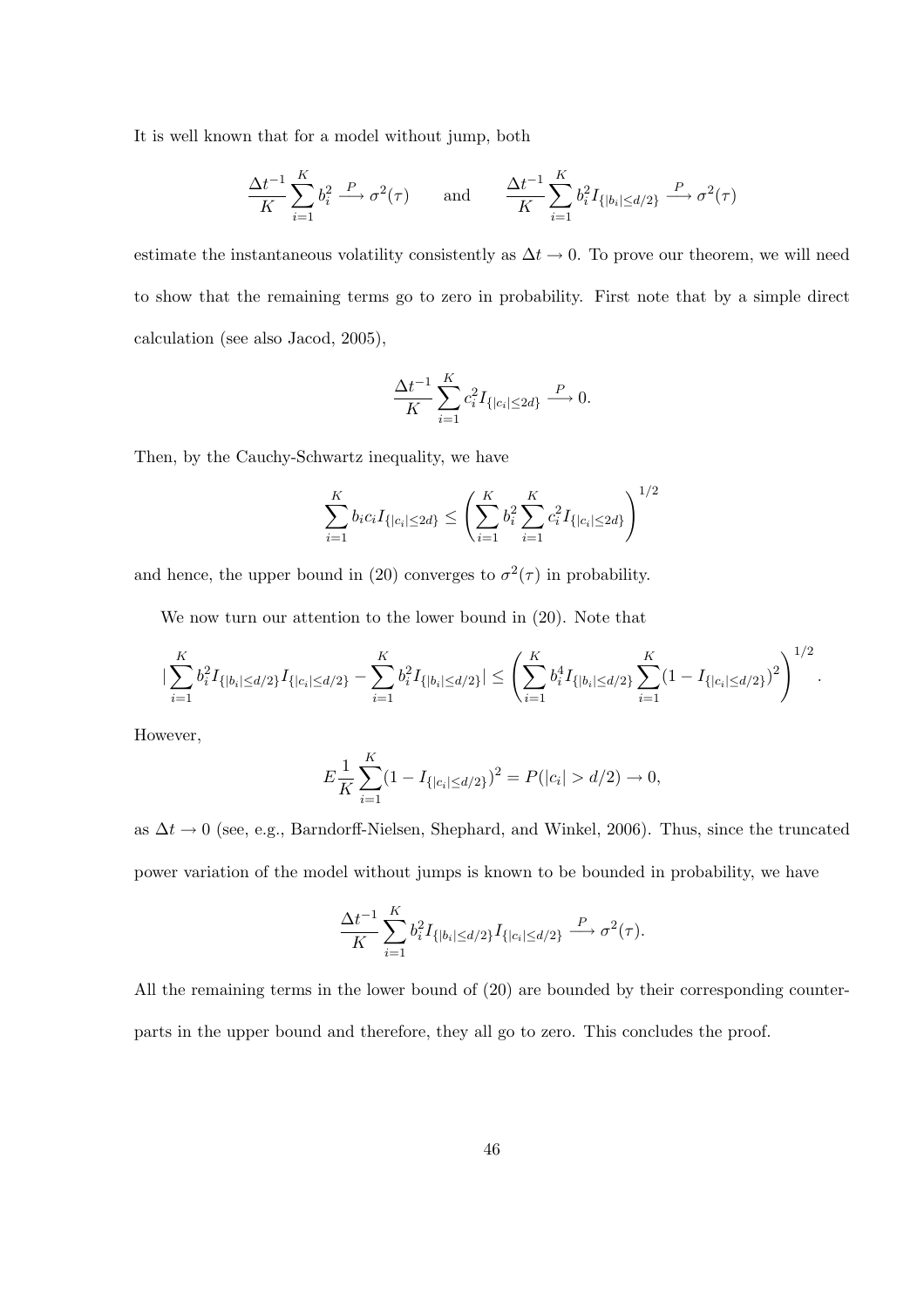#### A.3. Proof of Theorem 1

For simplicity of notation, let  $t^+(t) = min\{t_i \geq t\}$  and  $t^-(t) = max\{t_i < t\}$ . Note that  $t^+(t)$  $t^-(t) = \Delta t$ ,  $t^+(t) \to t$ , and  $t^-(t) \to t$  as  $\Delta t \to 0$ . Since  $L(t)$  does not contain any Gaussian component and  $\Delta L(\tau) = 0$  almost surely, a simple calculation using characteristic functions shows  $L(\tau^+(t)) - L(\tau^-(t)) \stackrel{P}{\longrightarrow} 0$  as  $\Delta t \to 0$  (see, e.g., Bertoin, 1998, Proposition I.2). Therefore,

$$
\frac{\log S(t^+(t))/S(t^-(t))}{\Delta t^{1/2}} \xrightarrow{\mathcal{D}} N(0, \sigma^2(t)).
$$

The first statement of the theorem now follows by Slutsky's lemma and Proposition 1.

For a fixed  $h > 0$ , there is a decomposition  $L(t) = L_1(t) + L_2(t)$  such that  $\Delta L_1 \leq h$ ,  $L_2$  is a compound Poisson process with jumps of size greater than  $h$  and with  $L_1$  and  $L_2$  independent. The jump times of  $L_2$  coincide with  $\tau_{k,h}$  by definition. Since  $L_1$  and  $L_2$  are independent, we have  $L_1(t^+(\tau_{k,h})) - L_1(t^-(\tau_{k,h})) \stackrel{P}{\longrightarrow} 0$  and  $P(\log S(t^+(\tau_{k,h}))/S(t^-(\tau_{k,h})) \geq h) \longrightarrow 1$  for all k. Since  $L_2$  has only a finite number of jumps on  $(0, T)$  almost surely, we see that the definition of the estimator of volatility implies  $\widehat{\sigma(\tau_{h,k})} \to \sigma(\tau_{h,k})$  and (8) follows by Slutsky's lemma and simple algebra.

# References

- Aït-Sahalia, Y., 2002. Telling from discrete data whether the underlying continuous-time model is a diffusion. Journal of Finance 57, 2075–2112.
- Aït-Sahalia, Y., 2004. Disentangling diffusion from jumps. Journal of Financial Economics 74, 487–528.
- Aït-Sahalia, Y., Jacod, J., 2008. Fisher's information for discretely sampled Lévy processes. Econometrica 76, 727–761.
- A¨ıt-Sahalia, Y., Jacod, J., 2009a. Estimating the degree of activity of jumps in high frequency data. Annals of Statistics 37, 2202–2244.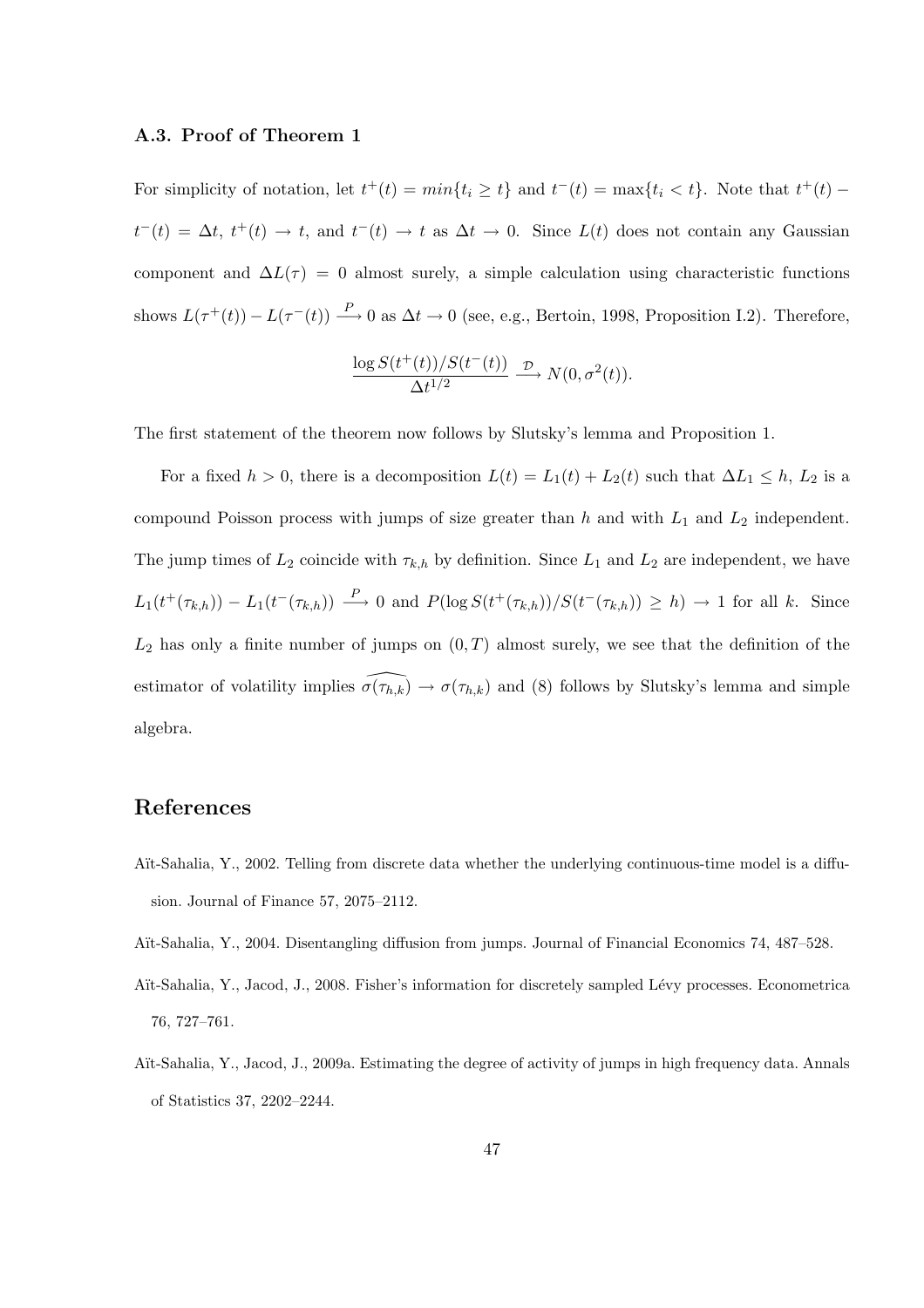- Aït-Sahalia, Y., Jacod, J., 2009b. Testing for jumps in a discretely observed process. Annals of Statistics 37, 184–222.
- A¨ıt-Sahalia, Y., Mykland, P. A., Zhang, L., 2006. Ultra high frequency volatility estimation with dependent microstructure noise. Journal of Econometrics, forthcoming.
- Andersen, T. G., Benzoni, L., Lund, J., 2002. An empirical investigation of continuous-time equity return models. Journal of Finance 57, 1239–1284.
- Andersen, T. G., Bollerslev, T., Diebold, F., Ebens, H., 2001. The distribution of realized stock return volatility. Journal of Financial Economics 61, 43–76.
- Bakshi, G., Cao, C., Chen, Z., 1997. Empirical performance of alternative option pricing models. Journal of Finance 52, 2003–2049.
- Bakshi, G., Carr, P., Wu, L., 2008. Stochastic risk premiums, stochatic skewness in currency options, and stochastic discount factors in international economies. Journal of Financial Economics 87, 132–156.
- Bakshi, G. S., Ju, N., Ou-Yang, H., 2006. Estimation of continuous-time models with an application to equity volatility. Journal of Financial Economics 82, 227–249.
- Barndorff-Nielsen, O. E., Shephard, N., Winkel, M., 2006. Limit theorems for multipower variation in the presence of jumps. Stochastic Processes and Their Applications 116, 796–806.
- Bertoin, J., 1998. Lévy Processes. Cambridge: Cambridge University Press.
- Bollerslev, T., Law, T. H., Tauchen, G., 2008. Risk, jumps, and diversification. Journal of Econometrics 144, 234–256.
- Carr, P., Geman, H., Madan, D. B., Yor, M., 2002. The fine structure of asset returns: An empirical investigation. Journal of Business 75, 305–332.
- Carr, P., Madan, D. B., 1998. Option valuation using the fast Fourier transform. Journal of Computational Finance 2, 61–73.
- Carr, P., Wu, L., 2003. What type of process underlies options? A simple robust test. Journal of Finance 58, 2581–2610.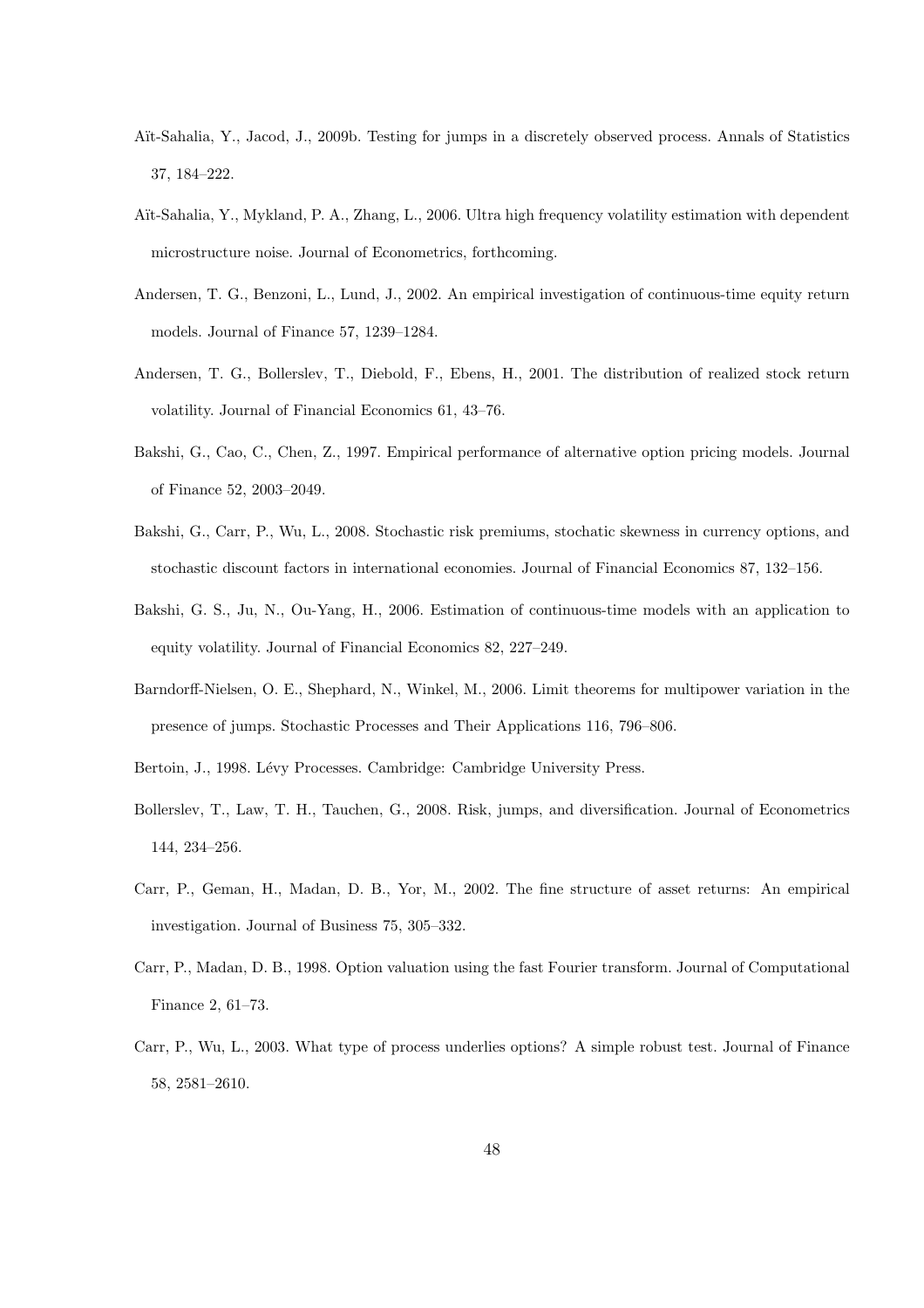- Carr, P., Wu, L., 2004. Time-changed Lévy processes and option pricing. Journal of Financial Economics 71, 113–141.
- Carr, P., Wu, L., 2007. Stochastic skew in currency options. Journal of Financial Economics 86, 213–247.
- Chambers, J., Mallows, C., Stuck, B., 1976. A method for simulating stable random variables. Journal of the American Statistical Association 71, 340–344.
- Chernov, M., Gallant, A. R., Ghysels, E., Tauchen, G., 2003. Alternative models for stock price dynamics. Journal of Econometrics 116, 225–257.
- Cox, J. T., Ingersoll, J. E., Ross, S. A., 1985. A theory of the term structure of interest rates. Econometrica 53, 385–407.
- Duffie, D., Pan, J., Singleton, K., 2000. Transform analysis and asset pricing for affine jump diffusions. Econometrica 68, 1343–1376.
- Eraker, B., Johannes, M., Polson, N., 2003. The impact of jumps in volatility and returns. Journal of Finance 53, 1269–1300.
- Fan, J., Gijbels, I., 1996. Local Polynomial Modelling and Its Applications. London: Chapman & Hall.
- Hernandez-Campos, F. ans Marron, J. S., Samorodnitsky, G., Smith, F. D., 2004. Variable heavy tails in internet traffic. Performance Evaluation 58, 261–284.
- Heston, S., 1993. A closed-form solution for options with stochastic volatility with applications to bonds and currency options. Review of Financial Studies 6, 327–343.
- Huang, J. Z., Wu, L., 2004. Specification analysis of option pricing models based on time-changed lévy processes. Journal of Finance 59, 1405–1439.
- Huang, X., Tauchen, G., 2005. The relative contribution of jumps to total price variance. Journal of Financial Econometrics 3, 456–499.
- Jacod, J., 2005. Asymptotic properties of power variations of lévy processes. ESAIM: Probability and Statistics 11, 173–196.
- Johannes, M., 2004. The statistical and economic role of jumps in interest rates. Journal of Finance 59,